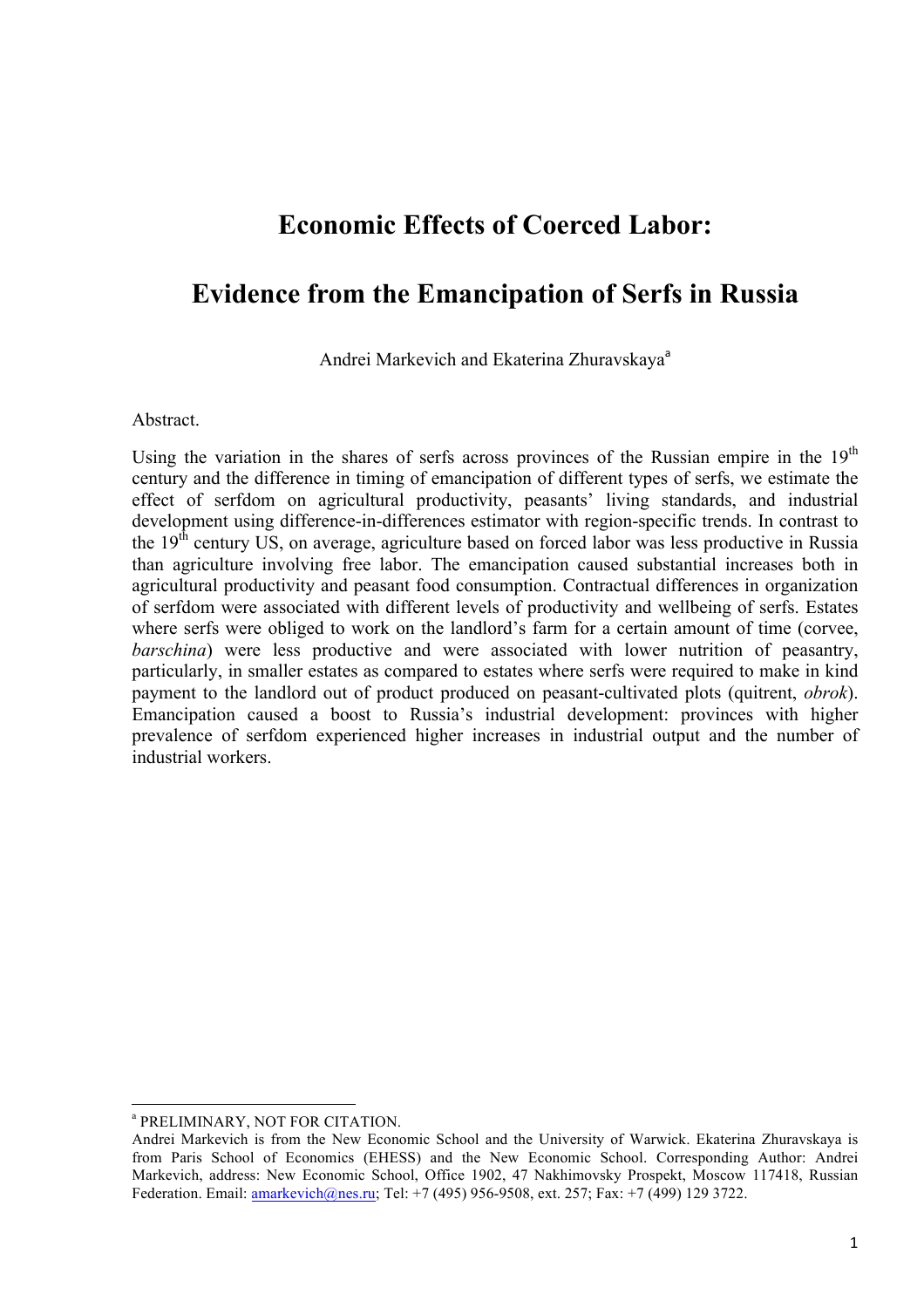#### 1. Introduction.

Over centuries forced labor was a dominant form of labor relations. Free labor market is a relatively recent phenomenon. The vast literature on economic history and long-term economic development agrees that the emergence of free contract labor relations contributed to economic development though its effects on incentive structure of laborers and superior institutions. For example, North and Thomas (1970) argued that the rise of the Western Europe in the middle of the second millennium occurred because of early development of the institution of private property and disappearance of serfdom. More recently Engerman and Sokoloff (1997), Nunn (2008), Nunn and Wantchekon (2011) and Acemoglu et al. (2012) provided evidence on the channel: slave labor and slave trade contributed to emergence of inferior formal and informal institutions. There is, however, fairly little systematic evidence on the effect of serfdom on agricultural productivity or industrial development in Europe. The best documented is the case of slavery in the U.S. In the Americas of the  $17<sup>th</sup>$ -19<sup>th</sup> century, as demonstrated by Fogel and Engerman (1974) and Fogel (1989), cotton, sugar cane, and tobacco production on large farms with slaves was more productive than on farms that relied on free labor. The main reasons for this difference were specialization and economies of scale, which were better realized in slave farms due to the state-of-the-art technology available at that time.

In this paper, we investigate the effects of forced as opposed to free labor in agriculture on agricultural productivity, peasant consumption and industrial development in the  $19<sup>th</sup>$  century Russian Empire exploring the cross-province variation in the prevalence of serfdom and overtime variation generated by the emancipation of different types of serfs in different provinces. There is long-lasting debate among historians on the effects of serfdom for Russia's economic development. Gershenkron (1966), Kovalchenko (1967), and Fedorov (1974) argued that serfdom was inefficient: it substantially slowed down growth of agricultural productivity and was even unprofitable during several last decades before the emancipation. In contrast, Moon (1996), Mironov (2010), and Dennison (2006, 2011) viewed serfdom as a flexible institution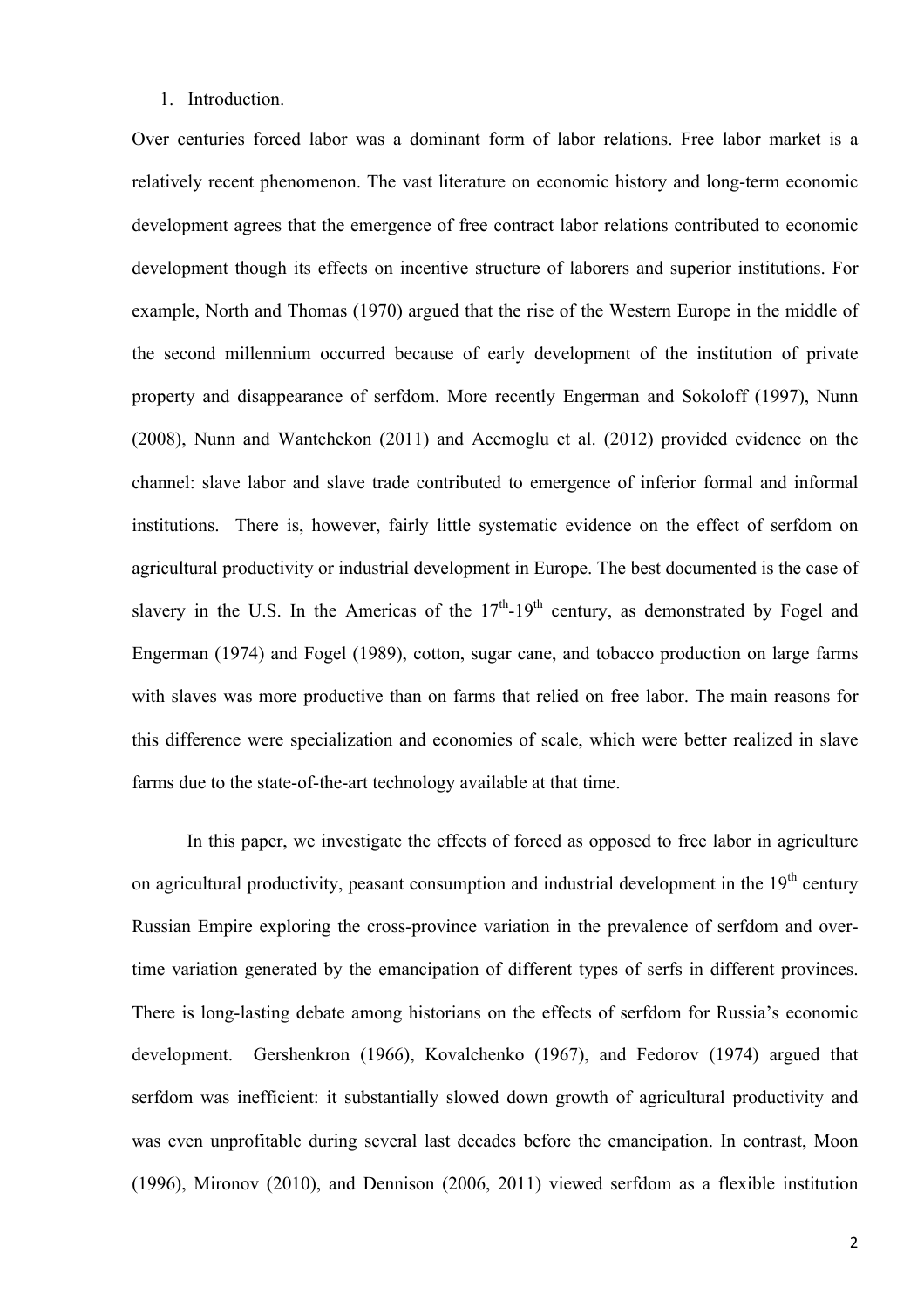with some positive effects on economic development for several reasons. For instance, landlords could guarantee and enforce social order; they were better at adopting new technologies than peasants in free communes, and they could accumulate resources to launch new projects when access to credit was limited, and they could provide some minimum consumption during famines. In addition, Hoc and Wilson (1979) and Domar and Machina (1984) described casestudies suggesting that serfdom remained profitable for gentry till its very end. These waves of historical research based their argumentation entirely on sporadic anecdotal evidence. Systematic data analysis of serfdom is very recent (we describe the main contributions below).

This paper is the first to estimate the effects of emancipation of serfs on agricultural productivity, living standards of peasants, and industrial production and employment in Russia. Our first contribution is in constructing a unique province-level panel dataset with several measures of agricultural productivity, draftees height, and industrial development for the European part of the Russian empire in the  $19<sup>th</sup>$  century. Our second contribution is in estimating the effects of forced labor on these outcomes using geographical variation in the prevalence of serfdom across Russian provinces before emancipation and over-time variation generated by differences in timing of emancipation of different types of serfs in different provinces. We estimate difference-in-differences regressions with the interactions of post-emancipation dummies with the shares of peasants of a particular type in a province as our main explanatory variables and province and time fixed effects and region-specific trends as the main control variables.

We consider three main types of peasants in Russia before the emancipation: private serfs, state peasants, and free agricultural laborers. (i) Private serfs constituted 43% of rural population in the European Russia in 1858. These peasants were the property of the nobility, who had full formal usage and transfer ownership rights over their serfs, subject to maintaining minimal living standards of serfs, rarely enforced by the state. The nobility determined the form and the amount of labor obligations of serfs to them. Endogenously, two main types of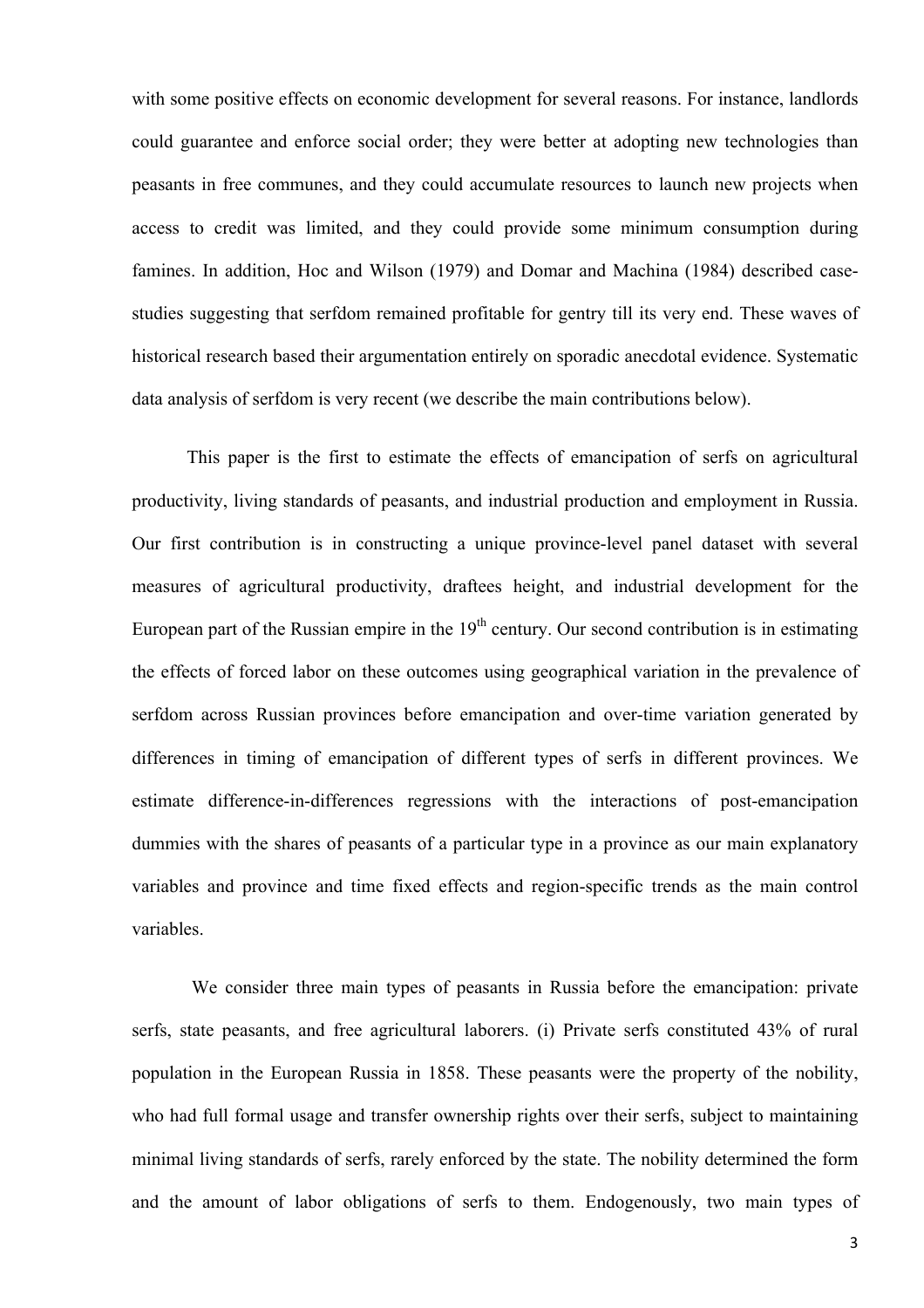"contractual" arrangements emerged between serfs and their lords depending mostly on what was viewed as more profitable for nobility: corvee (*barschina*) in which peasants worked a certain amount of time determined by the landlord on the landlord's farm; and quit rent (*obrok*) in which serfs had to make a certain amount of in kind or in cash payments to the landlord, again the amount determined fully by the landlord and can be revised any time at landlord's will. The Peasant Reform of 1861 liberated private serfs throughout the empire. The emancipation transformed private serfs into free agricultural workers and initiated the transfer of communal land ownership titles to peasants in exchange for the obligatory redemption of the value of the land (determined in negotiations between state authorities and the nobility). Installment plans were established for the peasants' redemptions, 80% of which were financed by the state to compensate landlords momentarily. In three Baltic provinces, private serfs were emancipated forty years earlier, namely between 1816 and 1819.

(ii) State peasants were the second most numerous group of rural labor force, constituting 40% of rural population in the European Russia in 1858. Formerly, state peasants were free landless individuals living and working on the land belonging to the state. By law, they could change their occupation and place of living. The required administrative procedure for moving was so complicated, however, that few actually did this. Importantly, the tsar often granted state lands with state peasants living on these lands to nobility as private estates in exchange for military service; in this case, state peasants acquired the status of private serfs. Thus, even though the state peasants were formerly free, de facto they were the property of the state. State peasants had to pay quit rent to the state in the amount fixed by the law in return for the ability to cultivate the land. The magnitude of the quit rent as well as the actual agricultural activities allowed on the land were regulated by a special ministry and were changed only rarely. Historians agree that, on average, state peasants were treated better than private serfs. Emancipation of state peasants occurred in 1866, when the state initiated the transfer of state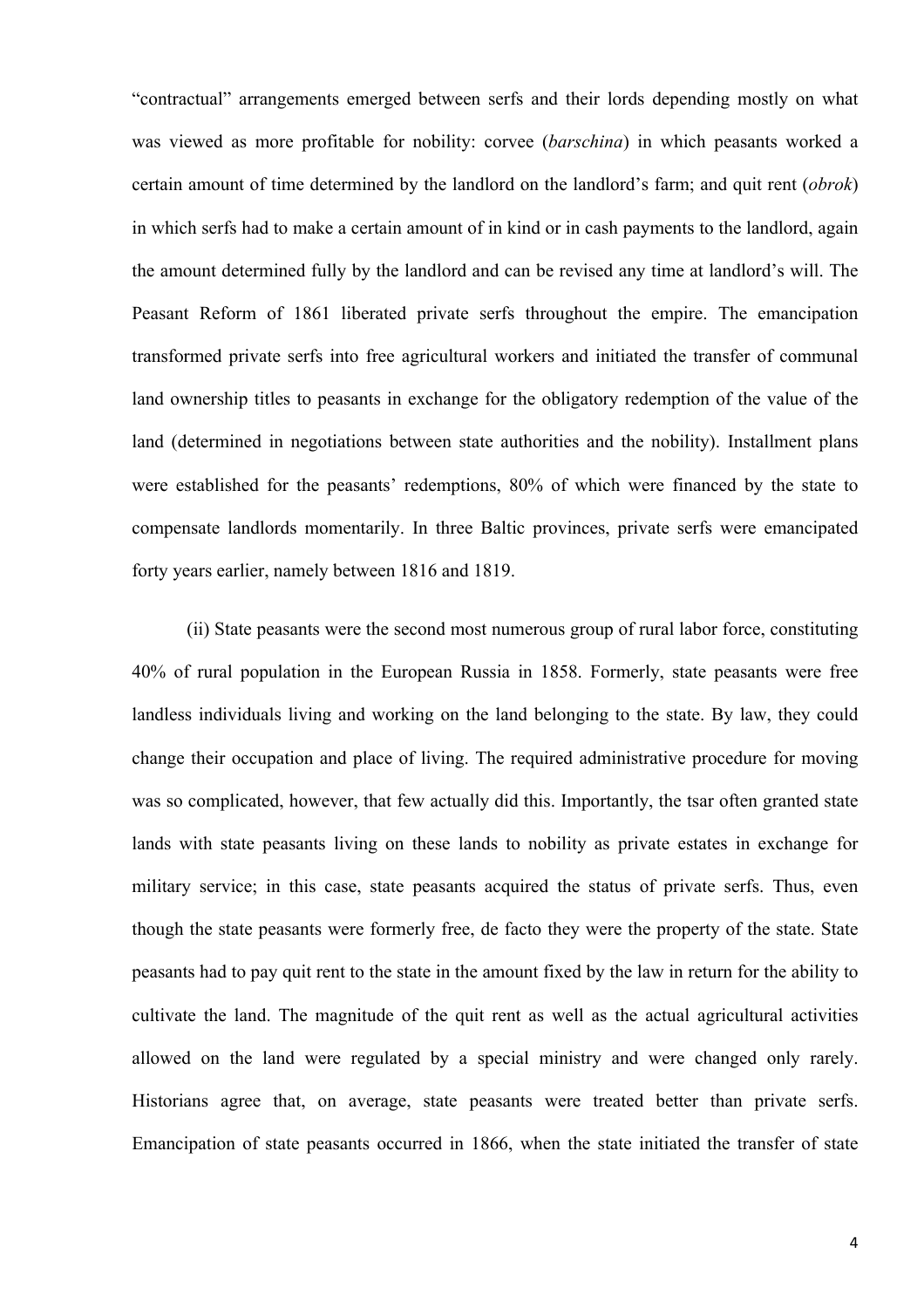land into the communal peasant ownership in exchange for the obligatory redemption. The amount of redemption was lower on average than for private serfs.

(iii) The third group—free agricultural laborers with or without land titles—constituted 12.6% of rural population of the European Russia in 1858. This group consisted of Cossacks with commune land title, colonists, who cultivated land under various land arrangements, local non-Russians in Astrakhan and Bessarabiya provinces without land, as well as all largely landless peasants in three Baltic provinces after 1819.

The prevalence of different types of peasantry varied a lot across provinces. For example, the share of private serfs in total population in 1858 varied from 69% in Smolenskaya province to zero in the Baltics with median province having 42% of population being private serfs (as in Tambovskaya and Kurskaya provinces). This variation was largely determined by the distance to Moscow (as nobility preferred to estates closer to their place of royal service) and historical location of Orthodox monasteries (which initially accumulated a lot of land, subsequently expropriated in favor of the state by Catherine the Great in 1764). We use data on the shares of different types of peasants in rural population by province in the 49 provinces of the European Russia as of 1858 (Bushen 1863).<sup>1</sup>

It is important to note that different regions of the Imperial Russia were likely to have different development trajectories, due to Russia's vast size and different climatic and soil conditions. Thus, it is crucial to control for these different trajectories in the estimation of the effects of emancipation. The data that we collected allow us to do this. Our measures of grain and potato productivity are available for 34 different time periods in the  $19<sup>th</sup>$  century, with 6 of them before the emancipation. Thus, we have long enough time dimension of the panel to control for province-specific trends. For the other outcomes, such as draftees height, cattle per capita,

 

<sup>&</sup>lt;sup>1</sup> Royal ("appanage," *udel'nye*) peasants constituted another much less numerous group of peasantry. They constituted 4% of the rural population in 1858. Formerly, royal peasants were private serfs belonging to the royal family on quit rent. They were managed by a special ministry (Department of Appanages) and got emancipated in 1863. In our regression analysis, we always control for the presence of royal peasants.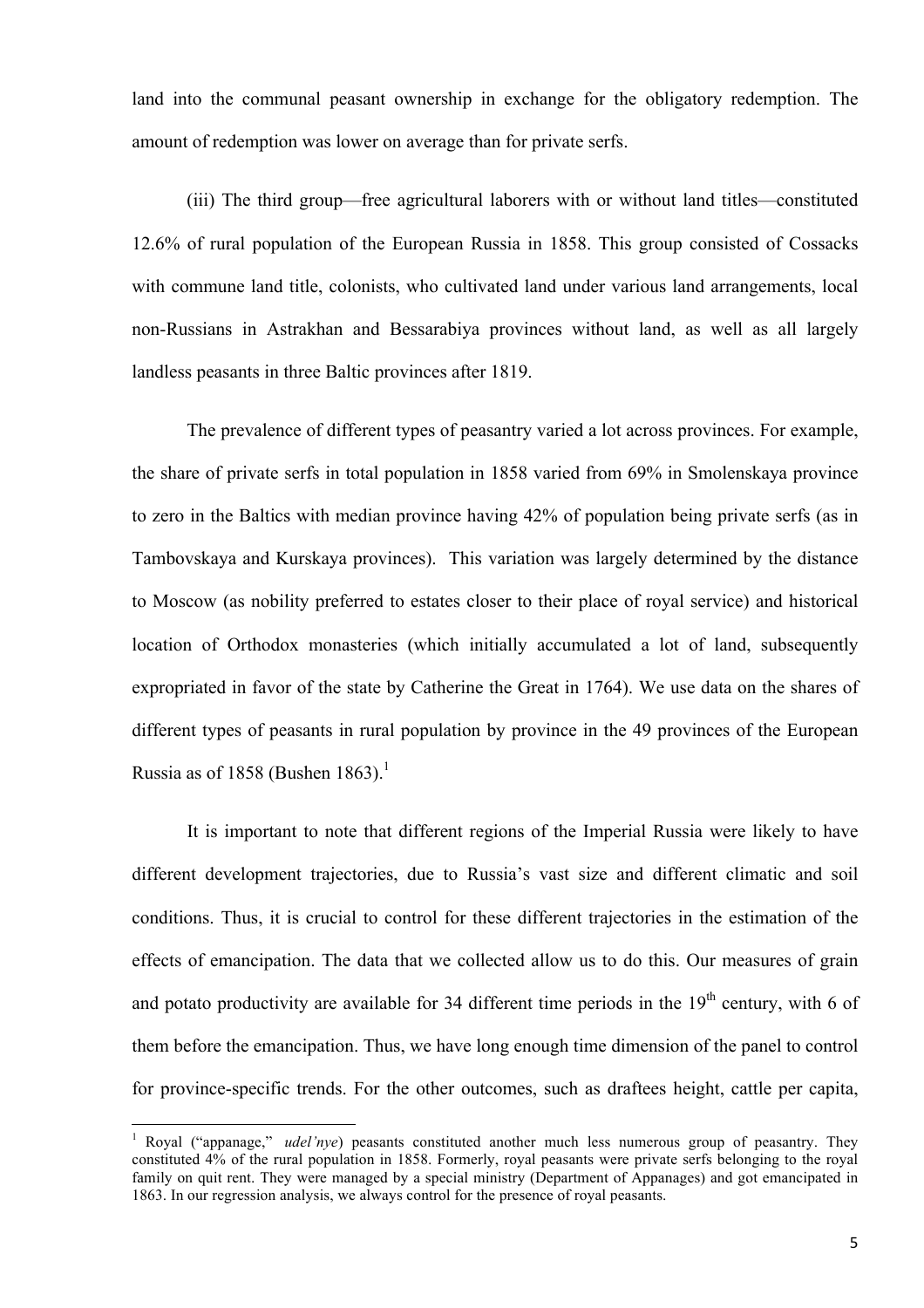industrial production, and the number of industrial workers, we have fewer data points per province, and therefore, we do not have enough power to control for province-specific trends. In this case, we control for trends in 14 mega-regions of the empire, which are commonly considered by contemporaries as having different development trajectories<sup>2</sup>.

Our difference-in-differences estimation yields the following results. First, in contrast to the 19<sup>th</sup> century US, forced labor in Russia was less productive than free labor. The emancipation caused a significant increase in grain productivity (i.e., the ratio of grain yield to seed, our best available measure of productivity) and the use of cattle (cattle per capita in rural areas) relative to the trend. On average, one standard deviation increase in the share of private serfs in a province (i.e., an increase of the share of private serfs in rural population by 25 percentage point) before the emancipation increased grain productivity post-emancipation by 28 percentage point or 8 percent. This is a large effect, as compared to the aggregate trend in grain productivity, which, on average, increased by 10 percentage point in a decade in the  $19<sup>th</sup>$  century. Emancipation of state peasants also led to productivity improvements, but smaller in size compared to emancipation of privately owned serfs. A one standard deviation increase in the share of state serfs in a province before emancipation led to a 14 percentage point increase in grain productivity post emancipation.

We also estimate the economies of scale in agriculture before emancipation. On average, we find no effect of the size of the estate before emancipation on grain productivity. However, productivity of estates under corvee system, prevalent in the Black earth provinces, in which serfs were forced to work on the landlords' farm (the closest to the American slavery), significantly increased with the size of the estate.

<u> 1989 - Jan Samuel Barbara, político establecido de la provincia de la provincia de la provincia de la provinci</u>

<sup>&</sup>lt;sup>2</sup> We employ the standard classification reported in imperial statistical volumes with two modifications discussed in the literature (Rossiya [Russia] in Entciklopedicheskii … 1890—1907). First, we construct a special mega-region for capital provinces, namely for Moscow and Saint-Petersburg. Second, we separate Astrakhan' from Low Volga, adding another mega-region. Moscow and Saint-Petersburg were the only two large cities in an agrarian country. Astrakahn' was very different from other Low Volga provinces in terms of geography (desert vs. step') as well as in terms of serfdom (local non-Russian who composed majority in the province were free). We provide precise lists of mega-regions and their provinces in the appendix.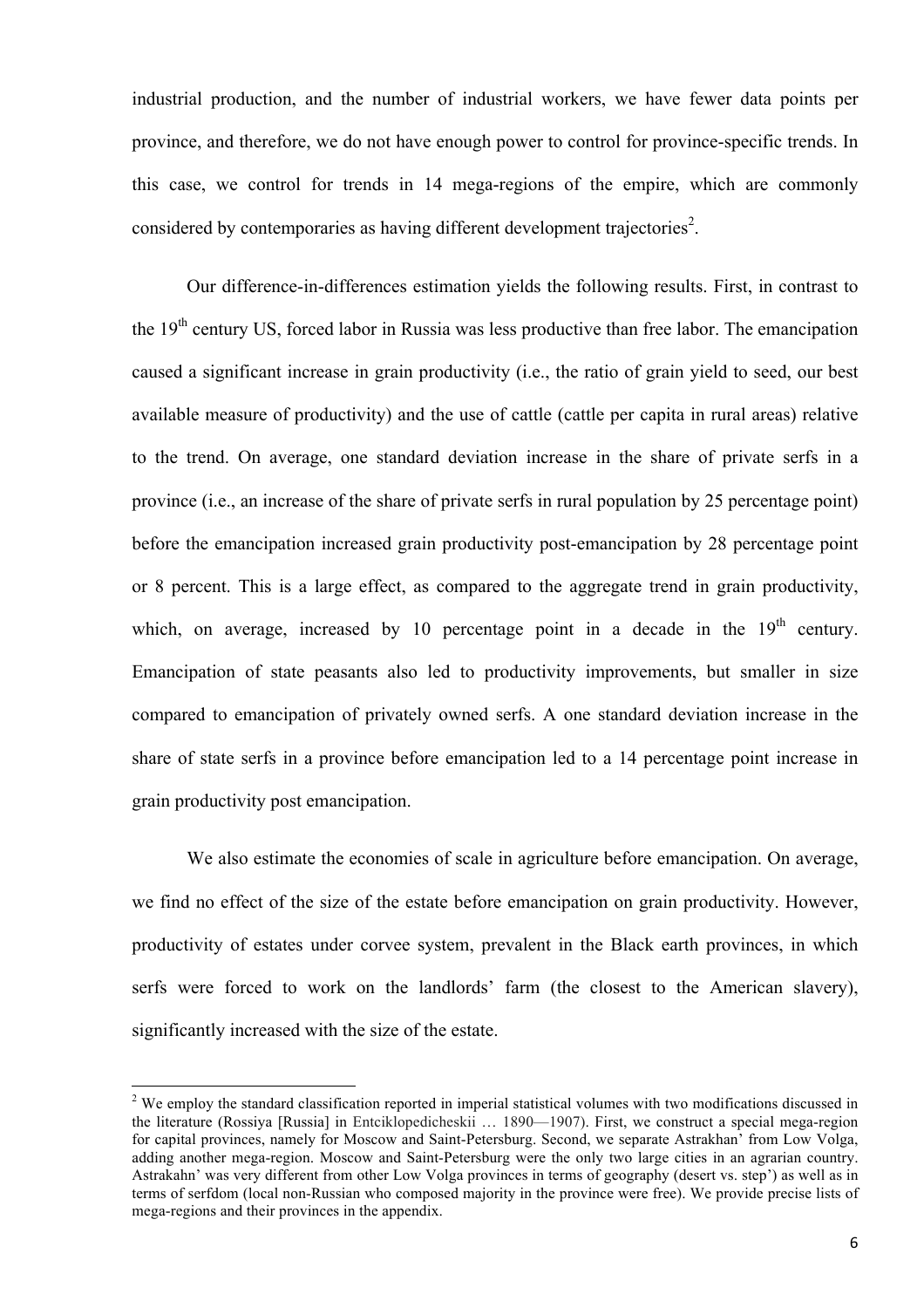Emancipation also substantially increased living standards of peasants. In particular, nutrition, as measured by draftees' height increased by 0.5 centimeters and the number of deaths per thousand rural inhabitants decreased by 2.4 deaths among emancipated serfs relative to average increase by 0.35 centimeters and 1.8 deaths, correspondingly.

We also find a significant positive effect of emancipation on industrial development of Russia's provinces. A one standard deviation increase in the share of private serfs in a province before emancipation led approximately to a 25% increase industrial employment and a 52% increase in industrial output. This is despite the consensus among historians about the adverse effect of the communal system of land tittles post-emancipation on mobility of peasants to urban areas (this system was abolished only in 1906 by Piotr Stolypin). The effect probably would have been even larger if the land titles were individual rather than communal.<sup>3</sup>

Prior to this paper, there were few attempts to study the effects of serfdom in Russia using systematic data analysis. The most important contribution is Nafziger (2013), who describes serfdom at district (*uezd,* the second tier administrative division) level. He was the first to document the spatial patterns in prevalence of different types of peasantry in the European part of the Russian empire. Nafziger (2013) also reports significant cross-sectional association between the prevalence of serfdom before emancipation and long-term post-emancipation land inequality and human capital. Finkel et al. (2012) estimate the effect of emancipation of Russia's serfs on peasants' rebellion and find a significant increase in protest activity by peasants after the liberation. Our results on the increase of serfs' wellbeing as a result of emancipation give support to the idea of Finkel et al. (2012) that peasant riots were a results of a mismatch between expectations and the realization of reform rather than a decrease in the peasants' standard of living.

<u> 1989 - Jan Samuel Barbara, político establecido de la provincia de la provincia de la provincia de la provinci</u>

<sup>&</sup>lt;sup>3</sup> Nafziger (2011) provides some evidences that the emancipation indeed increased off-farm activities of former serfs; Chernina et. al. (2013) show that rural-urban migration increased furher after the Stolypin reform.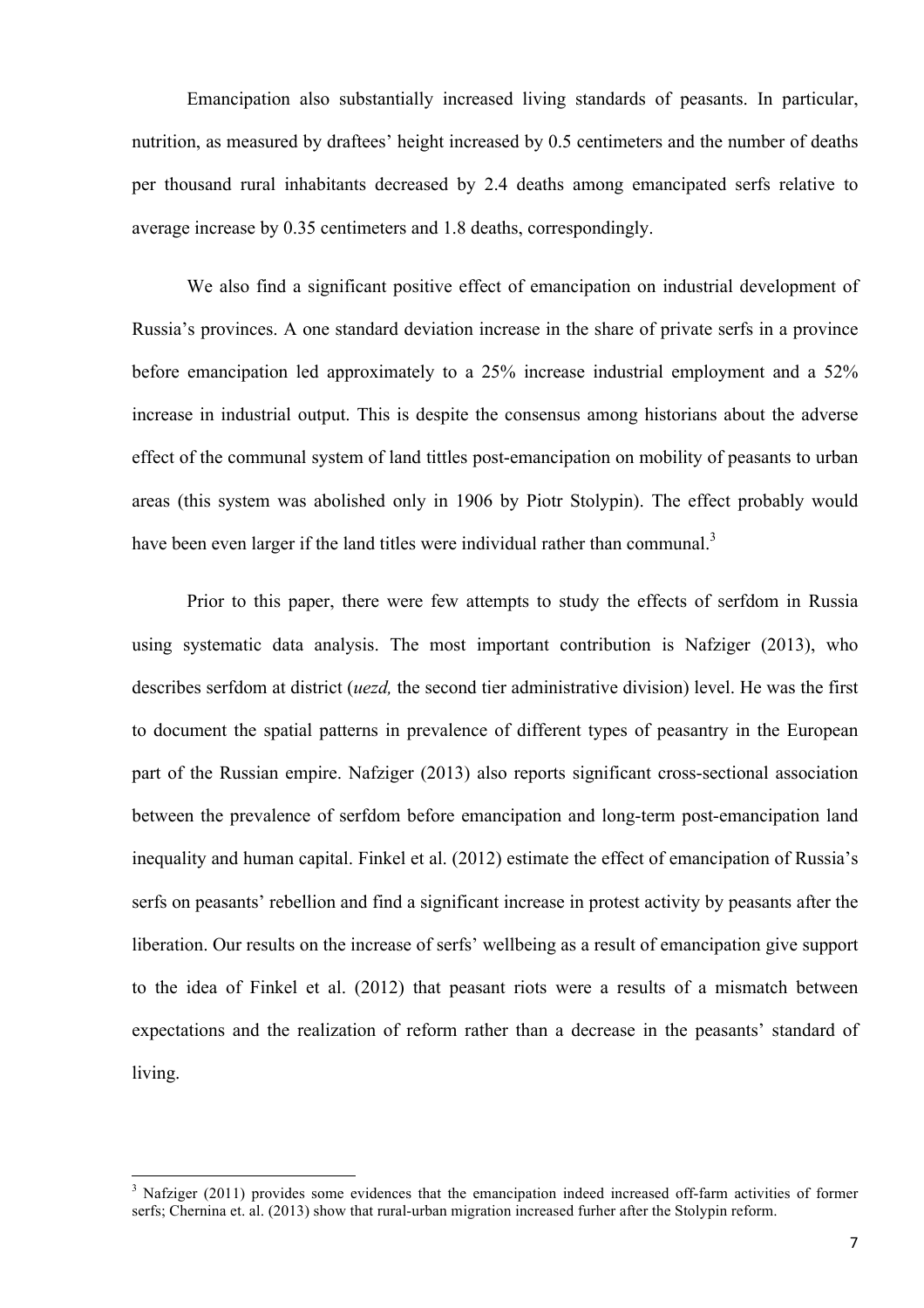Our paper contributes to the literature on the systematic analysis of the effects of forced labor. While Acemoglu et al. (2012), Nunn (2008), Dell (2010), Bertocchi and Dimicio (2012), and Miller (2009) focus on the long run effects of forced labor through its effects on institutional development, we address the question of the immediate effects of emancipation of Russia's serfdom on agricultural productivity, industrial development and living standards though its effect on the economic incentives. Our results do suggest substantial effects of serfdom on longterm development of Russia through a simple counterfactual exercise: Russia would have been about twice as rich by 1913 had it abolished serfdom around 1820 as was considered by Alexander I and demanded by the Dekabrists.

The paper proceeds as follows: in section 2, we provide the historical background; section 3 describes our empirical strategy; in section 4, we present the data; section 5 reports the results. Section 6 concludes.

2. Historical background

2.1.Serfdom in Russia: an overview.

Serfdom was one of the key institutions in Russian history. It existed in its most severe form between 1649 and 1861 (i.e., 212 years). Originally Russian peasants were free and could migrate across estates. The government began to limit this right of migration starting in the late 16th century. The 1649 Code of Law (*Sobornoye Ulozhenie*) proclaimed peasants the property of their estates and made migration out of the estates a criminal offence. Even retroactively, the peasants who fled from their estates before 1649 were ordered to be returned. Peasants became attached to the land which belonged to their landlord and whose orders they had to follow. They had to carry out duties and obligations in various forms for the landlords.

Russian serfdom reached its apogee during the reign of Catherine II in the second half of 18th century when nobility got the right to sell their serfs without families, like slaves. (Before serfs could be bought or sold only as a part of the estate, i.e., with their families and land they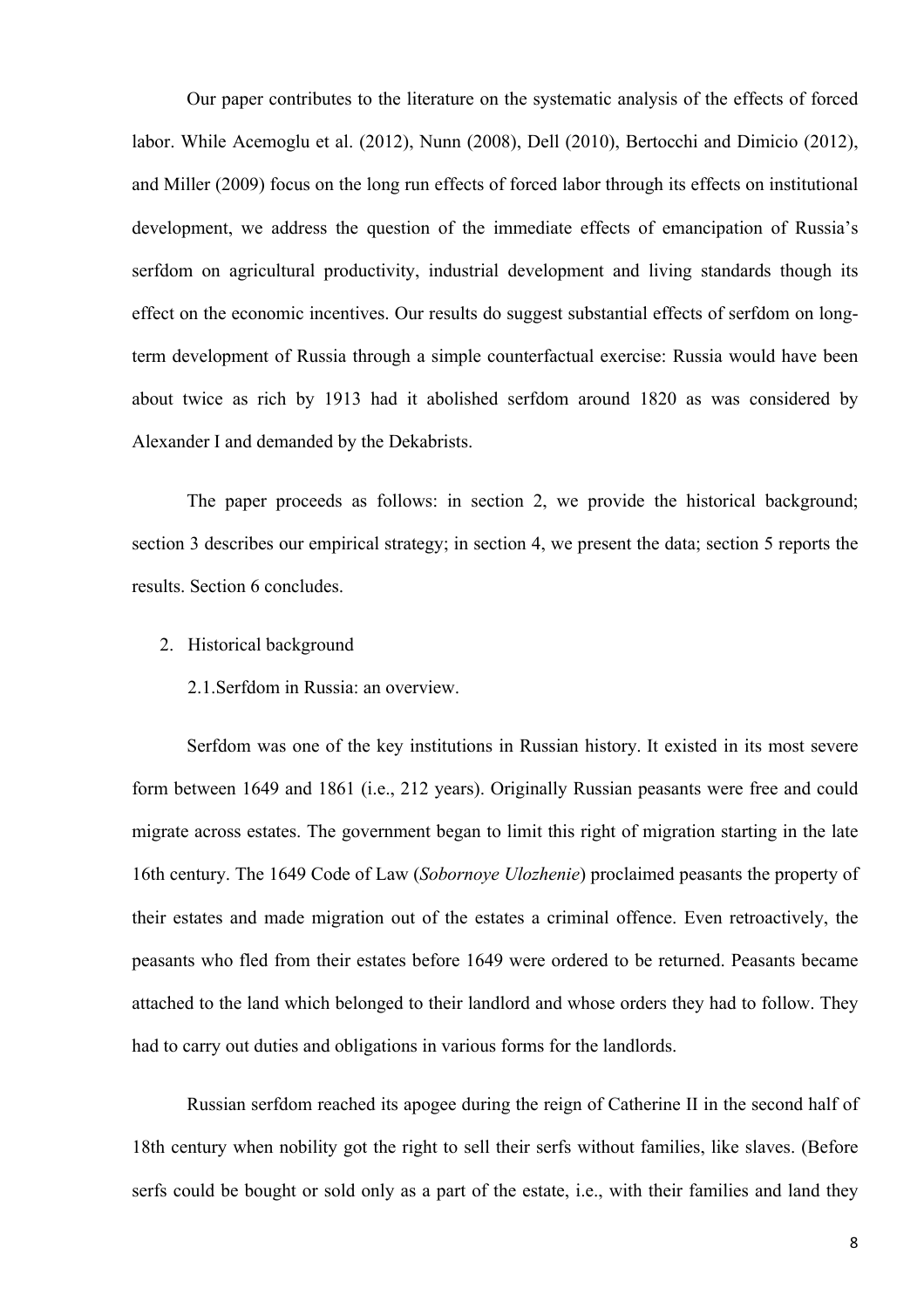were attached to.) In contrast to slaves, serfs could possess some personal property (even though formerly it all belonged to the landlord) and the state guaranteed their minimal subsistence standard of living.<sup>4</sup> Since the reign of Pavel I in the late  $18<sup>th</sup>$  century the government started to limit nobility's rights over their serfs and regulating relations between serfs and landlords. For example, at that time, a formal limitation on the amount of time serfs worked on landlord's farms (no more than three days per week) was introduced.

As we mentioned in the introduction, the two main types of "contractual" relations between nobility and their private serfs were corvee [*barshchina*] and quit rent [*obrok*]. The corvee system implied that estate land was separated into two parts landlord's farm and land plots given for peasants' cultivation. Serfs paid their duties to the landlord in labor, carrying out labor at landlord's farm. In the time free from work on the landlord's farm, peasants could cultivate plots provided to them by landlord. Under quit rent system all land in an estate was allocated among peasants who cultivated their plots and paid fixed annual quit rent to the landlord either in cash or in kind. Under both systems it was the landlord who determined magnitude of peasants' obligation as well as size of land plots. The landlord had a formal right to revisit and change the type and the amount of serf's obligations at his/her will.<sup>5</sup>

Both corvee and quit rent systems were associated with severe incentive problems. Under corvee, peasants' effort during work on the landlord's farm was largely unobservable to the landlord as monitoring was very costly. In the case of quit rent, the lack of credible commitment on the part of the landlord not to revise its size in the future reduced peasant effort due to ratchet effect. There is anecdotal evidence that some landlords were able to commit to a fixed amount of quitrent, maximizing stream of payments over long horizon (Dennison 2011); however, this was far from being a common practice.

<u> 1989 - Jan Samuel Barbara, político establecido de la provincia de la provincia de la provincia de la provinci</u>

<sup>&</sup>lt;sup>4</sup> In the extreme cases of starvation and torcher of serfs by landlords, the state could (and often did) take private estates into government external management. For example, in 1849 the government operated 180 private estates because of tocher and other 88 because of wastefulness (Statisticheskie … 1852), i.e. less than a quarter of percent in total.

 $<sup>5</sup>$  Under both systems of corvee and quitrent peasant also had to carry out additional obligations to landlords like</sup> provision of timber supply, transportation services, etc.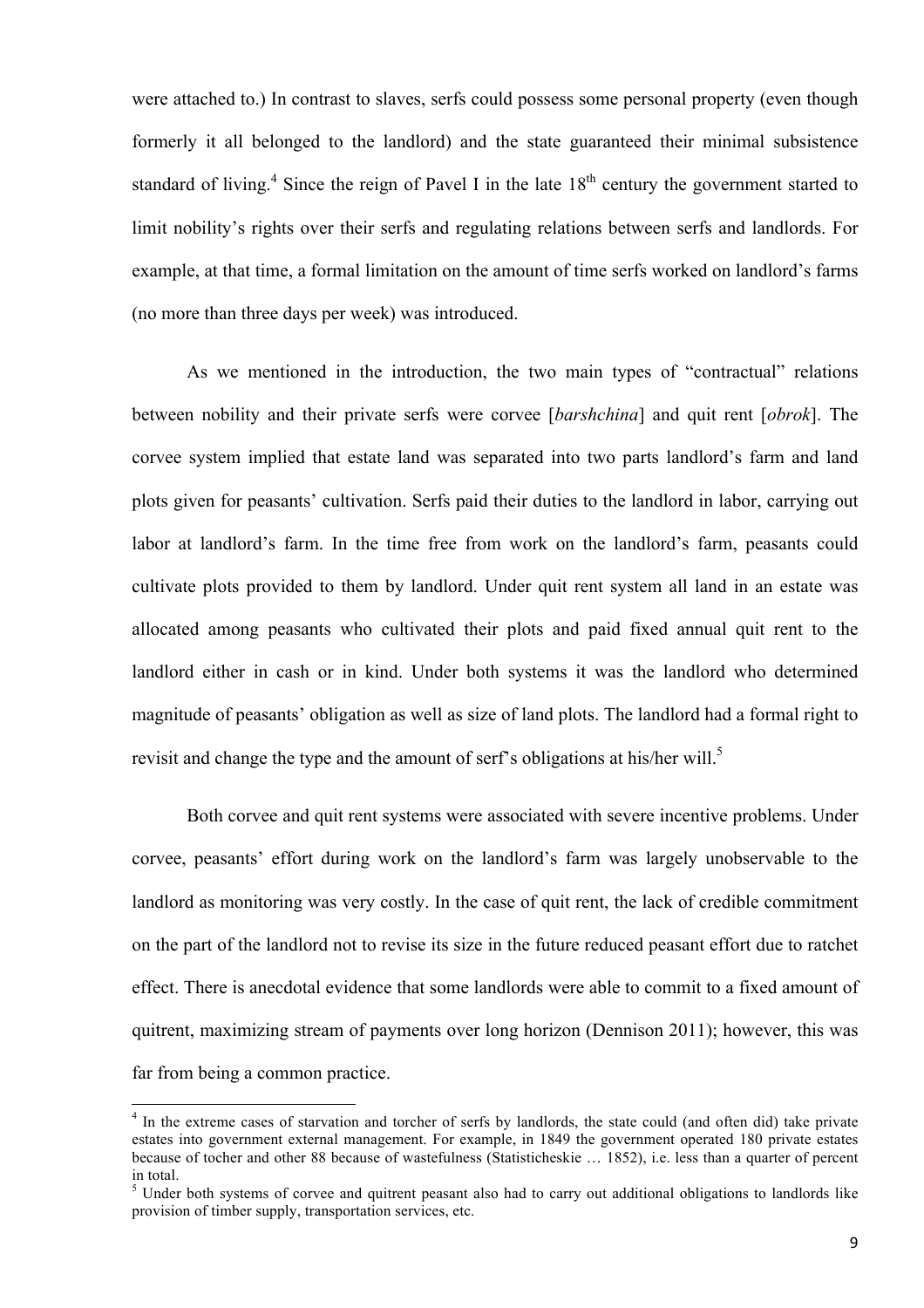Landlords had full control over the choice of the system – corvee vs. quit rent – and, therefore, chose what was most profitable to them. Corvee system, despite severe incentive problems, allowed landlords to utilize economies of scale better, especially in large estates, and introduce new technological advances in agriculture.

### 2.2. Geographical variation in serfdom in the mid  $19<sup>th</sup>$  century.

The Russian empire was a predominantly agricultural society up to the middle of the 19th century. More than a ninety percent of the population of the empire lived in the rural areas (Bushen 1863). The bulk of rural population was unfree. However, less than half of all peasants were privately-owned serfs. In the European part of empire (without Poland and Finland, see figure 1) in 1858, there were 22,546,732 private serfs out of 52,392,030 rural residents (43.03%). The rest, as we described briefly in the introduction, were state peasants (40.4%), free population (12.6%), and royal peasants (4%). Historians argued based on anecdotal evidence (Druzhinin 1958) that state peasants had better living standards, larger individual land plots, and more transparent quit rent. The state changed the size of the quit rent only once in the 19th century (Druzhinin 1958). In the late 1830s - 1840s the government conducted a so-called Kiselev's reform, which guaranteed a minimal land to each state peasant household. If population in a state villages grew bypassing the minimum required land household ratio, the state initiated migration campaigns to virgin lands in the South and East of the empire.

The composition of rural population substantially varied across provinces because of historical expansion of the Russian state and colonization of new territories (Nafziger 2012). Figures 2 and 3 present shares of private serfs and state peasants across the European provinces of the empire in 1858. The figures show that there were higher shares of private serfs in the "old" regions of the empire, which were closer to Moscow and more state peasants in the outskirts of the empire. The reason for this was that the introduction of serfdom in Russia was closely connected to the construction of the army. In the  $16<sup>th</sup>$  and  $17<sup>th</sup>$  centuries, being short of cash, the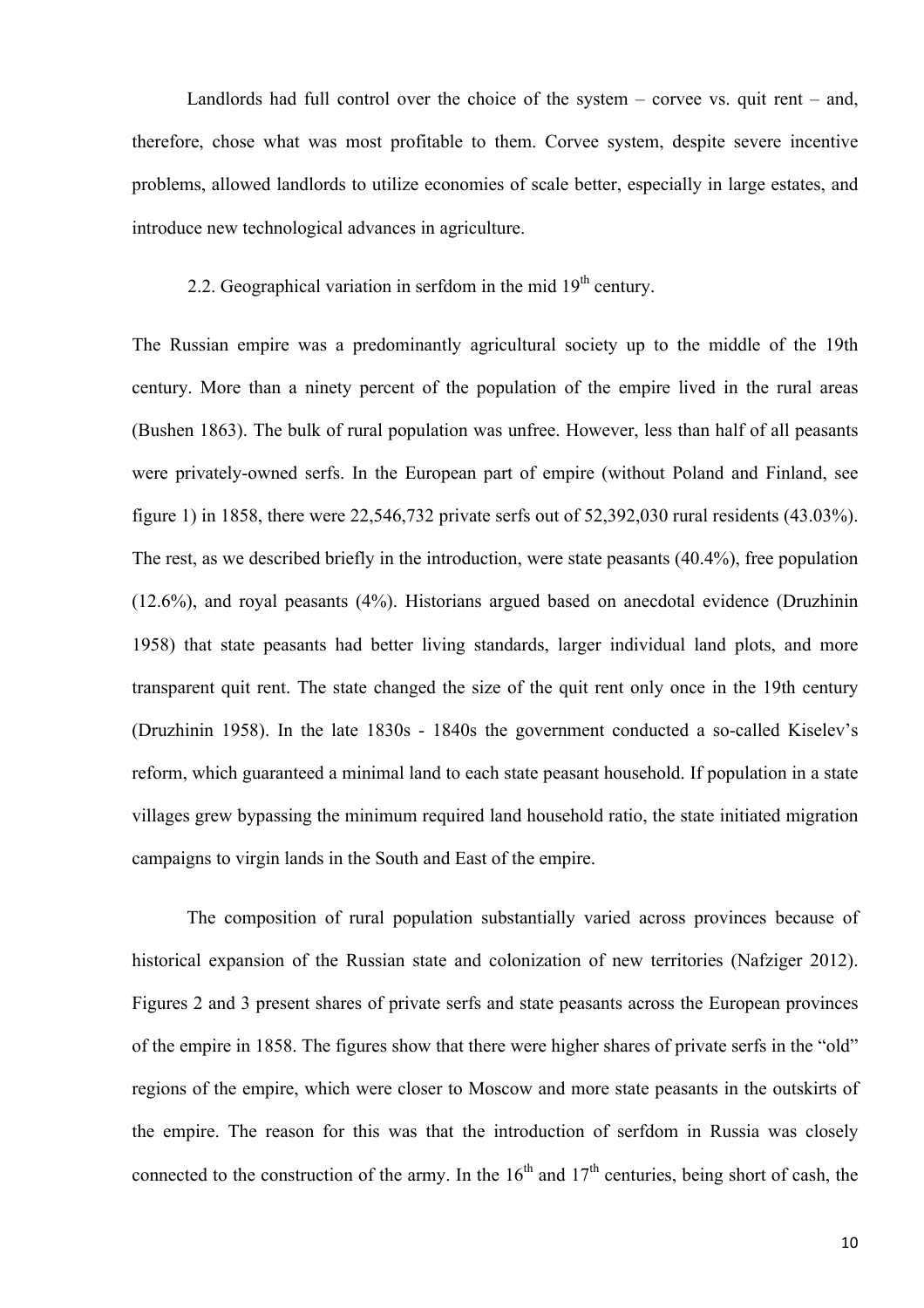government provided state lands with free peasants to gentry in return to their military service. The government transferred lands to gentry more often in regions close to the capital, Moscow, because of two reasons: (1) gentry had to be mobilized to the capital quickly in case of a war; (2) government had more authority nearby the capital (Semevsky 1881, p. 29-30). Over time, with short supply of state lands in the old regions and colonization of new territories, the state started to transfer more distant lands with state peasants to gentry as well. The government continued such practice of transfers during the whole  $18<sup>th</sup>$  century even after the 1704 military reform, which introduced regular army instead of the estate one.

In addition, often gentry captured state lands (with state peasants on them), eventually legalizing their titles. Using 1684-1686 census data, Vodarsky (1988) estimated that gentry captured 36 percent of all privately owned estates. This share was higher in "black earth" region where soil was more fertile; the state was too weak to enforce state ownership of these lands. Tsars only managed to keep the very best lands in their own personal ownership as royal estates with "royal peasants" (Indova 1964).

There was also a transfer from private ownership of lands (and serfs) to state ownership in the  $18<sup>th</sup>$  century. In particular, in 1764 church land holdings were confiscated by the state. The bulk of church serfs belonged to the monasteries and therefore, the historical location of monasteries affected the distribution of state peasants across provinces of the empire (Semevsky 1901). Importantly, the confiscated church lands as a rule were not subsequently transferred to gentry in order to avoid conflict with the church (Semevsky 1906).

Overall, the distribution of types of peasantry across Russia's provinces became relatively stable by the year 1801, as Alexander I, who assumed the throne in this year, ordered to stop the practice of transfers of state lands to private ownership of nobles. Prior to Alexander I, there were many transfers like this: Catherine II (1762-1796) transferred 800 thousand state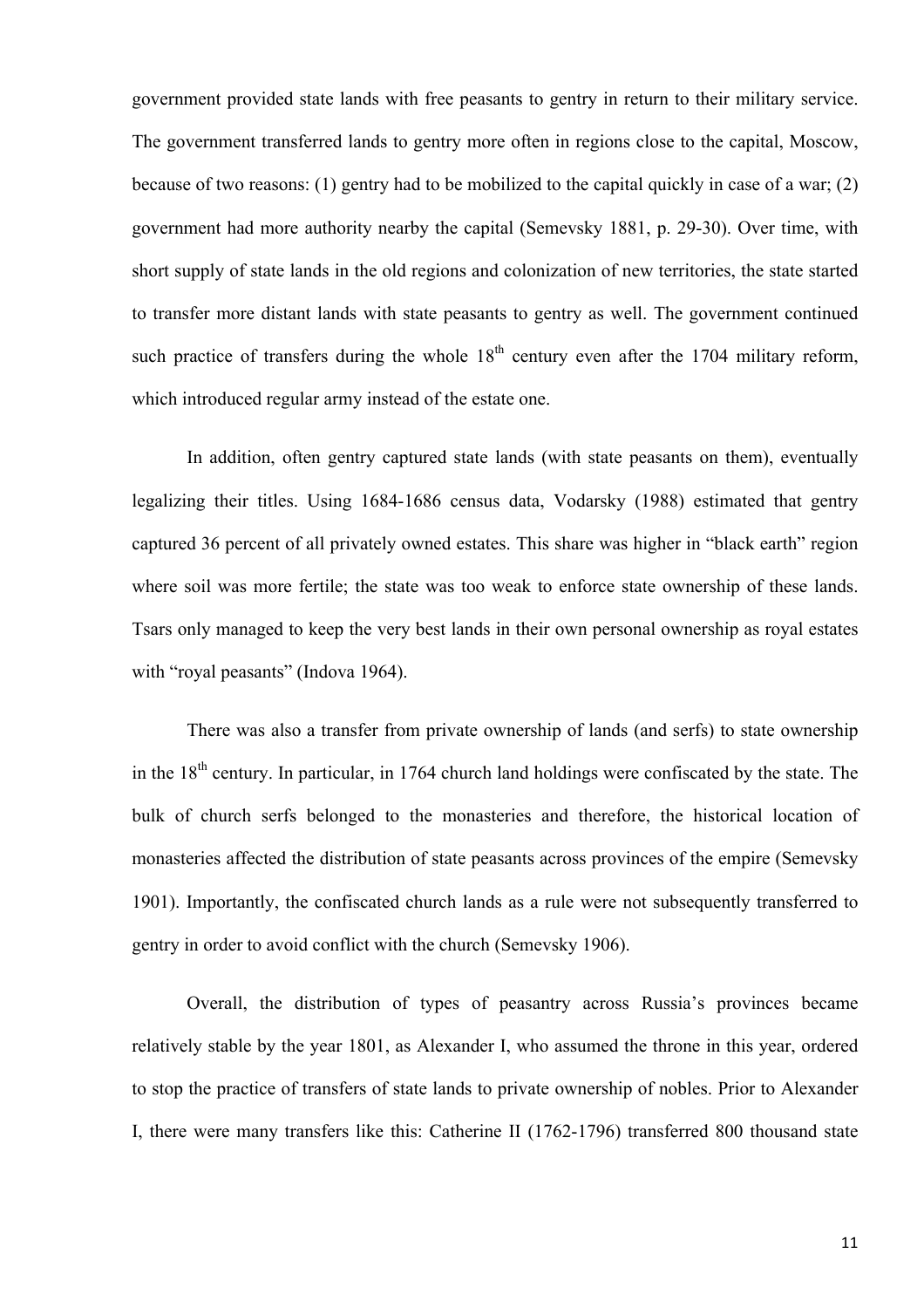peasants to private owners; Pavel I (1796-1801) transferred another 400 thousand (Semevsky 1882, 1906).

The large shares of free agricultural workers were concentrated in very particular regions of Russia, as shown on Figure 4. In particular, Cossacks in Don region were free because in the  $17<sup>th</sup>$  century the government needed them to protect the country from the nomadic invasions from the South. The state also granted free status to local non-Russians in the low Volga region after the conquest of this region in order to avoid rebellion of the new imperial subjects. Similarly, the peasants of Bessarabia (*tzaryane*) were granted a special status of (relatively) free rural population after the conquest of this province in  $1811<sup>6</sup>$  Peasants in the three Baltic provinces were emancipated in 1816-1819. In addition, over the course of the  $18<sup>th</sup>$  and very early 19<sup>th</sup> century the government invited colonists from Europe to settle in virgin land of the empire in the South and the East; however, there were not many of them.

### 2.3. The emancipation.

 

Emancipation (1861) made serfs "free" and extended their opportunities to make decisions. Privately-owned serfs were granted personal freedom, which came with an obligation to buy out land from the landlord. The precise terms of buy-out operation were regulated by law and varied a bit across provinces. Peasants and landlords also had some choice within rule implied by the government.<sup>7</sup> The emancipation was a relatively slow process. Peasants temporarily continued to carry out their obligations during another two years (till 1863) during which they had to come to an agreement with the landlord on the terms of the land buyout (namely, size of the plot and price). Formally, land price was supposed to be determined as capitalized quit rent that peasants used to pay; however, there was a lot of bargaining over the exact terms. Once the terms were

<sup>&</sup>lt;sup>6</sup> Tsaryane were fromaly free. They could move between landlolds' estates; they cultivated land in returns of obligation (Antsupov 1978).

<sup>&</sup>lt;sup>7</sup> If peasants did not want to buy out land, they could get so called pauper plot for free. Its size was  $\frac{1}{4}$  of a normal plot. Only 3 per cent of all peasants chose this option.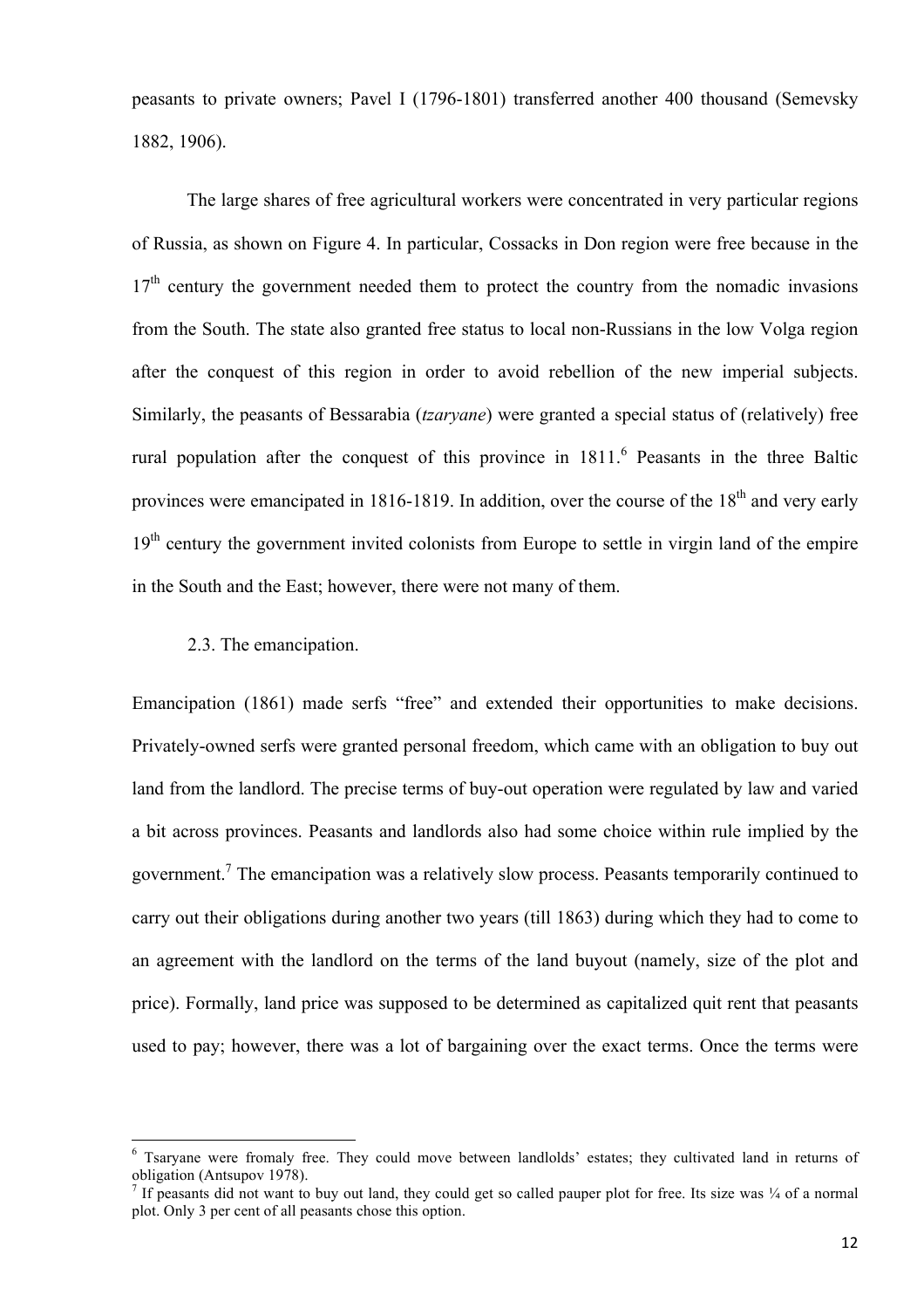agreed upon, peasants started the buyout operation. Peasants paid twenty per cent of agreed land price and the state lent the other eighty which peasants had to pay back during 49 years.

The main outcome of the abolition of serfdom was that peasants became full owners of their labor; their obligations became fixed and eventually abolished, i.e., the incentive problems associated with serfdom disappeared. This, probably, was the main channel through which the emancipation affected agricultural productivity. The commune system of land ownership severely constrained the mobility of peasants after the emancipation and limited incentives to invest in the land plots (Lenin 1898, Gershenkron 1966, Gregory 1982, Nafziger 2007). The commune became the owner of land that peasants bought out from the landlord. The commune divided this land into "strips" (land plots) and periodically redistributed them between households. This limited peasants' incentives to invest in land preventing growth of productivity via this channel. The commune also to regulated production decisions that restricted individual freedom, and, in particular, constrained adaptation of new technologies. The commune also implied mutual responsibility to pay taxes that restricted mobility (a peasants had to ask permission from the commune to migrate) and accordingly prevent free allocation of labor. These constrains reduced the potential effect of emancipation on productivity in agriculture and urbanization (Dower and Markevich 2013); they were removed only by the 1906 Stolypin reform.

The 1861 emancipation reform affected privately-owned serfs in the European provinces of Russian empire with the exception of peasants in three Baltic provinces, who where emancipated forty years earlier. <sup>8</sup> Royal serfs were emancipated in 1863. <sup>9</sup> State peasants were liberated by the land reform of 1866. The precise terms of these two reforms were very similar to the 1861 emancipation reform.

3. Empirical methodology and hypotheses.

<u> 1989 - Jan Samuel Barbara, político establecido de la provincia de la provincia de la provincia de la provinci</u>

 $\frac{8}{9}$  In Baltic provinces, former serfs did not have to buy out land as a result of emancipation.<br> $\frac{9}{9}$  Royal peasants formerly were declared free in 1856, but real changes in their status and corresponding land r was conducted only in 1863.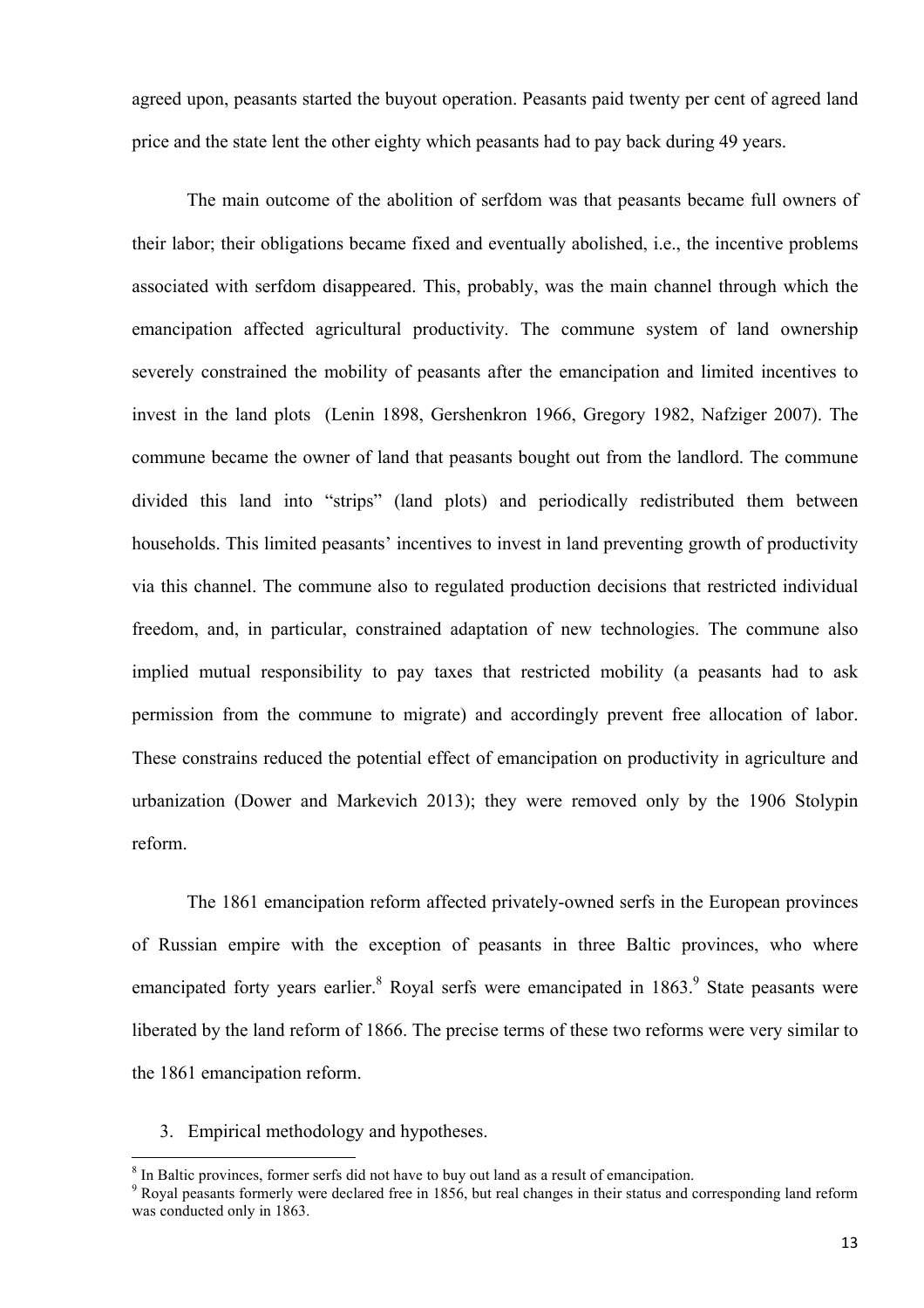We use the cross-province variation in the shares of different types of peasantry and over-time and across-provinces variation in emancipation to estimate the effect of forced labor on agricultural productivity, draftees height, and industrial output and employment. We run difference-in-differences regressions controlling for time and province fixed effects. As different regions are expected to have different development trajectories and the cross-province variation in the type of peasantry is non-random, it is crucial to control for these trajectories. Thus, in all specifications we also control for region-specific trends. For this purpose, we define regions in two different ways depending on data availability. For outcomes with a large enough time dimension of the data, we control for liner trends for each of the 50 provinces. For outcomes with only few snapshots before and after the emancipation, we control for the linear trends for each of the 15 geographic regions, each of which groups several provinces that are commonly considered as having similar development trajectories. In addition, we verify robustness of our results to controlling for linear trends specific to each level provincial agricultural suitability, measured by the median level of suitability across all provincial lands.

In particular, our main specification is as follows:

*Outcomeit* = β\**Share\_privatei*\**Post\_Emancipation\_privateti* + γ\**Share\_statei*\**Post\_Emancipation\_statet* + ξ\**Share\_royali*\**Post\_Emancipation\_royalt* +  $\Psi_i$  +  $\sigma_i$  +  $\Lambda_i$ <sup>\*</sup> $D_i$ <sup>\*</sup> $\gamma$ ear<sub>t</sub> +  $\varepsilon_{it}$ 

Subscripts *i* and *t* index province and time periods. Time periods could be years or decades, depending on data availability for a particular outcome. We consider the following outcomes (denoted as *Outcome*): grain yield (harvest/seed ratio), potato yield (harvest/seed ratio), cattle per capita, height of draftees in centimeters, log(industrial employment), log(industrial output), mortality (ratio of the number of deaths to rural population) and fertility (ratio of the number of births to rural population). *Share\_private, Share\_state* and *Share\_royal* denote shares of privately owned serfs, state peasants, and royal serfs in a province in before the emancipation,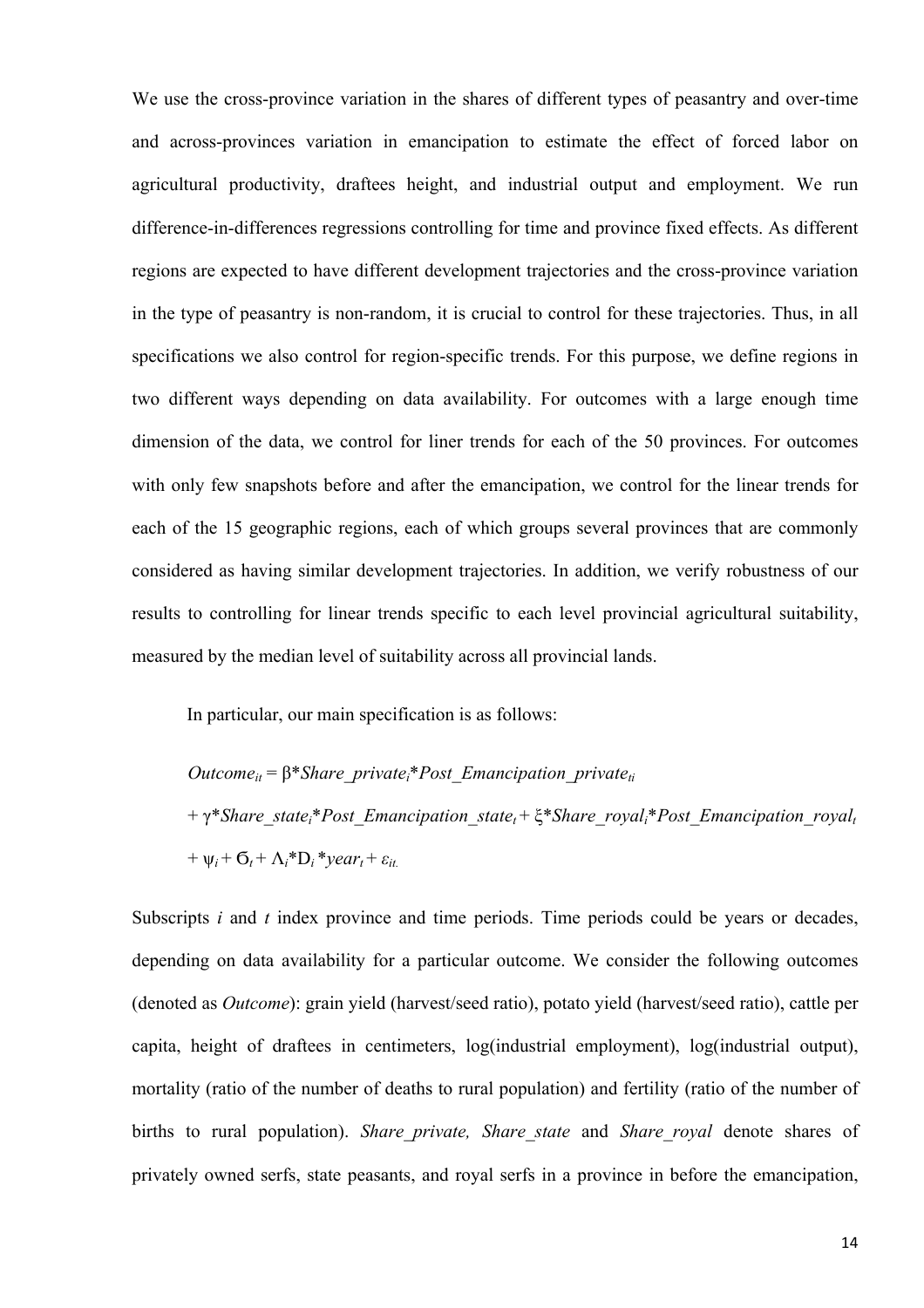respectively. *Post emacipation private* denote the dummy indicating the time after emancipation of private serfs, it varies both over time and across provinces. This dummy switches on in 1861 in all provinces with the exception of the three Baltic provinces, where it switches on in 1819. *Post emacipation state* is a dummy indicating the period of emancipation of state peasants, namely, post 1866 for all provinces. Similarly, *Post\_emacipation\_royal* is a dummy indicating emancipation of royal serfs, which is turned on starting in 1863, also in all provinces. Province and year fixed effects are denoted by  $\psi_i$  and  $\sigma_i$ , respectively.  $\Lambda_i^*D_i^*$ *yeart* stand for province- or region-specific linear trends. The error term is assumed to be uncorrelated across provinces, autocorrelated within provinces. Thus, we adjust standard errors to clustering at the province level. Coefficients β and γ estimate the effect of the emancipation of private serfs and state peasants on the outcomes of interest.

We also explore the differential effects for different median sizes of the states of the nobility and for the different contractual systems within private estates, i.e., corvee or quit rent. In order to do this, we include the interaction of these variables with *Share private*<sup>\*</sup>*Post Emancipation private<sub>ti</sub>* as an additional regressor in the baseline specification.

#### 3.2. Hypotheses.

What do we expect to find? Adverse incentive effects created by serfdom should be alleviated with emancipation. Therefore, we should expect to observe a higher boost to agricultural productivity after the emancipation in provinces with higher share of serfs as compared to the shares of free rural population or state peasants (who were emancipated later). Similarly, as state peasants were de facto a property of the state, we expect agricultural productivity to increase more after 1866 in provinces with higher share of state peasants. However, since the state had higher commitment not to revise the level of quit rent compared to gentry, we expect the productivity effect of emancipation of state peasants to be smaller than that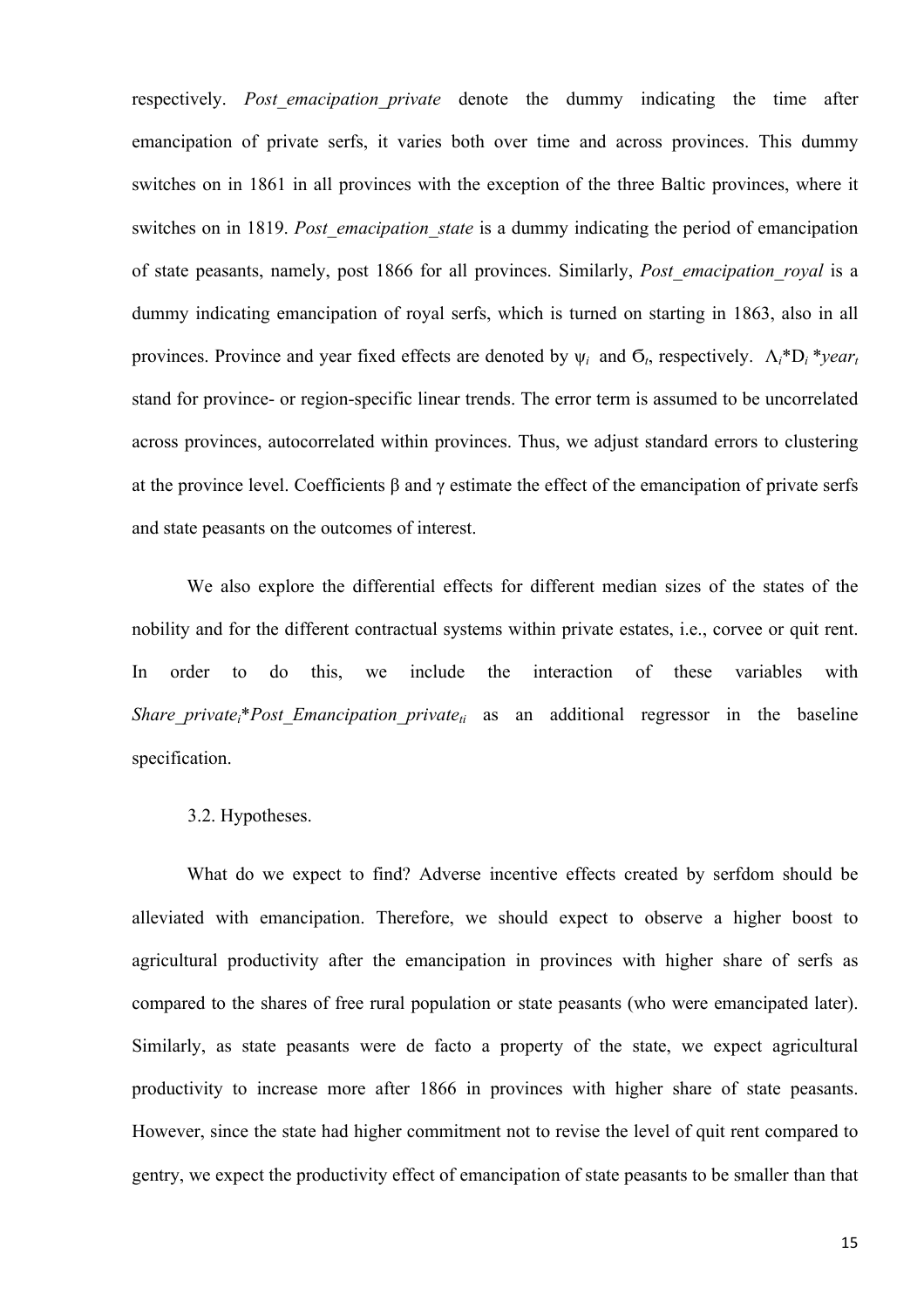of the private serfs. If economies of scale were present in agriculture in the  $19<sup>th</sup>$  century Russia, as many historians suggest, we would expect productivity effects of emancipation to be smaller in provinces with larger median size of the estates.

A priory, it is not clear whether one should expect nutrition, and therefore, peasants' (draftees') height and mortality, to be affected by emancipation. The reason for this is that nobility might have considered serfs as a valuable and scarce input into the production and, therefore, they might have made sure that serfs are well fed, as nutrition directly affects peasant productivity. It could also be the case, however, that nobility set serfs obligations at the level insufficient for proper nutrition of peasants' children, as children are not productive in the short run.

Personal freedom given to former serfs and land titles given to them and to state peasants should, in principle, increase mobility from the rural to urban areas, where productivity, and therefore, wages were larger. This, in turn, should have had a positive effect on the development of industry. However, the land titles were not individual, but given to the peasant communes. The communes made selling land plots by individual peasants very costly (Chernina et al. 2013; Dower and Markevich 2013). Thus, whether the emaciation affected industrial development of Russia is an empirical question, the answer to which mostly depends on whether peasants were able to quit communes. In addition, gentry could explore potential advantages of higher urban wages for peasants before the emancipation, switching them to quit rent and allowing temporarily migrate to cities for seasonal work and the like.

4. Data.

We combine various sources to construct a unique province-level panel dataset on development of European provinces of the Russian empire in the  $19<sup>th</sup>$  century. In particular, we collected data on grain and potatoes yields (evaluated as harvest to seed ratio) from governor reports for the years before 1883 (from Kovalchenko 1959, Kessler and Markevich 2013, Obruchev 1871,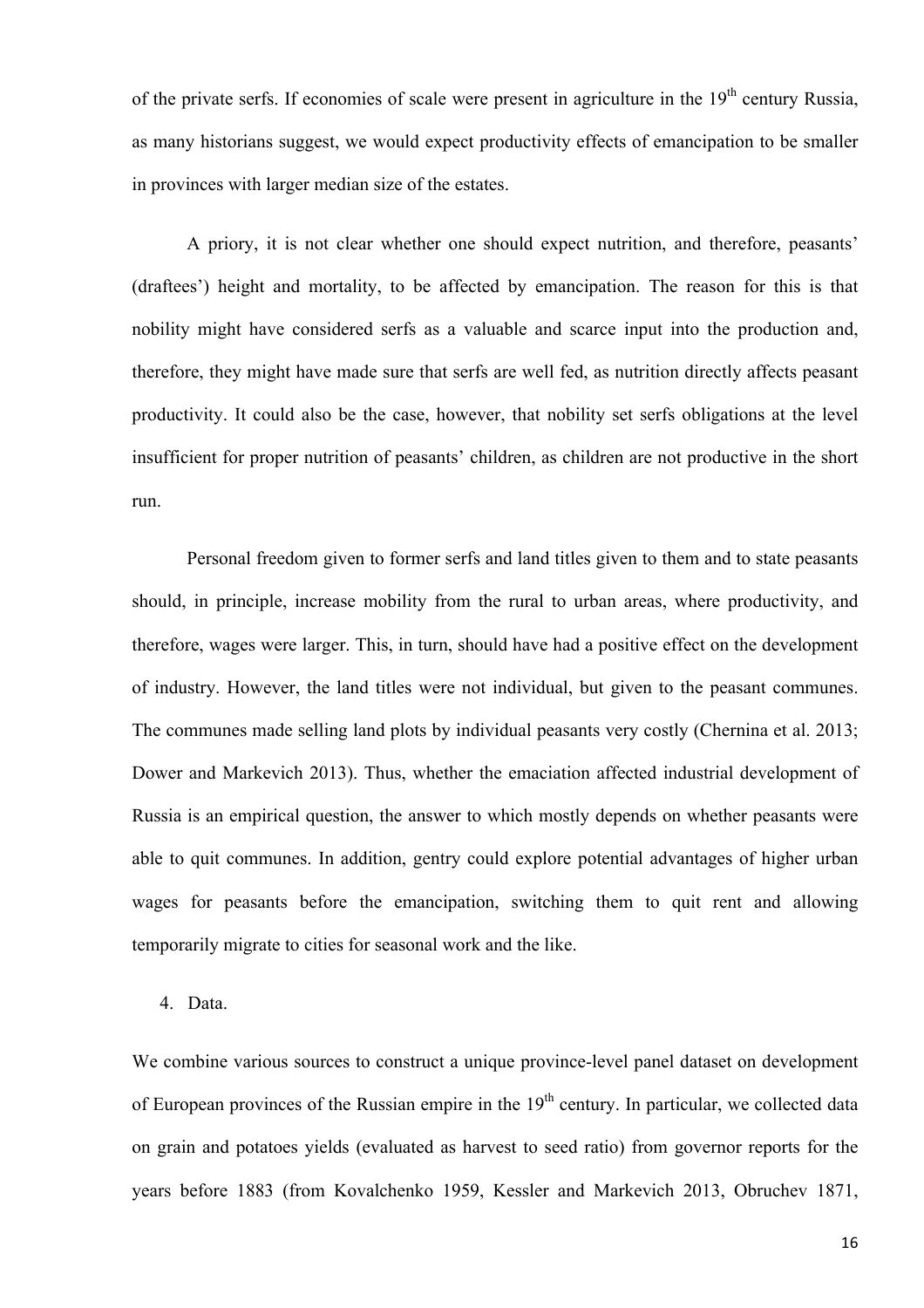Materialy ... 1880) and Central Statistical Agency (TsSK MVD) statistics for the post-1883 years (TsSK MVD 1888, Urozhaj v … 1889-1901), as well as on cattle and population from various official statistical books (Vilson 1857, Statisticheckie … 1852, 1858; Statisticheckii … 1875, 1886) and, Kabuzan (1971) and Kessler and Markevich (2013). We gathered information on industrial output and employment also from various official books (Statisticheckie … 1849, 1852, 1858; Sbornik … 1884; Statisticheckii … 1887) and Kessler and Markevich (2013). Finally, we collected figures on height of draftees borne in 1853-1863, 1865-1866 and 1875 from records of the Ministry of defence (Vseobshchaya … 1886, Sbornik … 1887, 1890, 1897) and number of births and deaths from official publications (Statisticheckie … 1858; Statisticheckii … 1872, 1877, 1879, 1883a, 1883b, 1890, 1895, 1898) and Kessler and Markevich (2013).

Data on the distribution of rural population by status before the emancipation comes from 1858 police data (Bushen 1863) and 1857 tax census data (Kabuzan 1971). 1858 and 1857 figures are highly correlated but different. There is no consensus in historical literature which source has the most likely figures (Kabuzan 1971). In our baseline regressions we rely on police data since they have more observations. 1857 tax census data were re-estimated by Kabuzan (1971) and reported according to 1805 borders that cut number of observations because of administrative changes in the number and size of provinces. We use 1857 tax census data for robustness checks (results reported in tables A2-A5 of the appendix). Finally, our data on 1857 private serfs obligations and private estates size are from Trointiskii (1858) and Skrebitskii (1862-1866).

The constructed panel is unbalanced. Moreover, we have different number of crosssections for our dependent variables: decade data for 1800, 1810, 1820, 1830, 1840, 1850 and annual data for 1847, 1849, 1856, 1858, 1864-1866, 1870-1876, 1883-1900 . The largest number is for grain. The smallest is for industrial employment: 1847, 1882, 1897. Table B1 in the appendix provides details list of available cross-sections and our sources.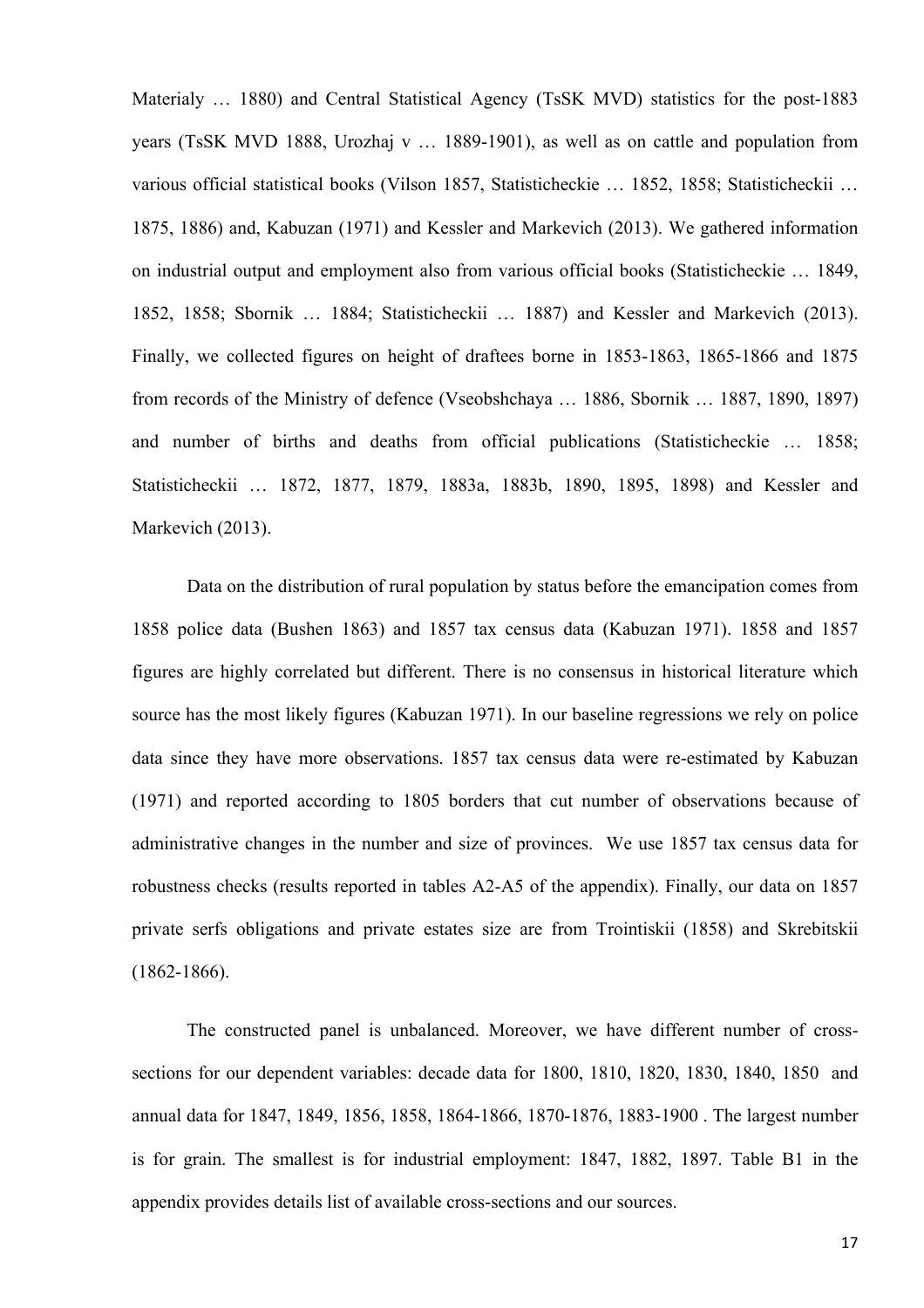In table 1 we report descriptive statistics. Panel A of the table shows substantial variation in serfdom across provinces. In an average province, according to our preferable source - the 1858 police data (Bushen 1863), private serfs composed forty two per cent of rural population; state peasants – thirty eight percent; royal peasants – four percent and free population – sixteen percent, correspondingly. 1857 census data give similar figures. There was about a hundred and forty serfs per estate in an average province. As presented in the Panel B of the table, about two thirds of private serfs worked under corvee system; almost thirty were in quit rent and the rest were servants in the estates. As figures 5 and 6 demonstrate there were more corvee serfs in the West of the empire, while quit rent dominated in the North East, i.e. in the non-black earth region.

We present development outcomes in panel C of the table. There was about a million and two hundred thousands rural citizens in a province in an average year in the  $19<sup>th</sup>$  century. Population grew rapidly; there were almost five births per thousand of rural population in a year and only three and a half deaths. Average province was highly agricultural; there were only thirty one thousand industrial workers in a province who produced about 18 million rubles of output. Grain was the main economic output in the empire. We do not know area under crops before 1883 in the Russian empire (not to mention labor inputs) that is why we measure grain productivity as grain yield to grain seed ratio – a measure widely used in Russian agriculture before late  $19<sup>th</sup>$  century. Yield to seed ratio of grain was about 3.95 in an average province in an average year, increasing from about 3.5 to 4.5 over the century. Potato was more labor-intensive crop than grain with higher yield to seed ratio (about 4.4 in average); it represented a modern technology that was slowly spreading over time and space during the period under consideration. Animal husbandry had secondary importance. There was in average one head of cattle per two rural citizens in the empire. Height of a draftee was in average  $164.5$  centimeters<sup>10</sup>.

<u> 1989 - Jan Samuel Barbara, político establecido de la provincia de la provincia de la provincia de la provinci</u>

 $10$  Rural citizens composed more than ninety percent of the population and was the main source of draftees for the army.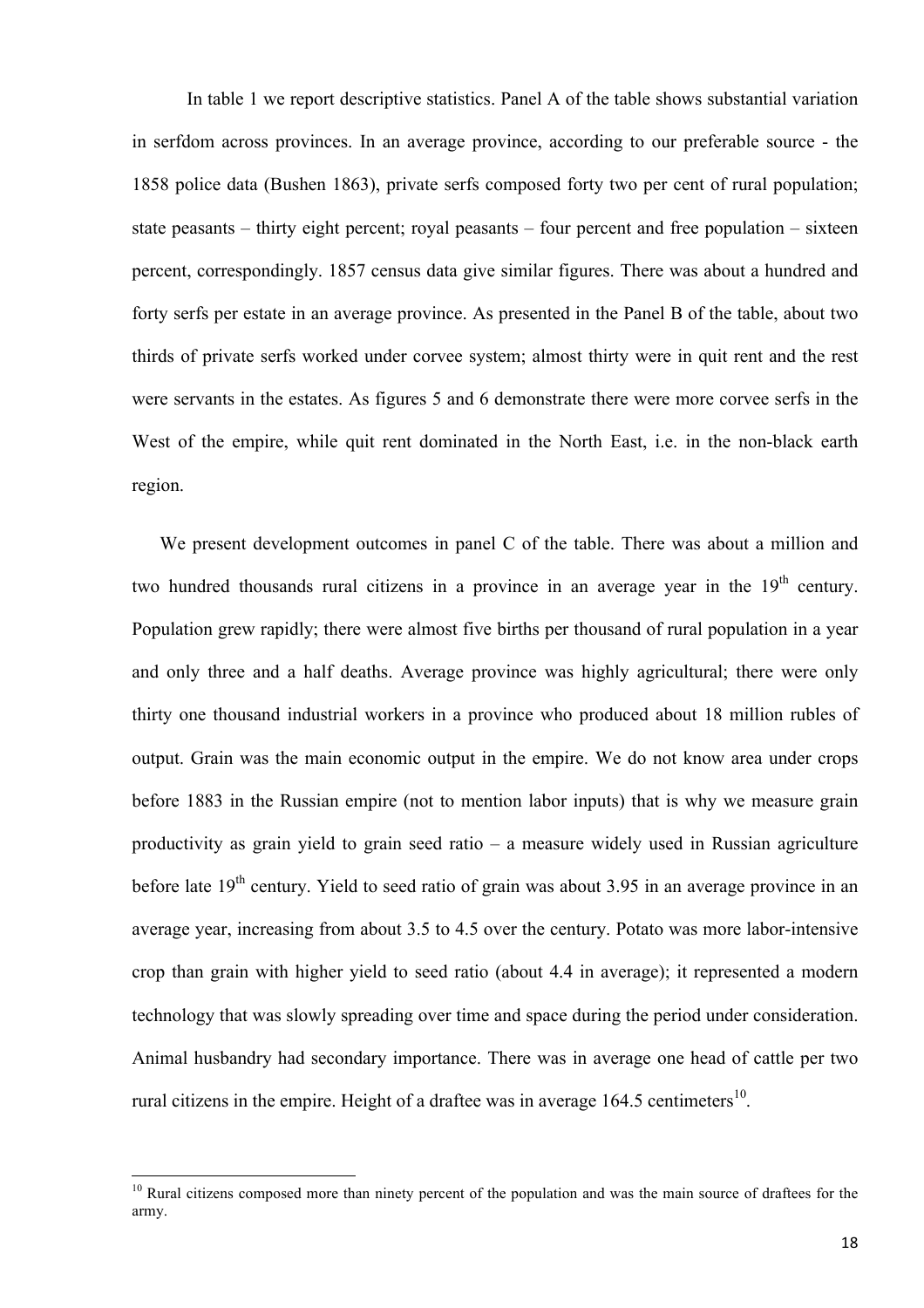#### 5. Results: Economic Consequences of Emancipation of Serfs.

**Table 2** reports the estimation results of our baseline specification with various measures of agricultural productivity. Columns 1 and 2 present results for the grain yield; columns 3 and  $4$ for potato yield, and column 5 – for cattle per capita. Results for grain and potato yields are presented for specifications with province-specific trends (columns 1 and 3) and with regionspecific trends (columns 2 and 4). For cattle, we can only present results with region-specific trends, as the time dimension of the data is insufficient to estimate specification with province specific trends.

We find evidence of a substantial positive effect of emancipation, or, conversely, a negative effect of coerced labor on agricultural productivity. The coefficients on the interactions of post-emancipation dummies with pre-emancipation shares of private serfs and state peasants are positive and statistically significant for grain yield and cattle. We find no significant effects on potato yield. The coefficient on emancipation of private serfs is positive, but imprecisely estimated. Potatoes were a new technology and were not yet widespread in the 19<sup>th</sup> century Russia.

The magnitudes of the effects are substantial. One standard deviation increase in the share of private serfs in a province (i.e., an increase of the share of private serfs in rural population by 25 percentage points) before the emancipation led to an increase in grain productivity by 29 percentage points or 8 percent after emancipation. One standard deviation increase in the share of state serfs (i.e., an increase by 22 percentage points) before 1866 reform improved grain productivity to a smaller extent after the reform: by 14 percentage points or 4 percent. These are large effects, as compared to the aggregate trend in grain productivity, which, on average, increased by 10 percentage points in a decade in the  $19<sup>th</sup>$  century. Finally, one standard deviation increases in shares of private serfs and state peasants before the emancipation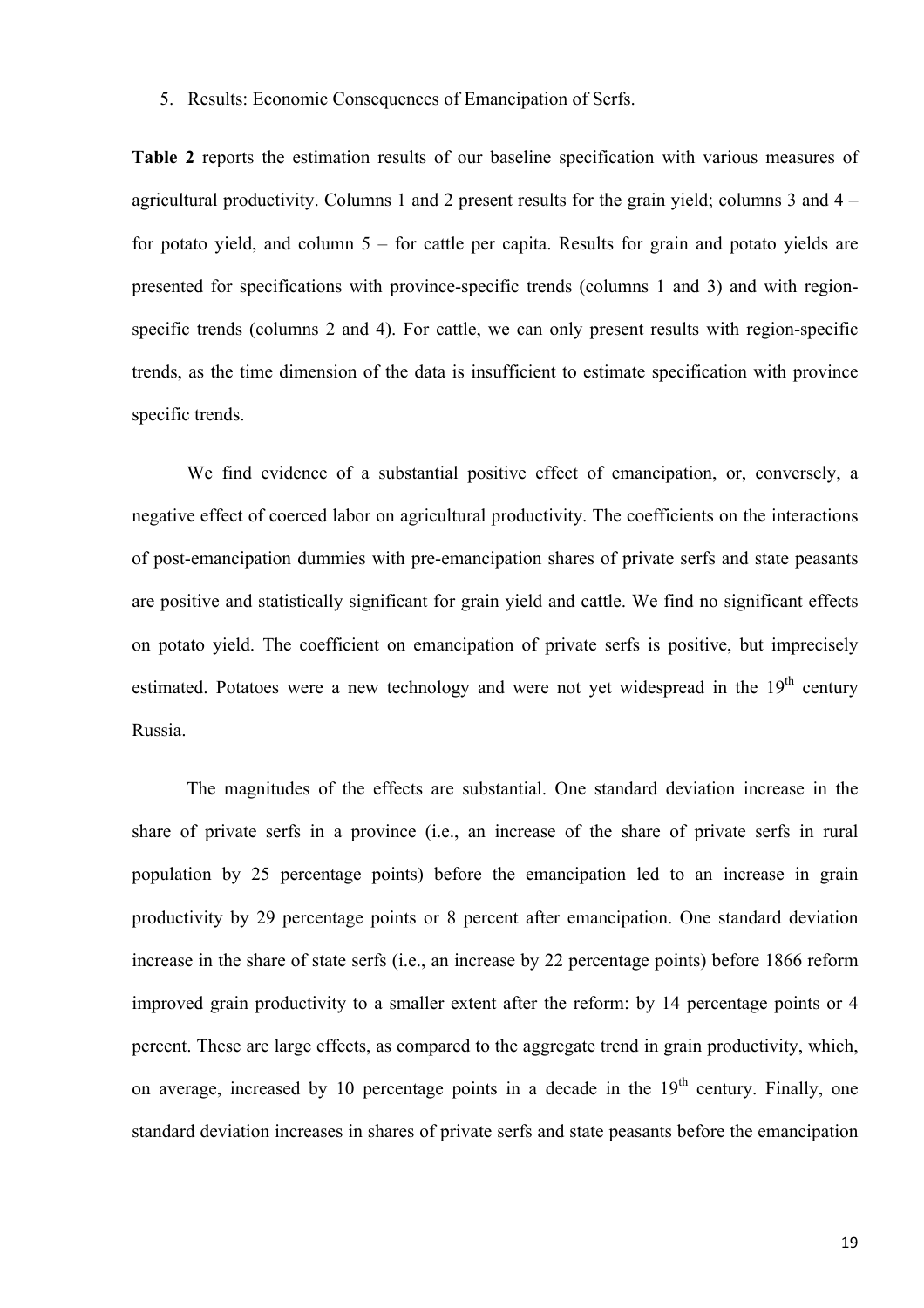led to growth of cattle per capita by 5 and 6 percentage points after the emancipation or by 10 and 12 percent, correspondingly.

In **Table 3** we explore possible channels of low productivity under serfdom. Instead of the interaction between share of privately owned serfs and post emancipation period we include corresponding interactions of shares of privately owned serfs under corvee and quitrent as well as share of privately owned serfs who were servants (*dvorovie*). We find that in case of grain both quit rent and corvee are equally low productive for private serfs (the difference is statistically insignificant), but worse than state peasants (column 1). For potatoes we find that quitrent was especially unproductive (column 4). Coefficients are imprecisely estimated for animal husbandry (column 7). We further investigate the economy of scale effect, accounting for the estate size. We divide all provinces into two groups: with an average estate smaller and larger 100 serfs. Then we run regressions adding triple interactions between shares of corresponding groups of privately owned serfs, post emancipation period and large estate province dummy (columns 2, 3 and 4, 5). As expected we find evidence of economy of scale effect in the case of grain production under corvee system, but not under quit rent. Large estate compensated half of negative effect of corvee, making it equally productive with quit rent. Again coefficients are imprecisely estimated for potatoes.

In **table 4** we explore the effect of serfdom for peasants' nutrition looking at height of draftees as an outcome variable. First, we compare all those who were born before the 1861 reform with all those who were born after it (column 1). Then we compare the oldest cohort (born in 1853) with all those who were born after the 1861 serfs' emancipation (column 2). Finally, we repeat these exercises accounting for shares of privately owned serfs of different types (columns 3 and 4). As coefficients on the corresponding interactions of share of privately owned serfs demonstrate, serfdom negatively affected child nutrition. One standard deviation increase in share of privately owned serfs before the emancipation led to 0.3 centimeters increase in height of draftees born after the emancipation. That was not the case for state peasants and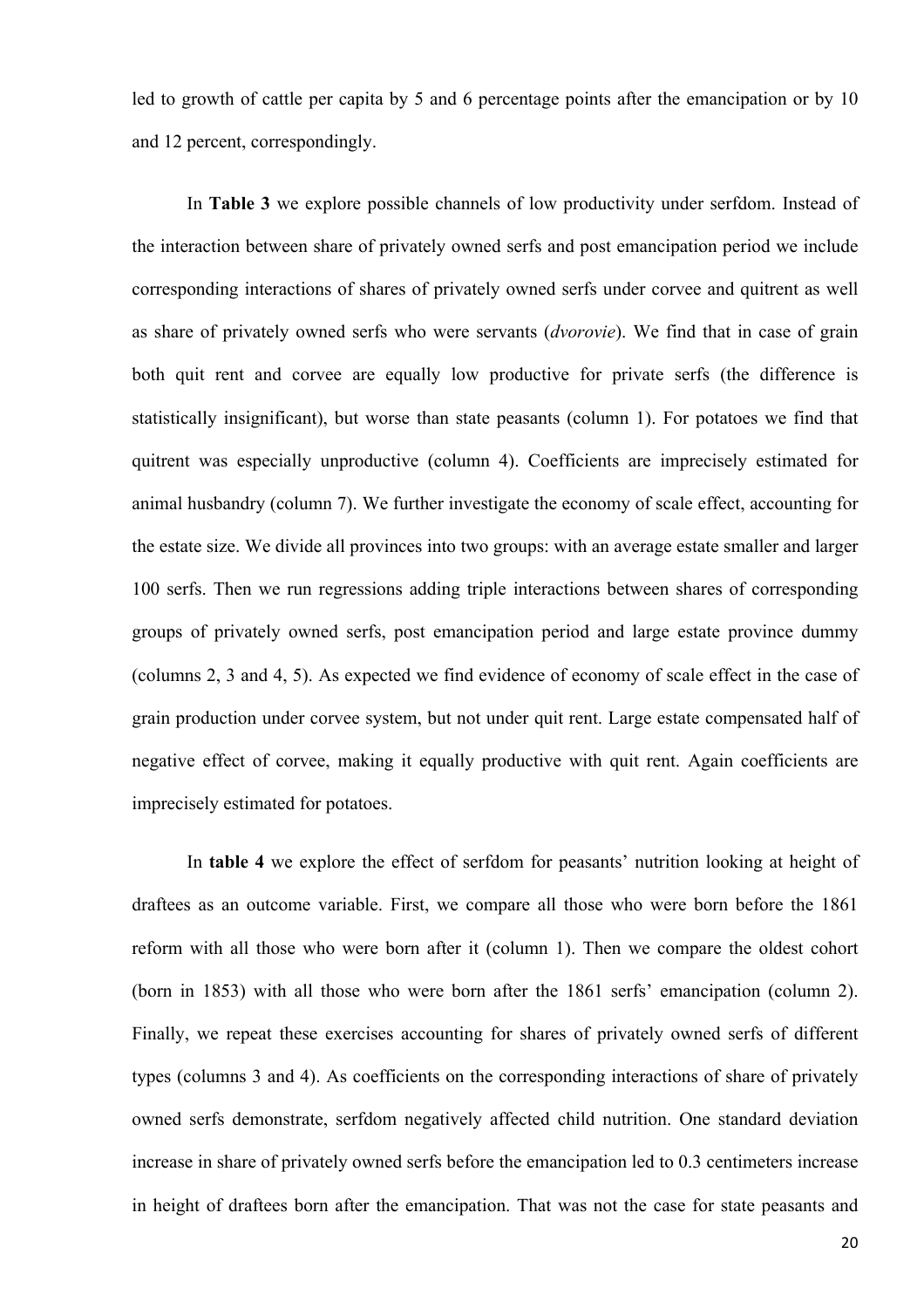royal serfs. Columns 3 and 4 show that all of the negative effect of serfdom on nutrition comes from corvee. Quit rent serfs were able to feed their children.

We further study consequences of emancipation for peasants' living standards in table 5, considering the effect of serfdom onto mortality (column 1) and fertility (column 2). We find further support of positive effect of emancipation on peasants' living standards, mainly onto decrease of mortality. The coefficient on the interaction of post-emancipation dummies with preemancipation share of private serfs is negative and statistically significant in the columns 2 and positive but not statistically significant in column 3. One standard deviation increase in share of privately owned serfs before the emancipation decreased mortality by one and a half death per a thousand of rural population after the emancipation. State peasants reform of 1866 did not affect their mortality and fertility rates.

Finally, we explore the effect of serfdom onto industrial development in table 6. We find positive effect of the emancipation onto both industrial output and industrial employment. We report results in levels (columns 1 and 2) and logs (columns 3 and 4). One standard deviation increase in share of privately owned serfs before the emancipation increased industrial output by 52 percent and industrial employment by 25 percent after the emancipation. Again we do not find an effect of emancipation of state serfs onto industrial growth.

In table A2-A6 of the appendix we repeat all these exercises but with 1857 tax census data as robustness check. Our main results hold. We also repeat all these estimations, adding interactions between post emancipation period and distance to Moscow as well as land suitability types. We find similar results (not reported).

### 6. Conclusion.

We estimate the effect of the abolition of serfdom on agricultural productivity, peasants' living standards, and industrial development of  $19<sup>th</sup>$  century Russia and find particularly large positive effects of the emancipation of private serfs on all most important outcomes of interest. The main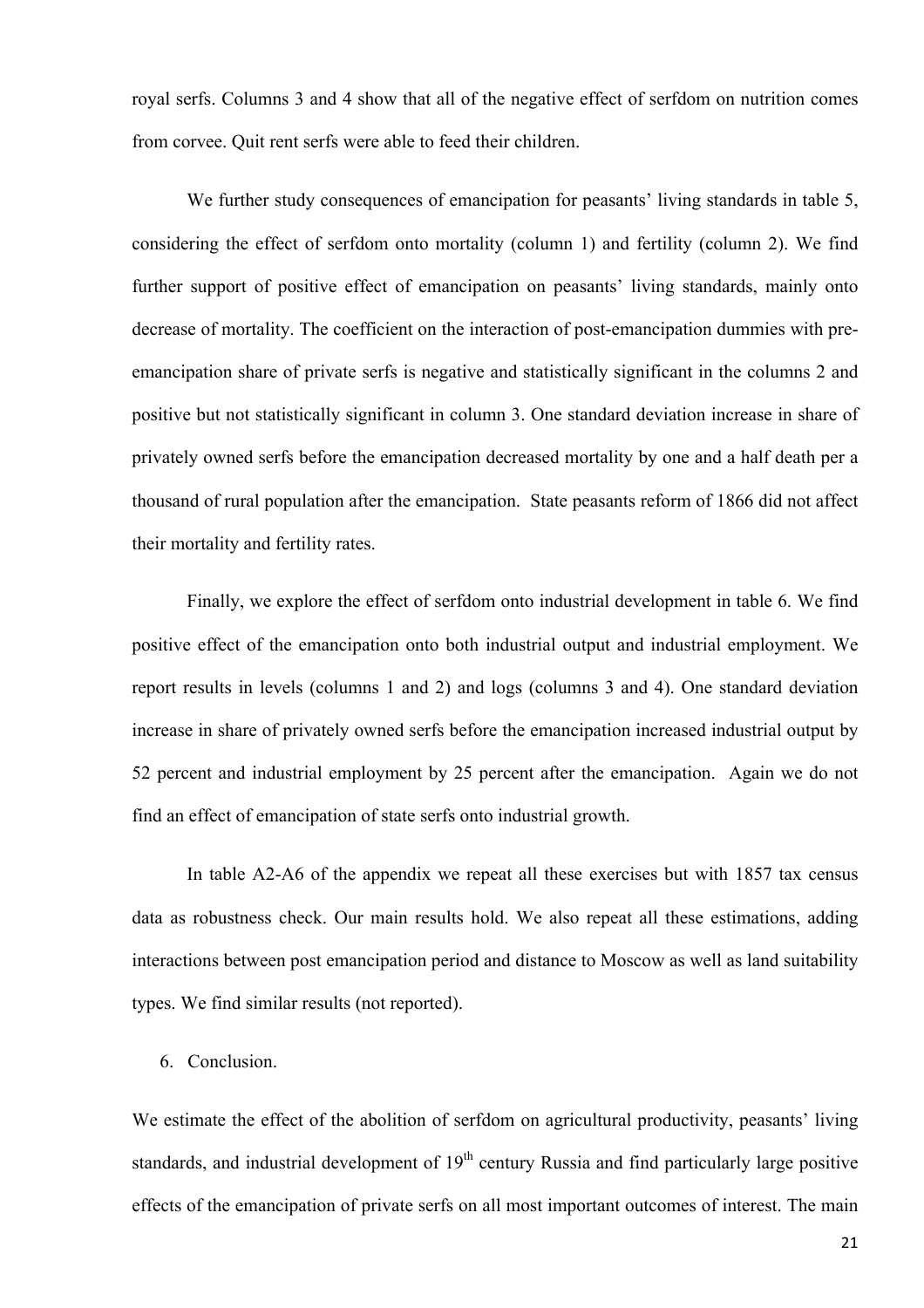lesson from this exercise is that serfdom substantially slowed down Russia's economic development both in agriculture and in industry. A simple counterfactual exercise yields that if serfdom were abolished in 1820, by 1913 Russia would have been twice as rich as it actually was. In 1913, according to Maddison (2007), Russia's GDP per capita was \$1488 (measured in 1990 US dollars). Our estimates suggest that the abolition of serfdom in 1820 would have implied per capita GDP in a range between \$2550 and \$3041. Thus, by 1913 Russia's would have had a level of GDP per capita comparable to Sweden (\$3073 in 1913) or Norway  $($2447).$ <sup>11</sup> The history of Europe would have been completely different.

<u> 1989 - Jan Samuel Barbara, político establecido de la provincia de la provincia de la provincia de la provinci</u>

<sup>&</sup>lt;sup>11</sup> The counterfactual exercise is as follows: We come our findings with Maddison  $(2007)$ estimate of Russian GDP per capita in 1820 and industrial structure of Russian economy in 1860 by Goldsmith (1961) and in 1913 by Markevich and Harrison (2013). Assuming that industrial structure of Russian economy was the same in 1860 and 1820, we estimate the value added in industry, agriculture and services in 1820. Then, we momentarily increase the output in agriculture and industry according to the effects of the abolition of serfdom, that we have estimated, times 0.42 (the fraction of serfs in the country). Then, we allow the economy to grow either at the rate it actually grew after the emancipation, i.e., between 1870 and 1913 (the optimistic scenario), or at its actual historical rates (the pessimistic scenario).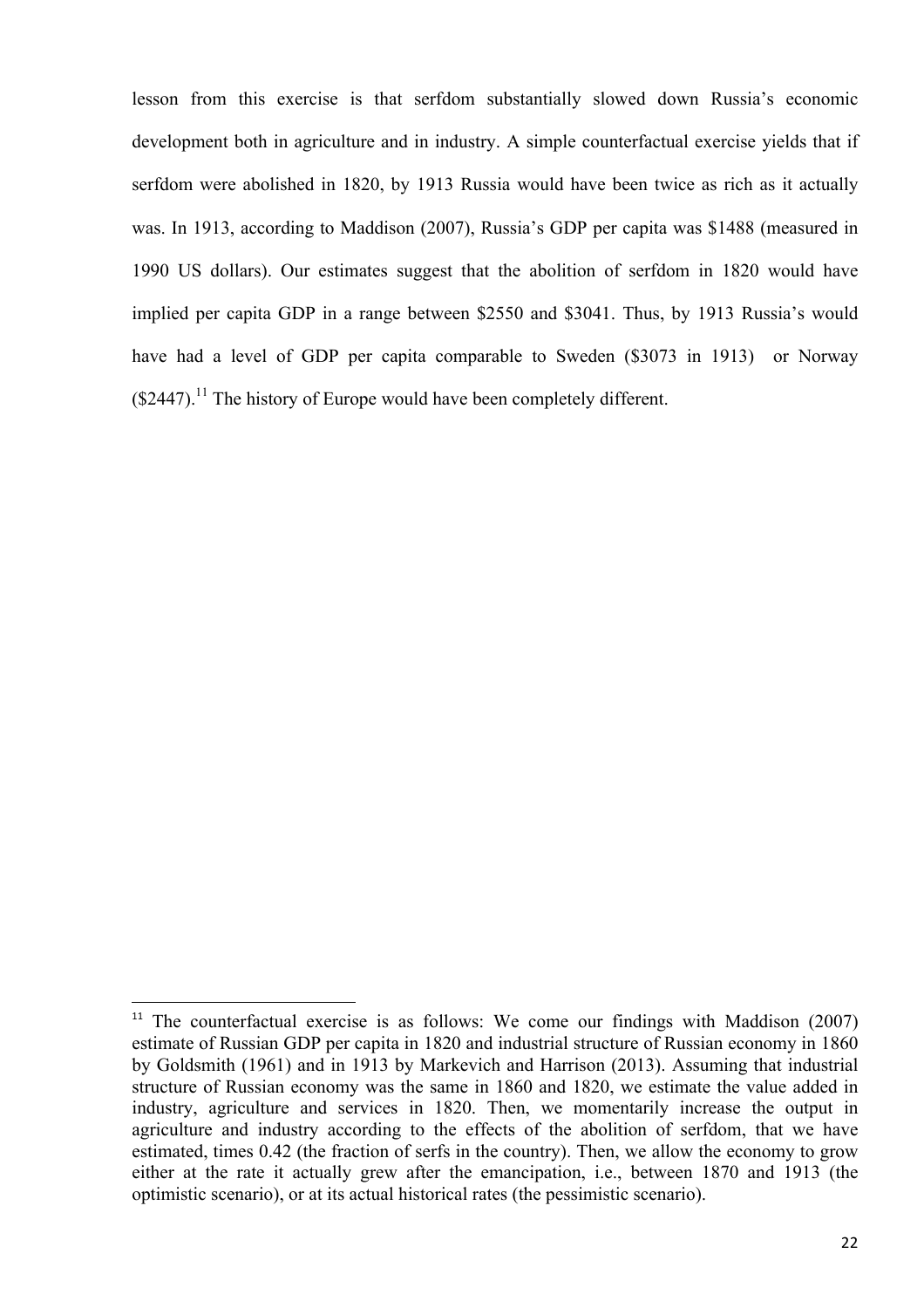Literature.

- Acemoglu, Daron; García-Jimeno, Camilo and Robinson, James A., (2012) "Finding Eldorado: Slavery and long-run development in Colombia," Journal of Comparative Economics, vol. 40(4), pages 534-564.
- Antsupov I.A. (1978). Agrarnie otnosheniya na uge Bessarabii (1872-1870). [Agrarian relationship in the south of Bessarabiya] Kishenev.
- Bushen A. (1863). Statisticheskie tablitsi Rossijskoj imperii. Nalichnoe naselenie imperii za 1858. [Statistical table of the Russian empire. Population in 1858]. Spb., 1858.
- Chernina, Eugenia, Paul Castañeda Dower and Andrei Markevich (2013). "Property Rights and Internal Migration: The Case of the Stolypin Agrarian Reform in the Russian Empire", Journal of Development Economics, forthcoming.
- Dennison, Tracy (2006). 'Did Serfdom Matter? Russian Rural Society' 1750-1860, Historical Research 79 (203), pp. 74-89.
- Dennison, Tracy (2011). The institutional framework of Russian serfdom. Cambridge: Cambridge University Press.
- Dower Paul and Andrei Markevich (2012) Did property rights matter in Russia? The case of the Stolypin Reform. Working paper.
- Druzhinin N.M. (1958) Gosudarstvennie krestyane I reform P.D. Kiseleva. [State peasants and Kiselev's reform]. Moscow, Leningrad.
- Engerman Stanley L. and Kenneth L. Sokoloff (1997). Factor Endowments: Institutions, and Differential Paths of Growth Among New World Economies: A View from Economic Historians of the United States
- Entciklopedicheskii slovar F.A. Brokgauza i I.A. Efrona [Encyclopedia published by F.A. Brokgauz and I.A. Efron]. Saint-Petersburg, 1890—1907.
- Goldsmith, Raymond W. (1961). The Economic Growth of Tsarist Russia 1860-1913. *Economic Development and Cultural Change*, 9(3): 441-475.
- Kessler Gijs and Andrei Markevich (2013). Electronic repository of Russian historical statistics, 18th -21st Cc.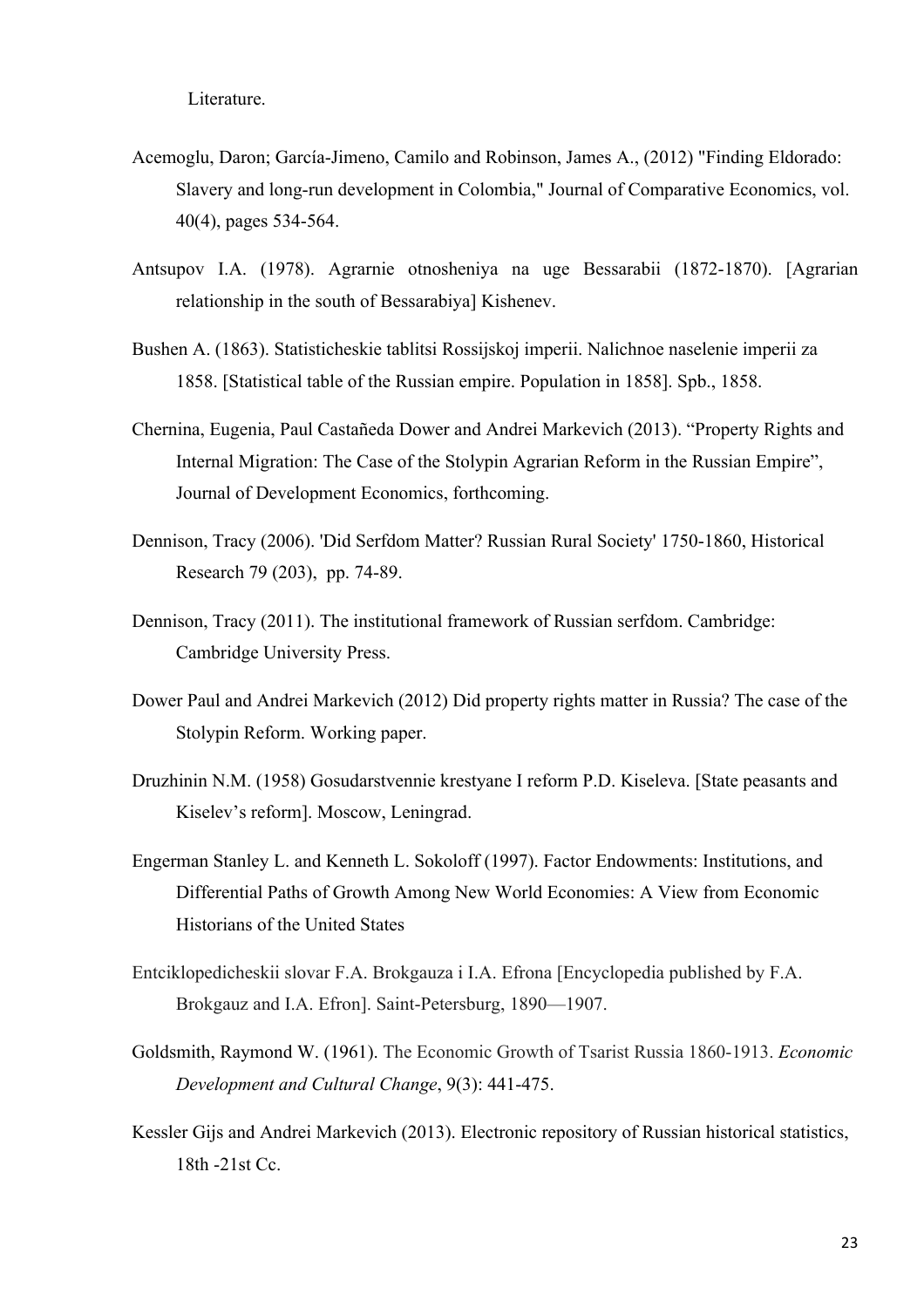- Fedorov V.A. Ed. (1974) Padenie krepostnogo prava v Rossii,. Dokumenti I materiali. []Anolishment of serfdom in Russia. Docuyments]. Moscow.
- Finkel Evgeny, Scott Gehlbach and Tricia Olsen (2012) Does Reform Prevent Rebellion? Evidence from Russia's Emancipation of the Serfs. Working paper.
- Fogel, Robert (1989). Without Consent or Contract: The Rise and Fall of American Slavery, 2 volumes, 1989.
- Fogel, Robert and Stanely Engerman (1974). Time on the Cross: The Economics of American Negro Slavery, 2 volumes, 1974.
- Gerschenkron, Alexander (1962), Economic backwardness in historical perspective, a book of essays, Cambridge, Massachusetts: Belknap Press of Harvard University Press.
- Gregory, Paul (1982). Russian National Income, 1885-1913. Cambridge: Cambridge University Press.
- Kabuzan V.M. (1963). Narodonaselenie Rossii v kontse 18 pervoj polovine 19 vv. [Population of Russia in the late  $18^{th}$  – first half of the  $19^{th}$  centuries]. Moscow.
- Kabuzan V.M. (1971). Izmenenie v razmeshenin naseleniya Rossii v 18 pervoi polovine 19 vv. [Changes in population geography in 18th – first half of 19th Cc.]. Moscow.
- Kovalchenko I.D. (1967). Russkoe krepostnoe krestyanstvo v pervoj polovine 19 veka. [Russian serfs in the fisrf half of the 19th century]. Moscow.
- Kovalchenko I.D. (1959). Dinamika urovnya zemledelcheskogo proizvodstava v pervoi polovine 19 C. [Dynamic of agricultural output in the first half of 19th C.], History of the USSR, 1959 (1).
- Lenin V.I. (1898) Razvitie kapitalizma v Rossii [Development of capitalism in Russia].
- Maddison, Angus (2007). Contours of the World Economy 1-2030 AD. Essays in Macro-Economic History. Oxford: Oxford University Press.
- Markevich, Andrei and Mark, Harrison. (2011). Great War, Civil War and Recovery: Russia's National Income, 1913 to 1928. *Journal of Economic History,* 73(1): 672-703.
- Materialy po statistike khlebnoj proizvoditelnosti v Evropejskoi Rossii za pyatiletnii period s 1870-1874 [Statistical data on grain production in European Russia in 1870-1874]. S-Petersburg (1880).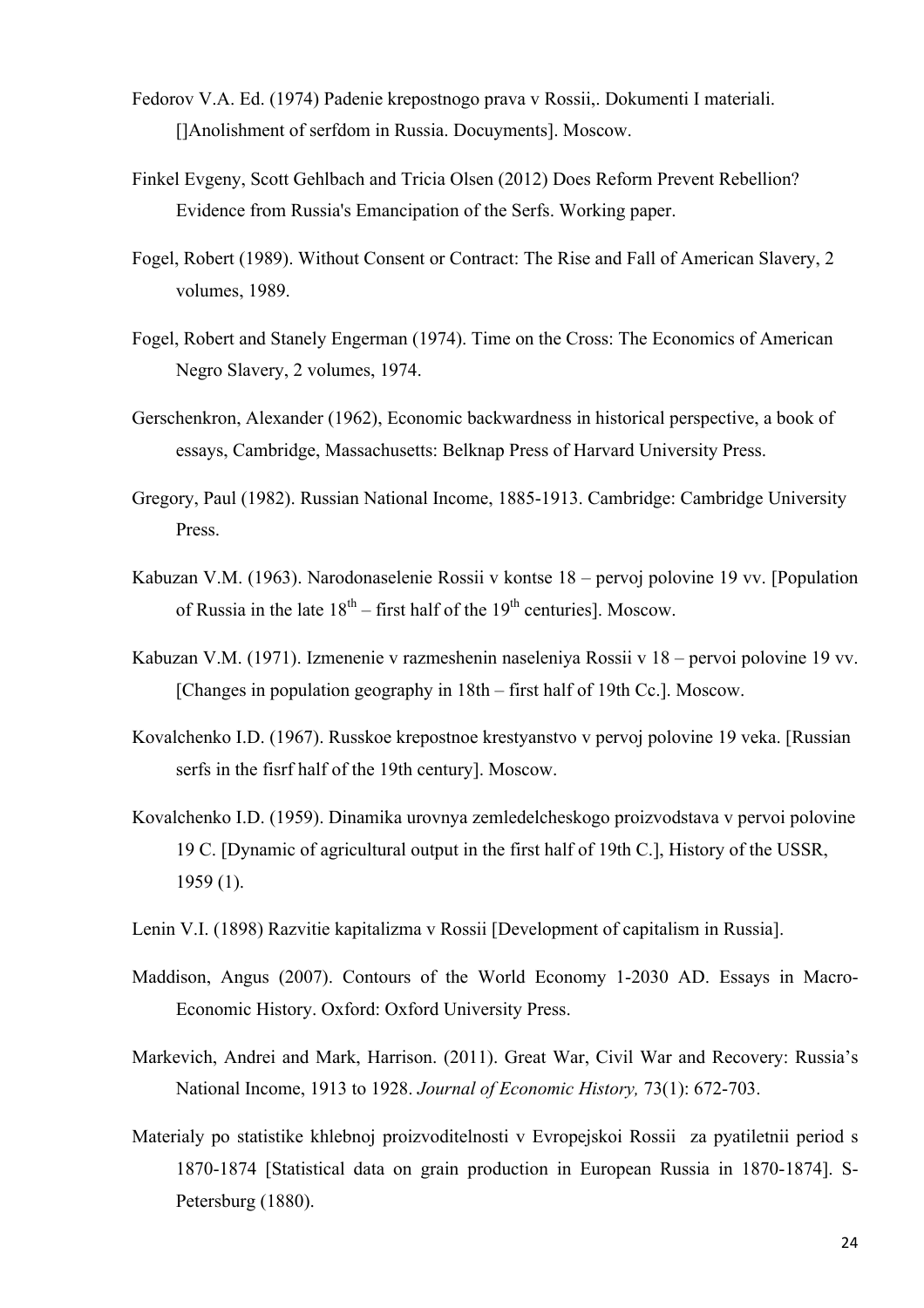- Mironov B.N. (2010). Blagosostoyanie naseleniya I revolutsii v imperskoj Rossii: 18 nachalo 20 vekov. [Welfare and revolutions in imperial Russia: 18 – early 20th centuries]. Moscow.
- Moon, David (1996). 'Reassessing Russian Serfdom', European History Quarterly, 26, pp. 483- 526.
- Nafziger, Steven (2012). "Serfdom, Emancipation, and Economic Development in Tsarist Russia". Working paper.
- Nafziger, Steven (2007). "Communal Institutions, Resource Allocation, and Russian Economic Development: 1861-1905," The Journal of Economic History (June 2008): 570-575.
- Nafziger, Steven (2011). "Serfdom, Emancipation, and Off-Farm Labor Mobility in Tsarist Russia". Mimeo.
- Nunn, Nathan (2008). "The Long-Term Effects of Africa's Slave Trades," The Quarterly Journal of Economics, vol. 123(1), pages 139-176, 02.
- Nunn, Nathan & Leonard Wantchekon, 2011. "The Slave Trade and the Origins of Mistrust in Africa," American Economic Review, vol. 101(7), pages 3221-52, December.
- Obruchev N.N. (1871) Voenno-statisticheskii sbornik. [Military-statistical volume]. Issue 4. Russia.
- Sbornik svedenii po Evropejskoj Rossii za 1882 [Statistical volume on European Russia in 1882] S-Petersburg, 1884.
- Sbornik svedenii po Rossii za 1884-1885 [Statistical volume on Russia in 1884-1885] S-Petersburg, 1887.
- Sbornik svedenii po Rossii, 1890 [Statistical volume on Russia in 1890] S-Petersburg, 1890.
- Sbornik svedenii po Rossii, 1896 [Statistical volume on Russia in 1896] S-Petersburg, 1897.
- Semevsky V.I. (1881, 1901) Krestyane v zarstvovanie Ekaterinu vtoroj [Peasants during the reign of Catherine the Second]. Vol. 1 and 2. Petersburg.
- Skrebitskii A. Krestyanskoe delo v tzarstvovanie imperatora Aleksandra II: materiali dlya istorii osvobozhdeniya krestyan: guberntskie komiteti, ikh deputati I redaktsionnie komissii v krestyanskom dele. Vol. 1-4. Bonn-na-Reine, 1862-1866.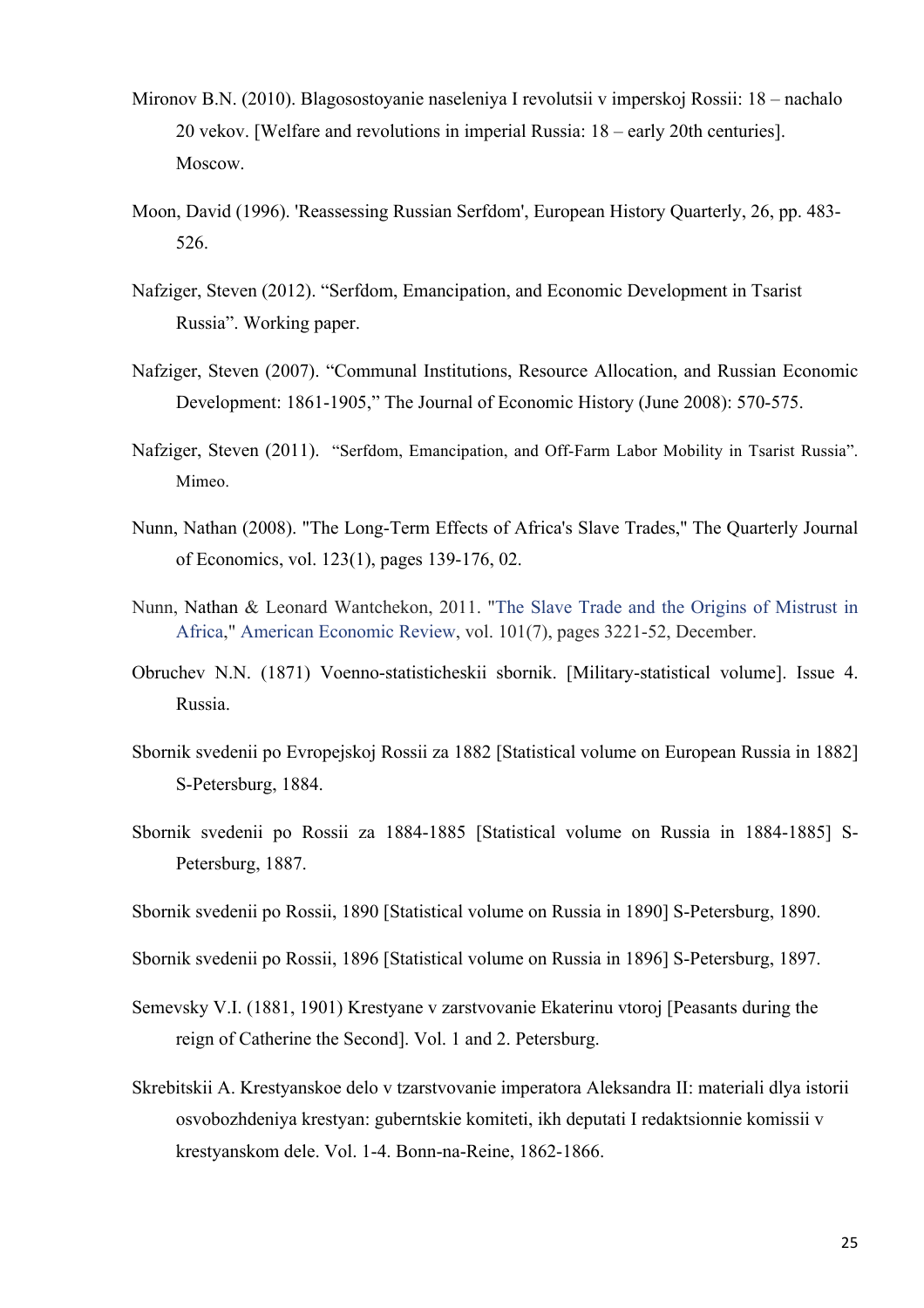- Statisticheskie tablitsi o sostiyanii gorodov Rossijskoj imperii za 1847 [Statistical tables on cities of Russian empire for 1849]. Saint-Petersburg, 1849.
- Statisticheskie tablitsi sostavlennie v statisticheskom otdelenii soveta MVD po svedeniyam za 1849 [Statistical tables constructed by statistical agency of the Ministry of internal affairs with data for 1849]. Saint-Petersburg, 1852.
- Statisticheskie tablitsi Rossijskoj imperii za 1856 [Statistical tables of the Russian empire in 1858]. Saint-Petersburg, 1858
- Statisticheskii vremennik Rossijskoi imperii [Statistical periodical volume of Russian empire]. Series 2. Issue 8. S-Petersburg, 1872.
- Statisticheskii vremennik Rossijskoi imperii [Statistical periodical volume of Russian empire]. Series 2. Issue 10. S-Petersburg, 1875.
- Statisticheskii vremennik Rossijskoi imperii [Statistical periodical volume of Russian empire]. Series 2. Issue 19. S-Petersburg, 1877.
- Statisticheskii vremennik Rossijskoi imperii [Statistical periodical volume of Russian empire]. Series 2. Issue 14. S-Petersburg, 1879.
- Statisticheskii vremennik Rossijskoi imperii [Statistical periodical volume of Russian empire]. Series 1. Issue 22. S-Petersburg, 1883a.
- Statisticheskii vremennik Rossijskoi imperii [Statistical periodical volume of Russian empire]. Series 3. Issue 7. S-Petersburg, 1883b.
- Statisticheskii vremennik Rossijskoi imperii [Statistical periodical volume of Russian empire]. Series 2. Issue 11. S-Petersburg, 1885.
- Statisticheskii vremennik Rossijskoi imperii [Statistical periodical volume of Russian empire]. Series 3. Issue 8. S-Petersburg, 1886.
- Statisticheskii vremennik Rossijskoi imperii [Statistical periodical volume of Russian empire]. Series 1. Issue 22. S-Petersburg, 1895.
- Statisticheskii vremennik Rossijskoi imperii [Statistical periodical volume of Russian empire]. Series 1. Issue 30. S-Petersburg, 1898.
- Troinitskii A. (1858). "O chisel krepostnikh ludej v Rossii" [On number of serfs in Russia], Journal of the Ministry of Internal Affairs of the Russian Empire 30(III), Pp. 1-36.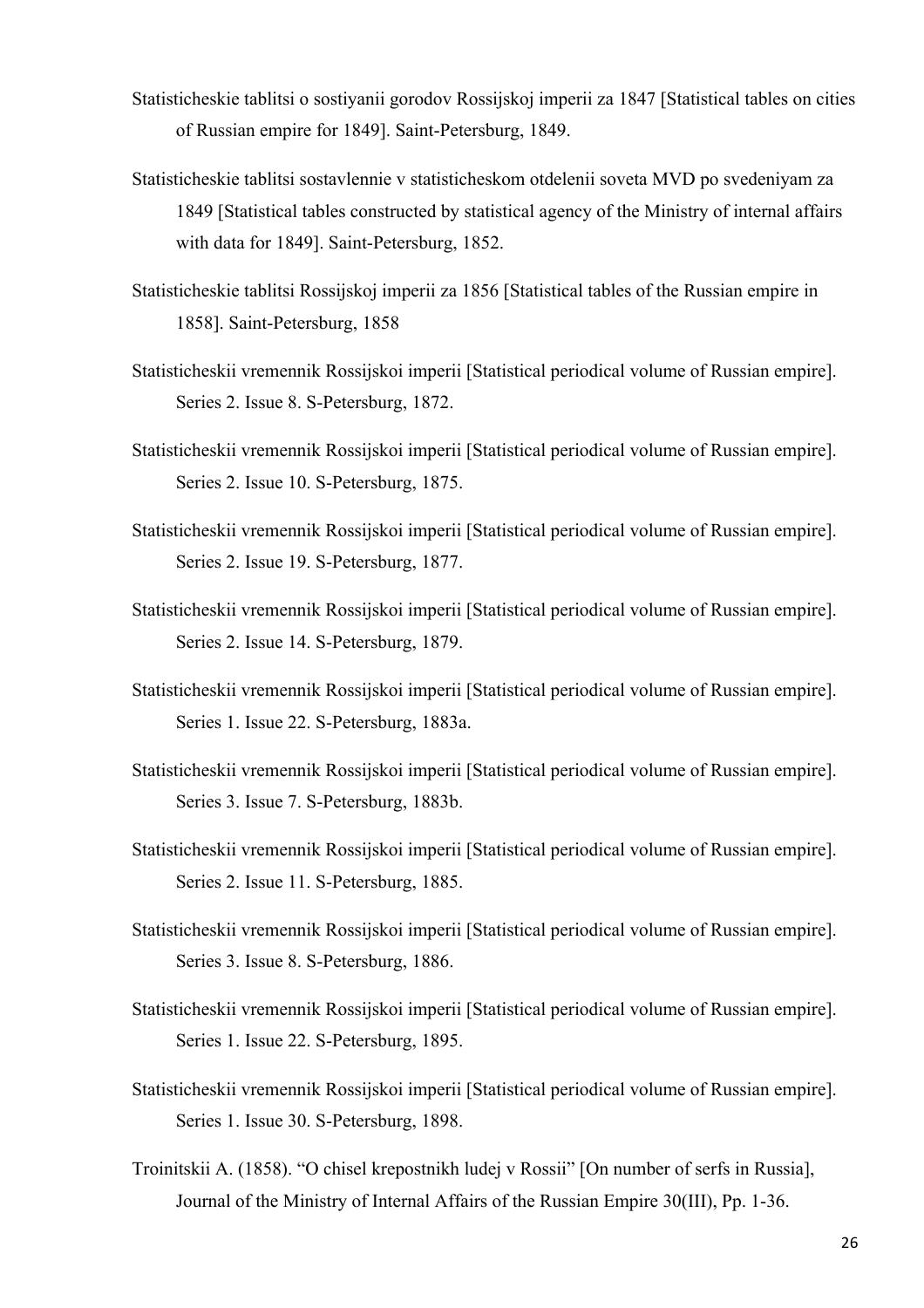- TsSK MVD (Central Statistical committee of the Ministry of Internal Affairs) (1888). Statistika Rossijskoj imperii. Srednii urojai v Evropejskoi Rossii za pyatiletie 1883 – 1887. [Statistics of Russian empire. Average harvest in European Russia during 1884-1887]. S-Petersburg.
- Urozhaj v … godu [Harvest in … year]. Annual volumes. S-Petersburg, 1889-1901.
- Vilson I. (1857). Obyasnenie k khozyastvennomu atlasu Evropejskoi Rossii [Explanations for economic atlas of European Russia]. 3rd edition.
- Vodarsky Ya.E. (1988) Dvoryanskoe zamlevladenie v Rossii v 17 pervoj polovine 19 vv. [Gentry landownership in Russian in 17th – first half of 19th century]. Moscow
- Vseobshchay voinskaya povinnost v Rossijskoi imperii za pervoe desyatiletie, 1874-1883 [Military duty in the first decade, 1874-1883]. S-Petersburg, 1886.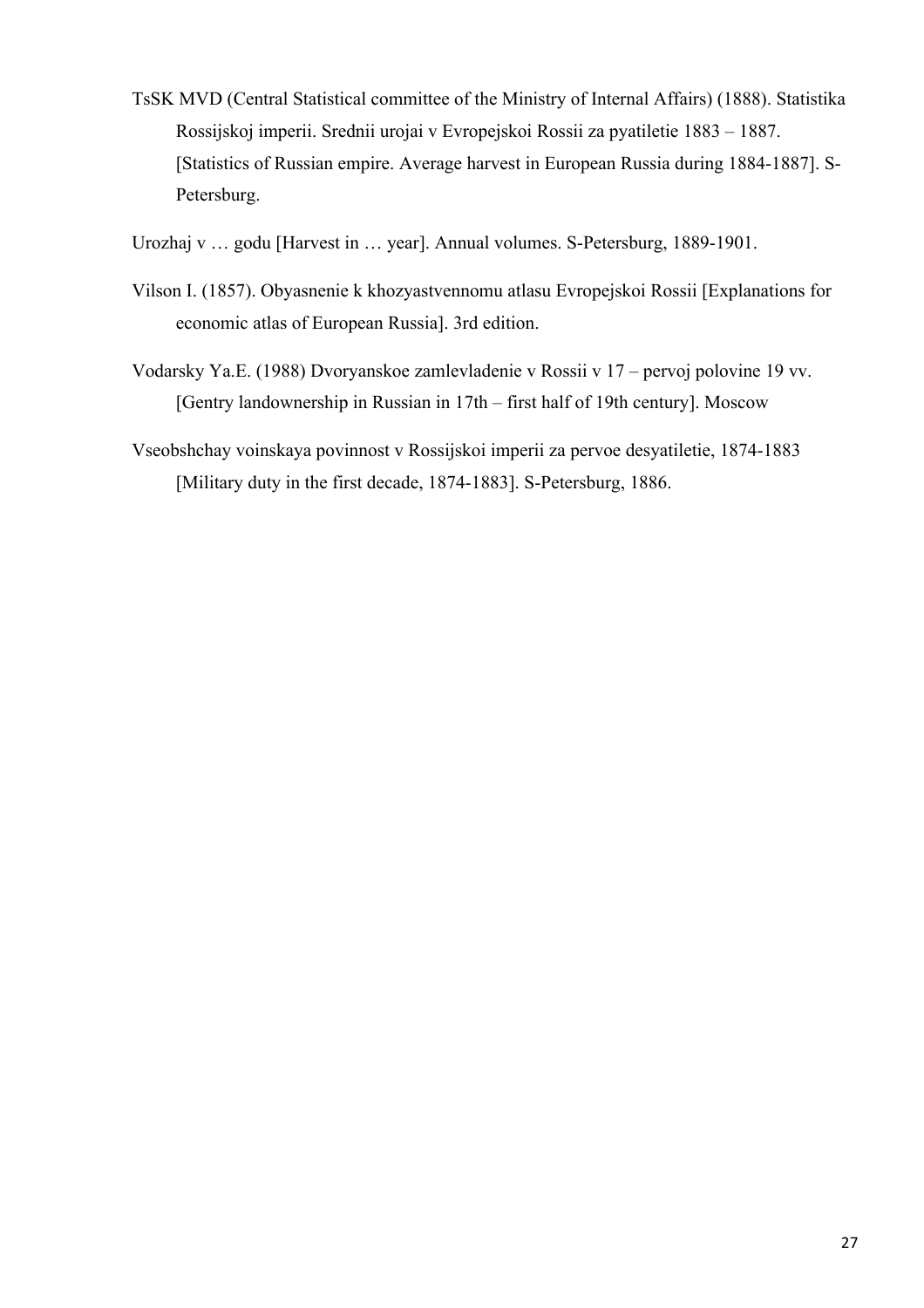Table 1. Summary statistics.

| Variable                       | Obs                  | Mean | Std. Dev. | Min      | Max  |
|--------------------------------|----------------------|------|-----------|----------|------|
|                                | 1858 police data     |      |           |          |      |
| Share of private serfs         | 49                   | 0.42 | 0.25      | $\theta$ | 0.83 |
| Share of state peasants        | 49                   | 0.38 | 0.22      | $\theta$ | 0.88 |
| Share of royal peasants        | 49                   | 0.04 | 0.08      | $\theta$ | 0.47 |
| Share of free rural population | 49                   | 0.16 | 0.24      | 0.04     | 0.99 |
|                                | 1857 tax census data |      |           |          |      |
| Share of private serfs         | 36                   | 0.49 | 0.23      | $\theta$ | 0.87 |
| Share of state peasants        | 36                   | 0.38 | 0.2       | 0.07     | 0.81 |
| Share of royal peasants        | 36                   | 0.03 | 0.06      | $\theta$ | 0.2  |
| Share of free rural population | 36                   | 0.16 | 0.23      | 0.04     | 0.93 |

Panel A. Distribution of rural population by status in 1858 and 1857.

Panel B. Distribution of private serfs by type of obligations and estate size in 1857.

| Share of corvee peasants    | 44 | 0.65   | 0.27   | 0.12 | 0.98   |
|-----------------------------|----|--------|--------|------|--------|
| Share of quitrent peasants  | 44 | 0.28   | 0.28   | 0.00 | 0.84   |
| Share of estate peasants    | 44 | 0.07   | 0.05   | 0.01 | 0.18   |
| Average number of serfs per |    |        |        |      |        |
| landlord                    | 49 | 138 54 | 312.64 |      | 2232.5 |

Panel C. Development outcomes.

| Variable                                    | <b>Obs</b> | Mean       | Std. Dev. | Min    | Max    |
|---------------------------------------------|------------|------------|-----------|--------|--------|
| Grain productivity (yield to seed ratio)    | 1572       | 3.95       | 1.32      | 0.59   | 12.3   |
| Potatoes productivity (yield to seed ratio) | 1488       | 4.39       | 1.56      | 0.01   | 40.19  |
| Cattle per capita (units)                   | 216        | 0.42       | 0.25      | 0.04   | 1.50   |
| Industrial output (mln current rubles)      | 278        | 18.3       | 37.4      | 0.07   | 334    |
| Industrial workers (000)                    | 142        | 31.3       | 56        | 31     | 496.1  |
| Rural population (000)                      | 1275       | 1234.      | 715.7     | 37.5   | 3981.9 |
| All Births / rural population ration        | 531        | 0.047      | 0.008     | 0.02   | 0.12   |
| Male births / rural population ration       | 531        | 0.024      | 0.004     | 0.01   | 0.03   |
| Female births / rural population ration     | 531        | 0.023      | 0.005     | 0.01   | 0.10   |
| Deaths / rural population ratio             | 531        | 0.035      | 0.008     | 0.02   | 0.12   |
| Height of draftees (centimetres)            | 686        | 164.4<br>9 | 1.21      | 161.86 | 171.6  |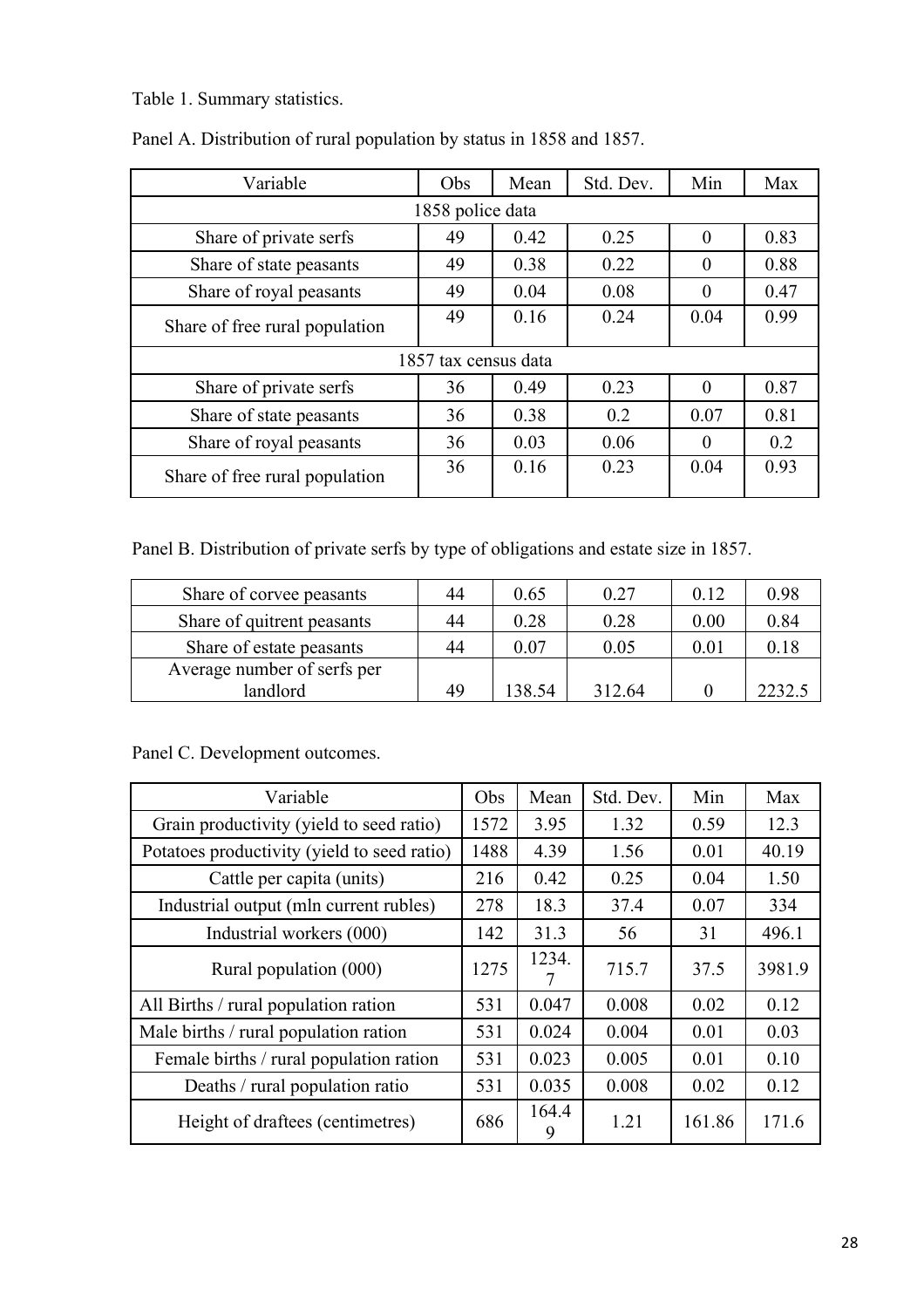Figure 1. Russian European provinces.



Figure 2. Geography of serfdom: private serfs in 1858 (share of rural population).

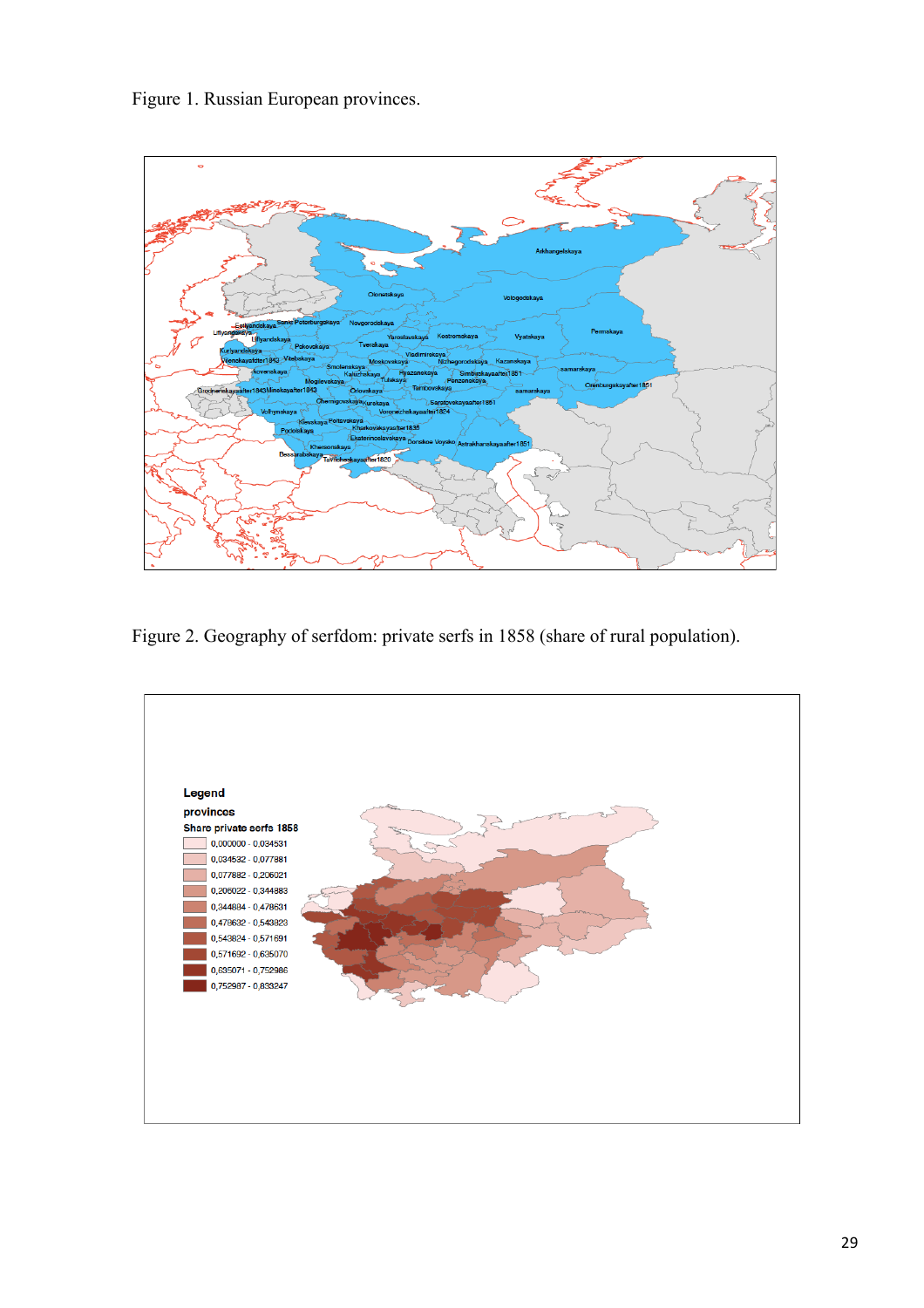Figure 3. Geography of serfdom: state peasants in 1858 (share of rural population).



Figure 4. Geography of serfdom: free population in 1858 (share of rural population).

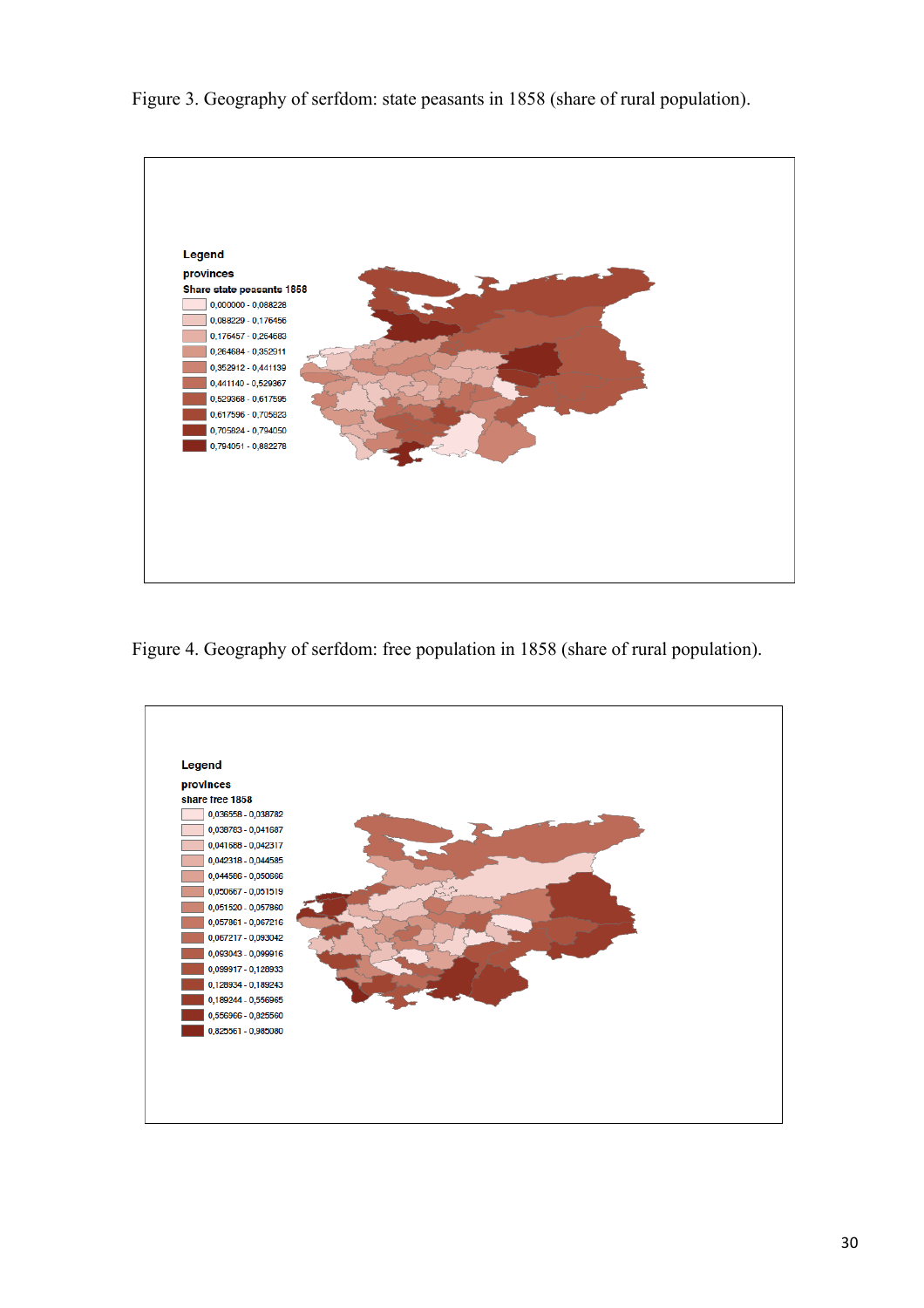Figure 5. Geography of serfdom: corvee system in 1858 (share of private serf under corvee).



Figure 6. Geography of serfdom: quit rent in 1858 (share of private serf under quit rent).

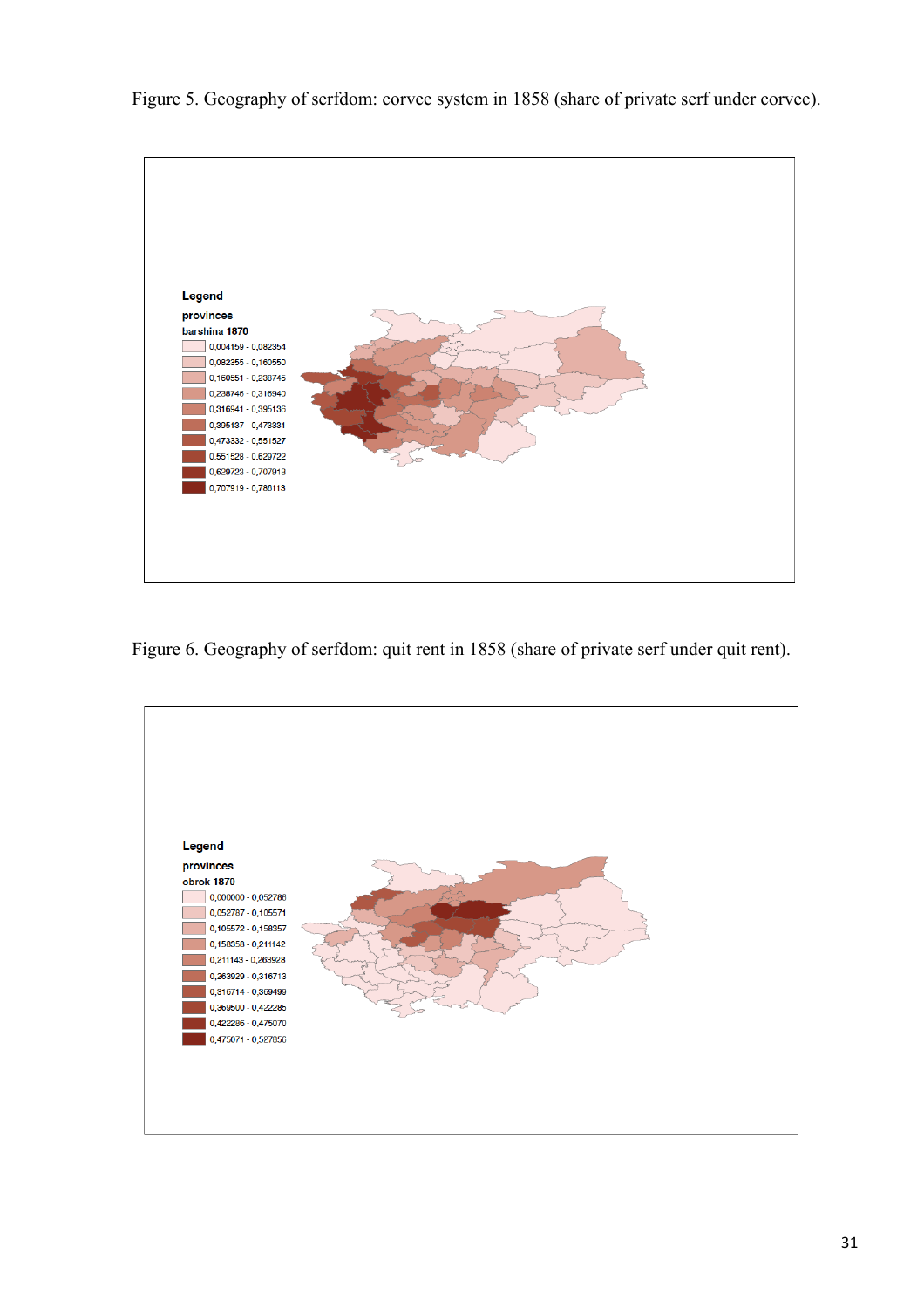

Figure 7. Grain productivity in "free" "state" and "serf" provinces (raw data, net of common macro shocks).

Figure 8. Grain productivity relative to "free" provinces (raw data, net of common macro shocks).

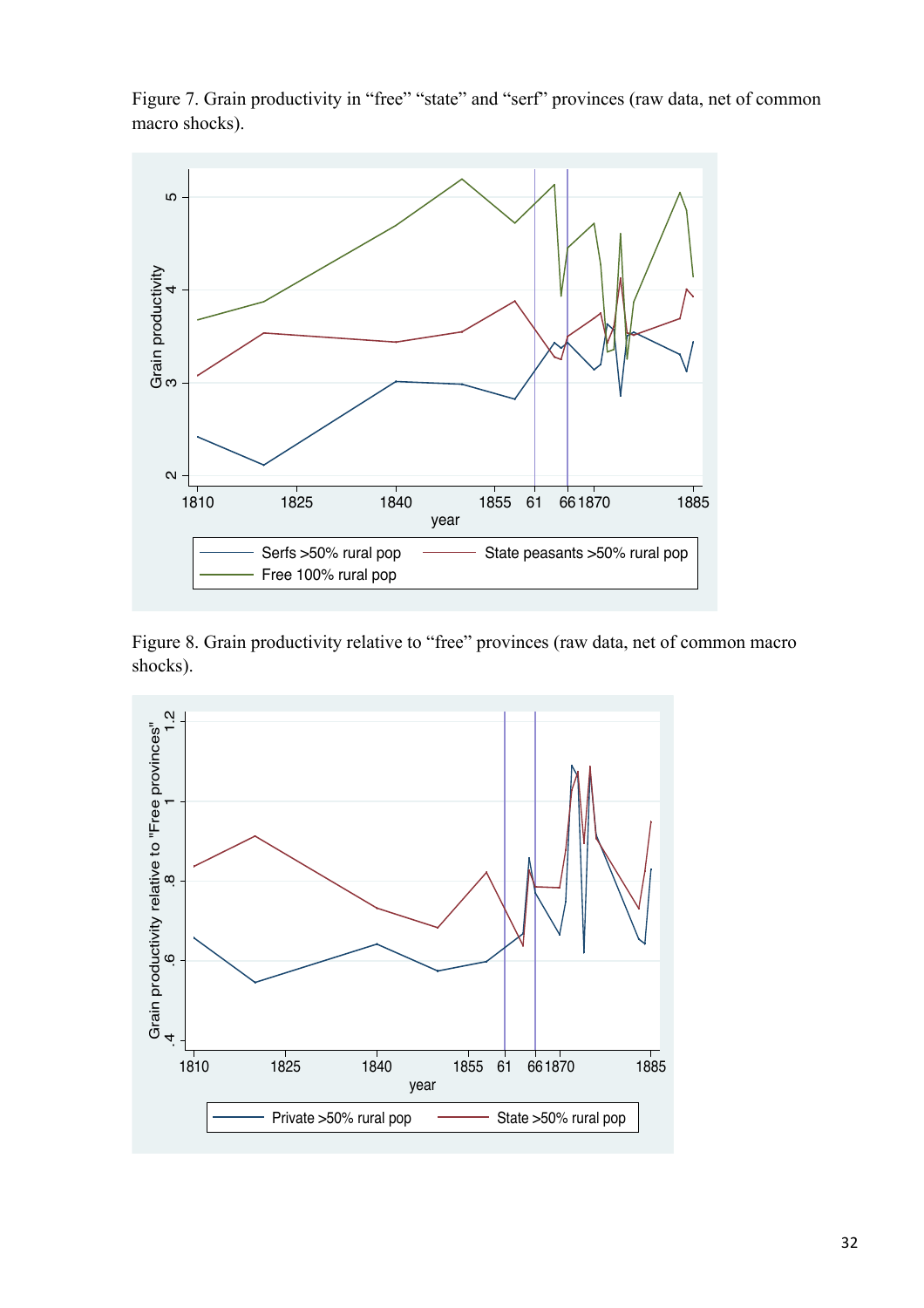Figure 9. Height of draftees in "free" "state" and "serf" provinces (raw data, net of common macro shocks).



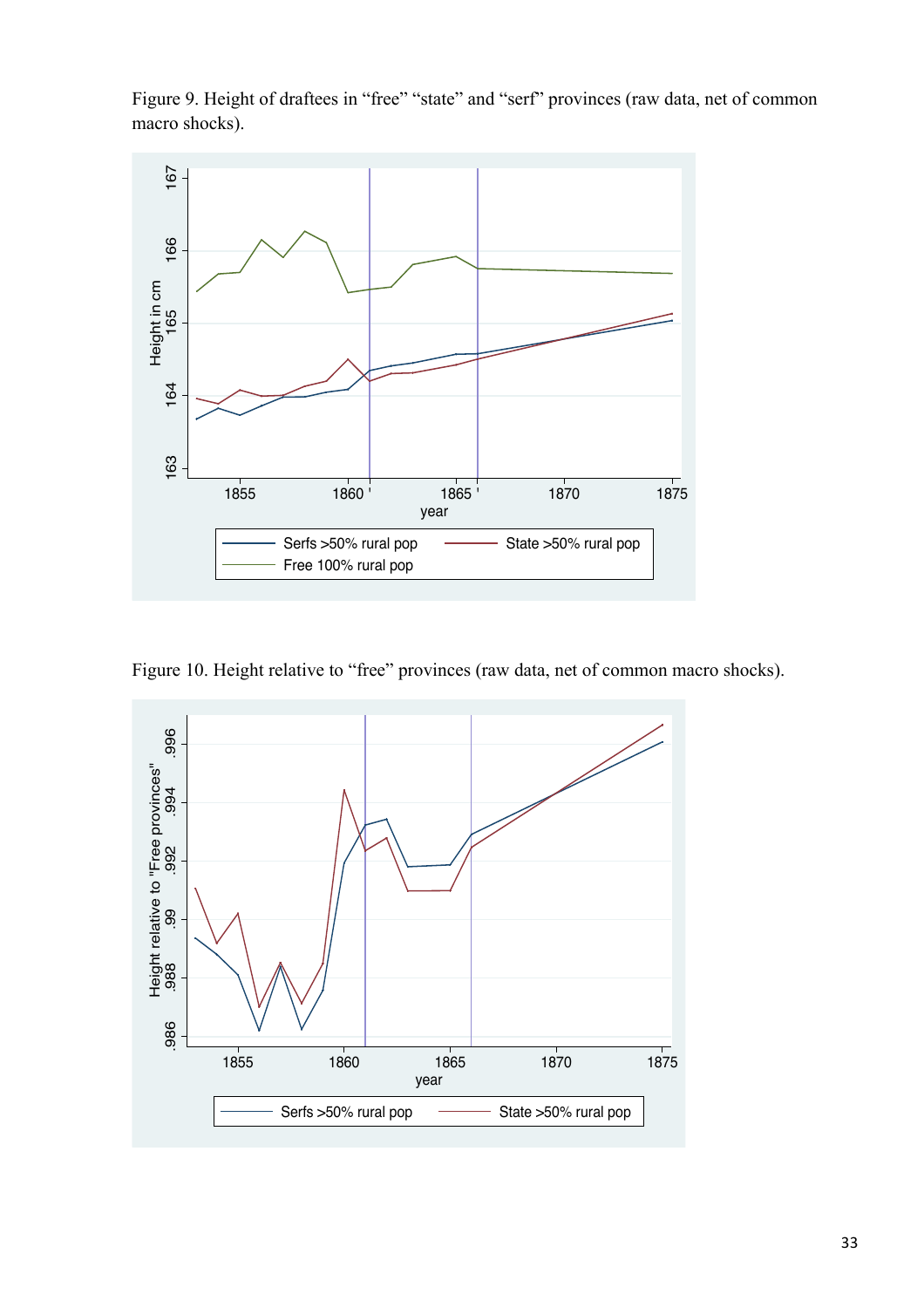|             |             |                                         |                       | (5)                                        |
|-------------|-------------|-----------------------------------------|-----------------------|--------------------------------------------|
|             |             |                                         |                       | Cattle per capita                          |
|             |             |                                         |                       |                                            |
| $1.1481***$ | $1.0277***$ | 2.1411                                  | 1.8901                | $0.1884***$                                |
| [0.422]     | [0.340]     | [1.462]                                 | [1.158]               | [0.068]                                    |
| $0.6347*$   | $0.7672***$ | $-0.0843$                               | $-0.0025$             | $0.2818***$                                |
| [0.352]     | [0.282]     | [0.729]                                 | [0.548]               | [0.087]                                    |
| 0.6407      | $-0.2653$   | 1.9614                                  | 0.0760                | 0.0535                                     |
| [0.903]     | [0.858]     | [2.406]                                 | [1.553]               | [0.234]                                    |
| $0.1925**$  | $0.1895***$ | $-0.0738$                               | 0.0353                | 0.0086                                     |
| [0.080]     | [0.063]     | [0.206]                                 | [0.133]               | [0.015]                                    |
|             |             |                                         |                       |                                            |
| <b>YES</b>  | NO.         | <b>YES</b>                              | NO.                   | N <sub>O</sub>                             |
|             |             |                                         |                       |                                            |
|             |             |                                         |                       | <b>YES</b>                                 |
| <b>YES</b>  | <b>YES</b>  | <b>YES</b>                              | <b>YES</b>            | <b>YES</b>                                 |
| <b>YES</b>  | <b>YES</b>  | <b>YES</b>                              | <b>YES</b>            | <b>YES</b>                                 |
| 10.7814     | 33.9325***  | $-5.3497$                               | $-42.9548***$         | $-1.7462$                                  |
| [8.253]     | [4.729]     | [22.817]                                | [7.997]               | [1.734]                                    |
| 1,555       | 1,555       | 1,393                                   | 1,393                 | 203                                        |
| 0.356       | 0.331       | 0.201                                   | 0.172                 | 0.862                                      |
|             | (1)<br>NO.  | (2)<br>Grain productivity<br><b>YES</b> | (3)<br>N <sub>O</sub> | (4)<br>Potatoes productivity<br><b>YES</b> |

Table 2. Grain, potatoes productivity and cattle per capita.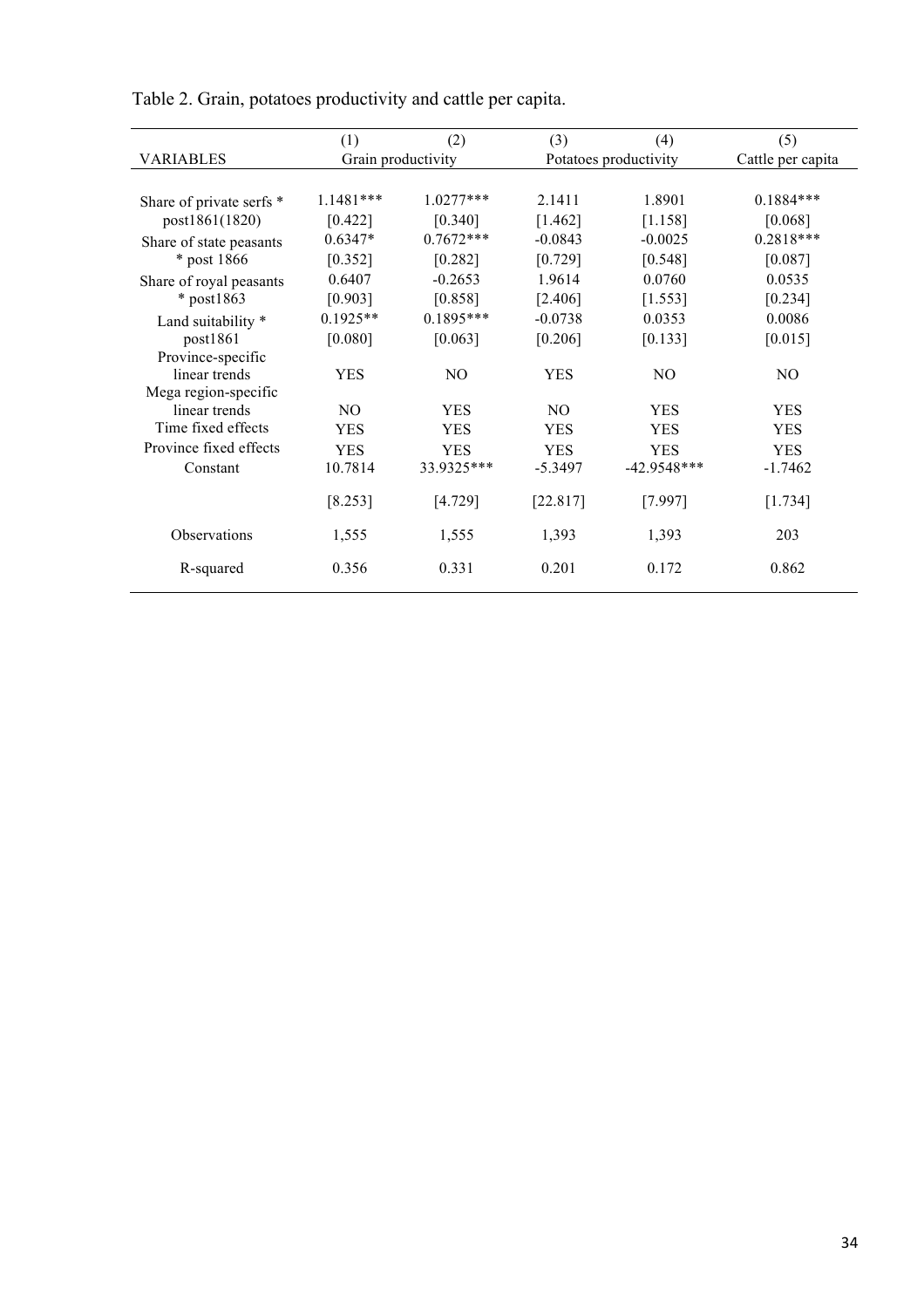|                                        | (1)         | (2)                | (3)            | (4)            | (5)                   | (6)            | (7)                  |
|----------------------------------------|-------------|--------------------|----------------|----------------|-----------------------|----------------|----------------------|
| <b>VARIABLES</b>                       |             | Grain productivity |                |                | Potatoes productivity |                | Cattle per<br>capita |
| Share of private serfs on              | 2.1796***   |                    | 4.0534***      | 1.8267         |                       | 3.7380         | 0.0562               |
| corvee* post1861                       | [0.671]     |                    | [0.948]        | [1.782]        |                       | [2.465]        | [0.280]              |
| Share of private serfs on              | 2.5694***   |                    | 2.5634***      | 3.2887*        |                       | 4.0008*        | $-0.2501$            |
| quitrent*post1861                      | [0.784]     |                    | [0.726]        | [1.857]        |                       | [2.262]        | [0.312]              |
| Share of private serfs-                | 0.2471      |                    | $-13.4293$     | 16.4408*       |                       | 2.3269         | $-0.8825$            |
| servants*post 1861                     | [7.045]     |                    | [9.309]        | [8.909]        |                       | [11.109]       | [0.981]              |
| Share of private serfs *               |             | 1.0684**           |                |                | 3.0475*               |                |                      |
| post1861(1820)                         |             | [0.453]            |                |                | [1.584]               |                |                      |
| Share of private serfs on              |             |                    | $-2.8783***$   |                |                       | $-2.2938$      |                      |
| corvee*large estate<br>dummy* post1861 |             |                    |                |                |                       |                |                      |
| Share of private serfs on              |             |                    | [1.006]        |                |                       | [1.513]        |                      |
| quitrent* large estate                 |             |                    | $-1.5455$      |                |                       | $-1.8374$      |                      |
| dummy* post1861                        |             |                    | [1.783]        |                |                       | [2.218]        |                      |
| Share of private serfs-                |             |                    | 48.0485**      |                |                       | 21.6706        |                      |
| servants* large estate                 |             |                    |                |                |                       |                |                      |
| dummy* post 1861                       |             |                    | [22.911]       |                |                       | [24.391]       |                      |
| Share of private serfs *               |             | 0.1420             |                |                | $-1.3025**$           |                |                      |
| large estate dummy*                    |             |                    |                |                |                       |                |                      |
| post1861(1820)                         |             | [0.364]            |                |                | [0.531]               |                |                      |
| Share of state peasants *              | $1.2252***$ | $0.6494*$          | 1.2065***      | 0.0486         | $-0.1797$             | 0.0084         | 0.0214               |
| post 1866                              | [0.401]     | [0.353]            | [0.391]        | [0.827]        | [0.704]               | [0.808]        | [0.288]              |
| Share of royal peasants *              | 1.1523      | 0.6234             | 0.4612         | 1.3332         | 2.1845                | 1.0578         | $-0.2084$            |
| post1863                               | [0.844]     | [0.880]            | [0.828]        | [1.964]        | [2.305]               | [1.812]        | [0.336]              |
|                                        | 0.0738      | $0.1917**$         | 0.0252         | $-0.0505$      | $-0.0677$             | $-0.1204$      | $-0.0000$            |
| Land suitability * post1861            | [0.096]     | [0.080]            | [0.095]        | [0.216]        | [0.201]               | [0.246]        | [0.016]              |
| Province-specific linear               |             |                    |                |                |                       |                |                      |
| trends                                 | Yes         | Yes                | Yes            | Yes            | Yes                   | Yes            | N <sub>0</sub>       |
| Mega region-specific                   |             |                    |                |                |                       |                |                      |
| linear trends                          | No          | N <sub>0</sub>     | N <sub>0</sub> | N <sub>0</sub> | N <sub>0</sub>        | N <sub>0</sub> | Yes                  |
| Time fixed effects                     | Yes         | Yes                | Yes            | Yes            | Yes                   | Yes            | Yes                  |
| Province fixed effects                 | Yes         | Yes                | Yes            | Yes            | Yes                   | Yes            | Yes                  |
| Constant                               | 17.2789     | 10.6239            | 13.7486        | 12.2280        | $-1.7012$             | 5.5317         | $-2.0152$            |
|                                        | [12.514]    | [8.254]            | [12.229]       | [33.154]       | [22.885]              | [31.217]       | [1.825]              |
| Observations                           | 1,396       | 1,555              | 1,396          | 1,331          | 1,393                 | 1,331          | 193                  |
| R-squared                              | 0.374       | 0.356              | 0.376          | 0.205          | 0.203                 | 0.206          | 0.878                |

Table 3. Why was productivity low under serfdom? Corvee vs. quit rent in large and small estates.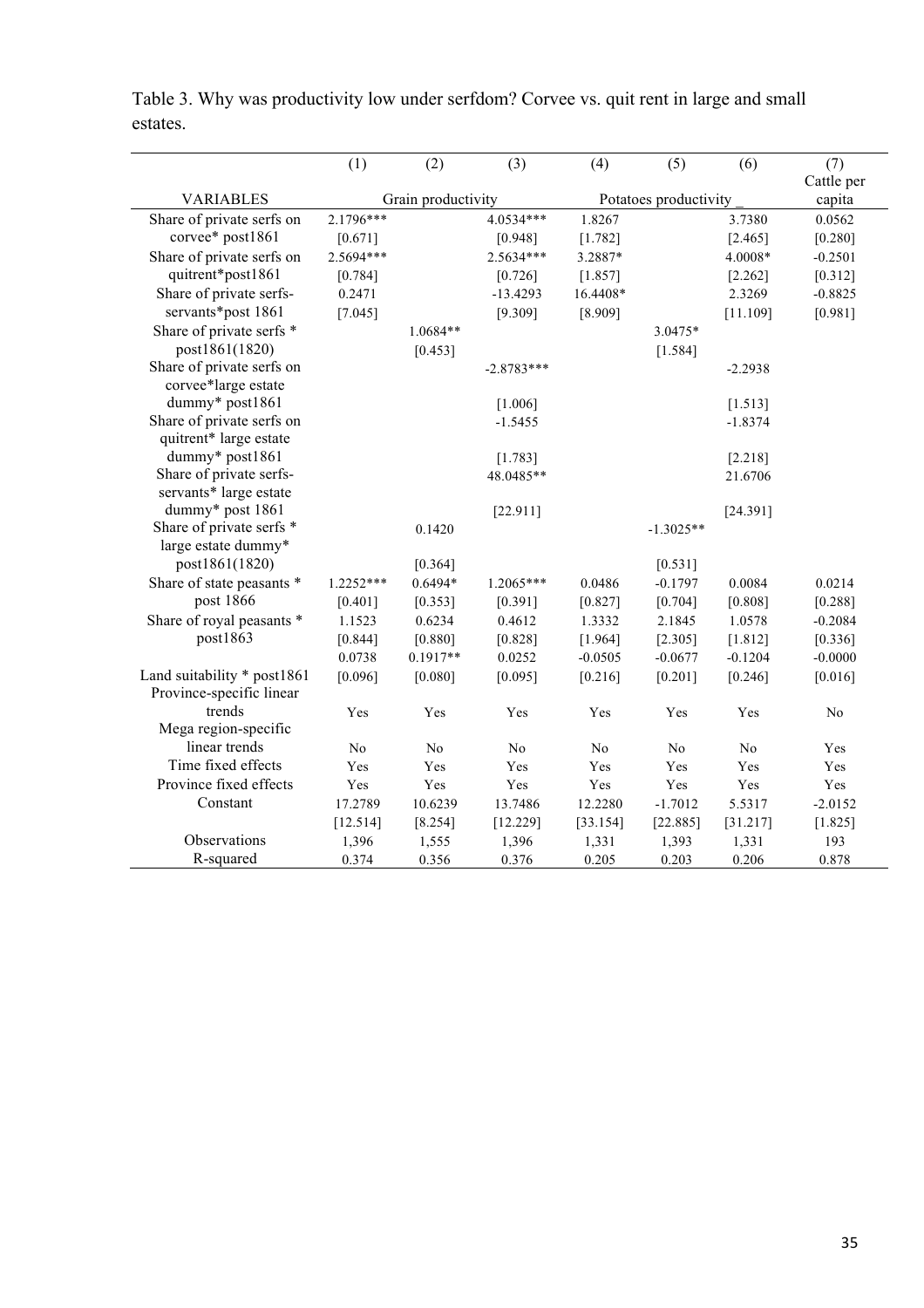|                                | (1)         | (2)           | (3)       | (4)           |
|--------------------------------|-------------|---------------|-----------|---------------|
|                                | Full        | 1853 and post | Full      | 1853 and post |
| <b>VARIABLES</b>               | sample      | 1861 years    | sample    | 1861 years    |
| Share of private serfs *       | $0.8150***$ | $1.2742**$    |           |               |
| post1861(1820)                 | [0.194]     | [0.488]       |           |               |
| Share of state peasants * post | 0.3115      | 0.0590        | 0.1216    | $-0.1330$     |
| 1866                           | [0.417]     | [0.407]       | [0.438]   | [0.394]       |
| Share of royal peasants *      | 0.1979      | 0.5372        | 0.2739    | 0.5772        |
| post1863                       | [0.467]     | [0.629]       | [0.577]   | $[0.737]$     |
| Share of private serfs on      |             |               | 0.9188*** | $1.6446**$    |
| corvee* post1861               |             |               | [0.255]   | [0.683]       |
| Share of private serfs on      |             |               | 0.3559    | 0.1907        |
| quitrent*post1861              |             |               | [0.425]   | [0.925]       |
| Share of private serfs-        |             |               | $-2.9562$ | $-2.8959$     |
| servants*post 1861             |             |               | [2.409]   | [5.202]       |
| Province-specific linear       |             |               |           |               |
| trends                         | No          | No            | No        | No            |
| Mega region-specific linear    |             |               |           |               |
| trends                         | Yes         | Yes           | Yes       | Yes           |
| Time fixed effects             | Yes         | Yes           | Yes       | Yes           |
| Province fixed effects         | Yes         | Yes           | Yes       | Yes           |
| Periods                        | Yes         | Yes           | Yes       | Yes           |
|                                | 126.5189*   |               | 123.9318* |               |
| Constant                       | $***$       | 193.0435***   | $* *$     | 192.4257***   |
|                                | $[16.234]$  | [8.721]       | [16.772]  | [8.394]       |
| <b>Observations</b>            | 644         | 276           | 616       | 264           |

Table 4. Did serfdom affect living standards? Draftees' height.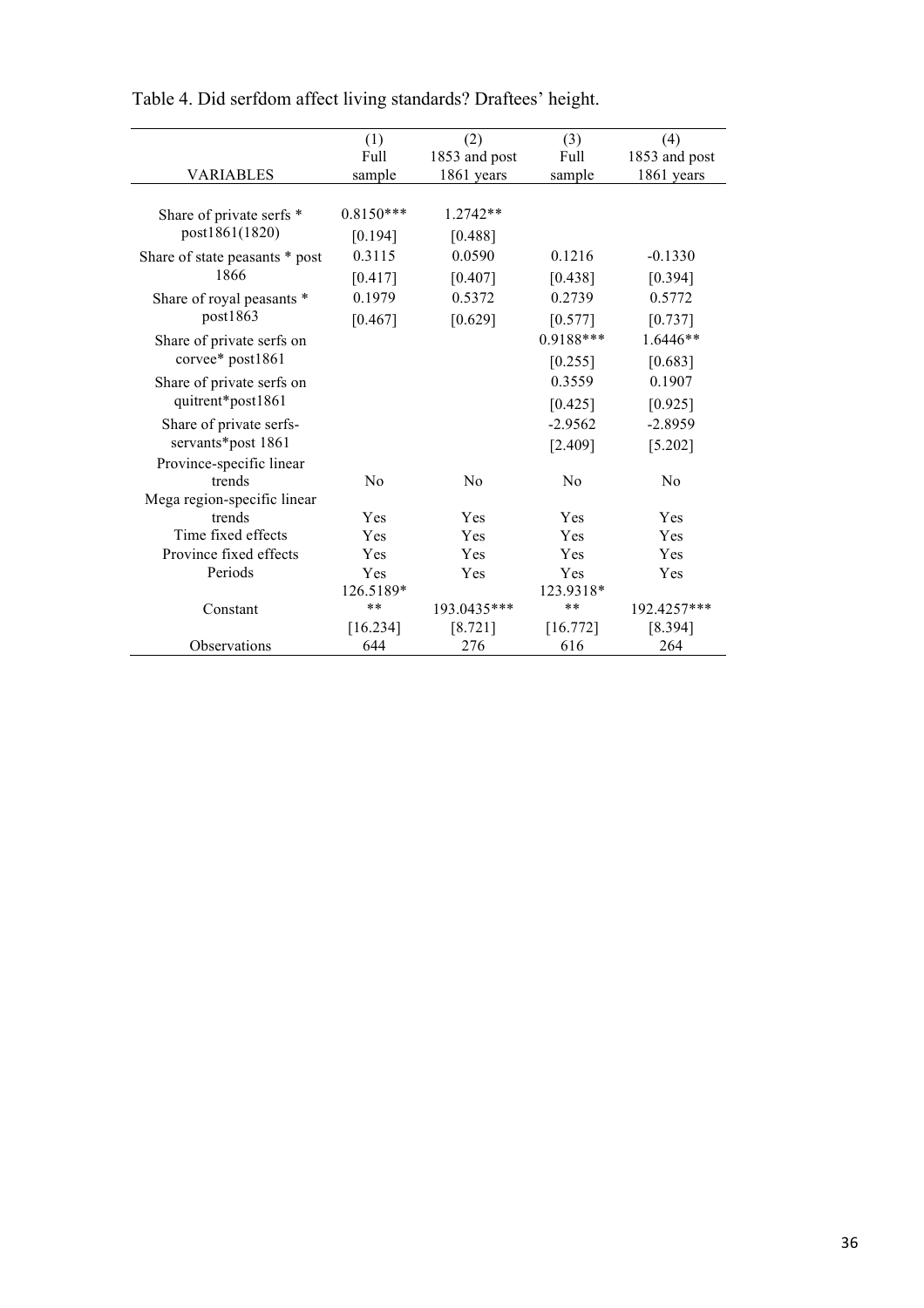|                          | (1)              | (2)              |
|--------------------------|------------------|------------------|
|                          | All deaths rural | All births rural |
| VARIABLES                | population ratio | population ratio |
|                          |                  |                  |
| Share of private serfs * | $-0.0056**$      | 0.0027           |
| post1861(1820)           | [0.002]          | [0.006]          |
| Share of state peasants  | $-0.0027$        | $-0.0013$        |
| * post 1866              | [0.004]          | [0.007]          |
| Share of royal peasants  | 0.0065           | $-0.0125$        |
| $*$ post1863             | [0.008]          | [0.009]          |
| Province-specific linear |                  |                  |
| trends                   | N <sub>0</sub>   | N <sub>0</sub>   |
| Mega region-specific     |                  |                  |
| linear trends            | Yes              | Yes              |
| Time fixed effects       | Yes              | Yes              |
| Province fixed effects   | Yes              | Yes              |
| Constant                 | $0.8150***$      | $0.6287***$      |
|                          | $[0.027]$        | $[0.025]$        |
| Observations             | 501              | 501              |
| R-squared                | 0.167            | 0.264            |

Table 5. Did serfdom affect living standards? Mortality and fertility.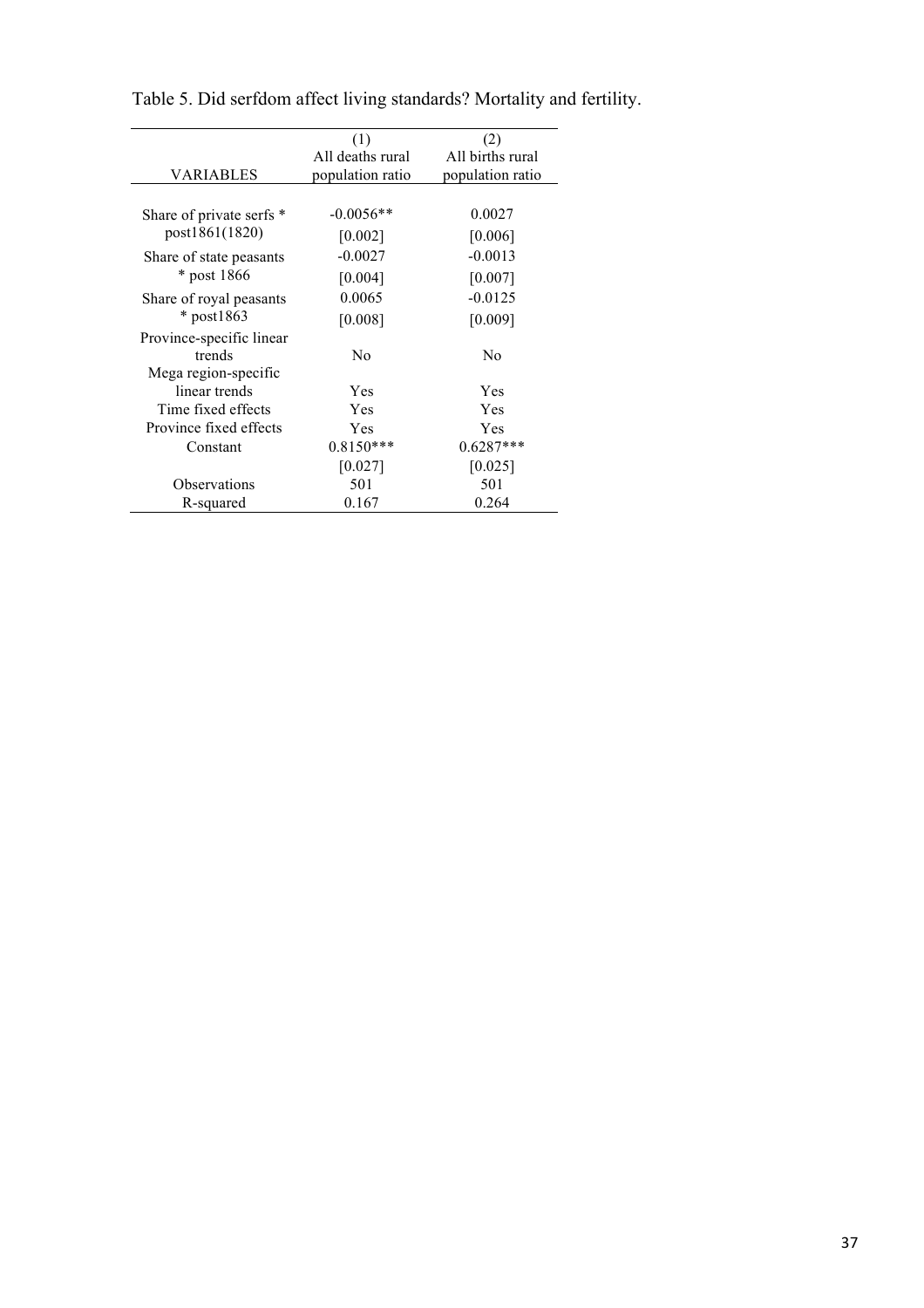|                             | (1)               | (2)            | (3)            | (4)            |
|-----------------------------|-------------------|----------------|----------------|----------------|
|                             |                   |                | Ln             |                |
|                             |                   | Industrial     | (industrial    | Ln (industrial |
| VARIABLES                   | Industrial output | workers        | output)        | workers)       |
|                             |                   |                |                |                |
| Share of private serfs *    | $3.8178e+07**$    | 31,898.3594*   | $1.1364**$     | 1.8894***      |
| post1861(1820)              | [14490843.541]    | [16,965.074]   | [0.456]        | [0.375]        |
| Share of state peasants *   | $2.0318e+07$      | 8,010.8922     | 1.0263         | $-0.3794$      |
| post 1866                   | [16422699.992]    | [25,372.468]   | [0.617]        | [0.866]        |
| Share of royal peasants *   | 5532929.4214      | 18,899.9999    | 0.4638         | $10.5564***$   |
| post1863                    | [21457993.803]    | [74, 485.852]  | [0.888]        | [1.523]        |
| Province-specific linear    |                   |                |                |                |
| trends                      | N <sub>0</sub>    | N <sub>0</sub> | N <sub>0</sub> | N <sub>0</sub> |
| Mega region-specific linear |                   |                |                |                |
| trends                      | <b>Yes</b>        | <b>Yes</b>     | Yes            | <b>Yes</b>     |
| Time fixed effects          | Yes               | Yes            | Yes            | Yes            |
| Province fixed effects      | Yes               | <b>Yes</b>     | <b>Yes</b>     | <b>Yes</b>     |
| Constant                    | $-1.7414e+08$     | $-354126.0756$ | 29.1098***     | $-17.8398$     |
|                             | $[1.522e+08]$     | [708, 889.725] | [3.800]        | [13.185]       |
| <b>Observations</b>         | 263               | 133            | 263            | 133            |
| R-squared                   | 0.780             | 0.845          | 0.887          | 0.956          |

Table 6. Did serfdom affect industrial development?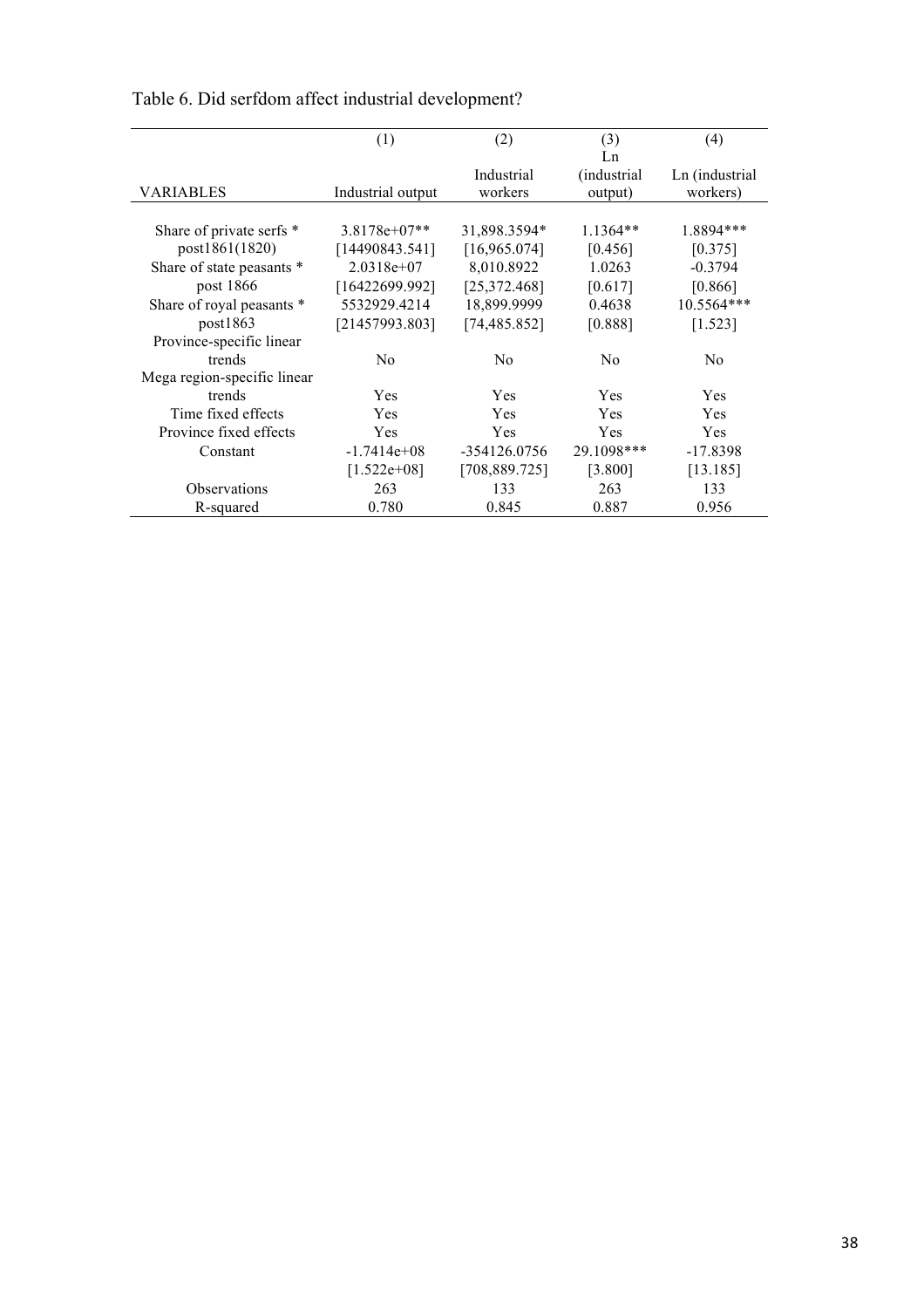Appendix. Robustness checks using the distribution of rural population by status from 1857 tax census. All tables are similar to tables 2-6 from the main text.

|                          | (1)                | (2)            | (3)            | (4)                   | (5)               |
|--------------------------|--------------------|----------------|----------------|-----------------------|-------------------|
| <b>VARIABLES</b>         | Grain productivity |                |                | Potatoes productivity | Cattle per capita |
|                          |                    |                |                |                       |                   |
| Share of private serfs * | $1.0369***$        | $0.8359**$     | 0.7584         | $0.9278**$            | $0.2034**$        |
| post1861(1820)           | [0.353]            | [0.327]        | [0.460]        | [0.432]               | [0.081]           |
| Share of state peasants  | 0.2266             | $0.6152**$     | $-1.3570**$    | $-0.7501$             | $0.3622***$       |
| * post 1866              | [0.298]            | [0.301]        | [0.587]        | [0.499]               | [0.115]           |
| Share of royal peasants  | $-0.9556$          | $-1.4508*$     | 2.5899         | 0.5463                | $-0.2765$         |
| * post1863               | [1.504]            | [0.818]        | [2.479]        | [1.565]               | [0.423]           |
| Land suitability *       | $0.2053**$         | $0.1355*$      | 0.0514         | 0.0721                | 0.0205            |
| post1861                 | [0.093]            | [0.075]        | [0.151]        | [0.104]               | [0.019]           |
| Province-specific        |                    |                |                |                       |                   |
| linear trends            | <b>YES</b>         | N <sub>O</sub> | <b>YES</b>     | N <sub>O</sub>        | N <sub>O</sub>    |
| Mega region-specific     |                    |                |                |                       |                   |
| linear trends            | N <sub>O</sub>     | <b>YES</b>     | N <sub>O</sub> | <b>YES</b>            | <b>YES</b>        |
| Time fixed effects       | <b>YES</b>         | <b>YES</b>     | <b>YES</b>     | <b>YES</b>            | <b>YES</b>        |
| Province fixed effects   | <b>YES</b>         | <b>YES</b>     | <b>YES</b>     | <b>YES</b>            | <b>YES</b>        |
| Constant                 | 0.6694             | 168.7766***    | $-27.4272**$   | 98.3413***            | 32.7981***        |
|                          | [9.643]            | [19.335]       | [11.470]       | [25.483]              | [3.611]           |
| Observations             | 1,153              | 1,153          | 1,044          | 1,044                 | 179               |
| R-squared                | 0.385              | 0.374          | 0.279          | 0.248                 | 0.871             |

Table A2. Grain, potatoes productivity and cattle per capita.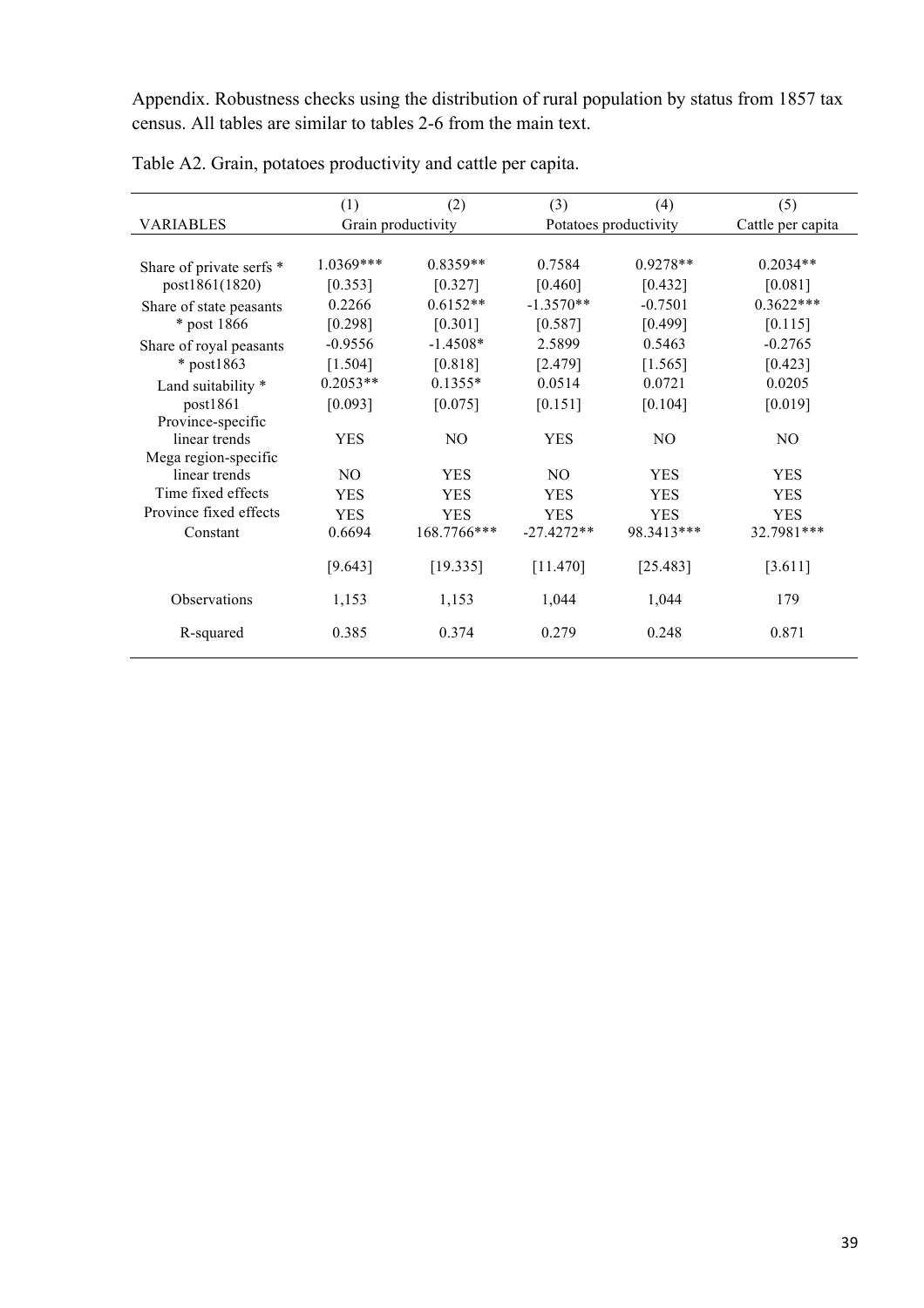|                                                    | (1)        | (2)                | (3)            | (4)         | (5)                   | (6)            | (7)<br>Cattle  |
|----------------------------------------------------|------------|--------------------|----------------|-------------|-----------------------|----------------|----------------|
| <b>VARIABLES</b>                                   |            | Grain productivity |                |             | Potatoes productivity |                | per<br>capita  |
| Share of private serfs on                          | $1.8081**$ |                    | $3.2521**$     | 0.0553      |                       | 1.9255         | $-0.0491$      |
| corvee* post1861                                   | [0.716]    |                    | [1.288]        | [0.768]     |                       | [1.716]        | [0.469]        |
| Share of private serfs on                          | 2.3222***  |                    | 2.0757**       | 0.9820      |                       | 1.3483         | $-0.2881$      |
| quitrent*post1861                                  | [0.829]    |                    | [0.812]        | [0.987]     |                       | $[1.230]$      | [0.473]        |
| Share of private serfs-                            |            |                    | $-9.2580$      | 10.9308     |                       | $-3.5611$      | $-1.4743$      |
| servants*post 1861                                 |            |                    | [10.849]       | [8.997]     |                       | [13.663]       | [1.307]        |
| Share of private serfs *                           |            | $0.9708**$         |                |             | 1.3396**              |                |                |
| post1861(1820)                                     |            | [0.363]            |                |             | [0.538]               |                |                |
| Share of private serfs on                          |            |                    | $-2.6363**$    |             |                       | $-2.3232$      |                |
| corvee*large estate dummy*<br>post1861             |            |                    | [1.171]        |             |                       | [1.749]        |                |
| Share of private serfs on                          |            |                    | $-2.8963$      |             |                       | $-1.0966$      |                |
| quitrent* large estate dummy*                      |            |                    |                |             |                       |                |                |
| post1861                                           |            |                    | [1.882]        |             |                       | [2.188]        |                |
| Share of private serfs-                            |            |                    | 68.6752***     |             |                       | 19.3531        |                |
| servants* large estate                             |            |                    |                |             |                       |                |                |
| dummy* post 1861<br>Share of private serfs * large |            | 0.1315             | [19.918]       |             | $-0.9967$             | [25.137]       |                |
| estate dummy*                                      |            |                    |                |             |                       |                |                |
| post1861(1820)                                     |            | [0.437]            |                |             | [0.602]               |                |                |
| Share of state peasants * post                     | $0.7464*$  | 0.2381             | $0.7377*$      | $-1.4213**$ | $-1.4214**$           | $-1.4700**$    | $-0.0491$      |
| 1866                                               | [0.381]    | [0.303]            | [0.375]        | [0.617]     | [0.568]               | [0.606]        | [0.469]        |
| Share of royal peasants *                          | $-0.5215$  | $-0.8581$          | 0.9334         | 1.2189      | 1.9451                | 1.1046         | $-0.7404$      |
| post1863                                           | [2.184]    | [1.532]            | [2.112]        | [3.081]     | [2.752]               | [3.403]        | [0.556]        |
|                                                    | 0.1142     | $0.2026**$         | 0.0367         | 0.1086      | 0.0676                | 0.0495         | 0.0017         |
| Land suitability * post1861                        | [0.102]    | [0.093]            | [0.089]        | [0.139]     | [0.147]               | [0.154]        | [0.029]        |
| Province-specific linear trends                    | Yes        | Yes                | Yes            | Yes         | Yes                   | Yes            | N <sub>0</sub> |
| Mega region-specific linear<br>trends              | No         | No                 | N <sub>0</sub> | No          | No                    | N <sub>0</sub> | Yes            |
| Time fixed effects                                 | Yes        | Yes                | Yes            | Yes         | Yes                   | Yes            | Yes            |
| Province fixed effects                             | Yes        | Yes                | Yes            | Yes         | Yes                   | Yes            | Yes            |
|                                                    |            |                    |                |             |                       |                |                |
| Constant                                           | 8.0029     | 0.5393             | 4.9027         | $-19.9480$  | 25.6359**             | $-27.4311$     | 15.5348        |
|                                                    | [10.751]   | [9.604]            | [8.790]        | [17.013]    | [11.346]              | [18.385]       | [20.776]       |
| Observations                                       | 997        | 1,153              | 997            | 951         | 1,044                 | 951            | 151            |
| R-squared                                          | 0.398      | 0.385              | 0.403          | 0.284       | 0.281                 | 0.286          | 0.895          |

Table A3. Why was productivity low under serfdom? Corvee vs. quit rent in large and small estates.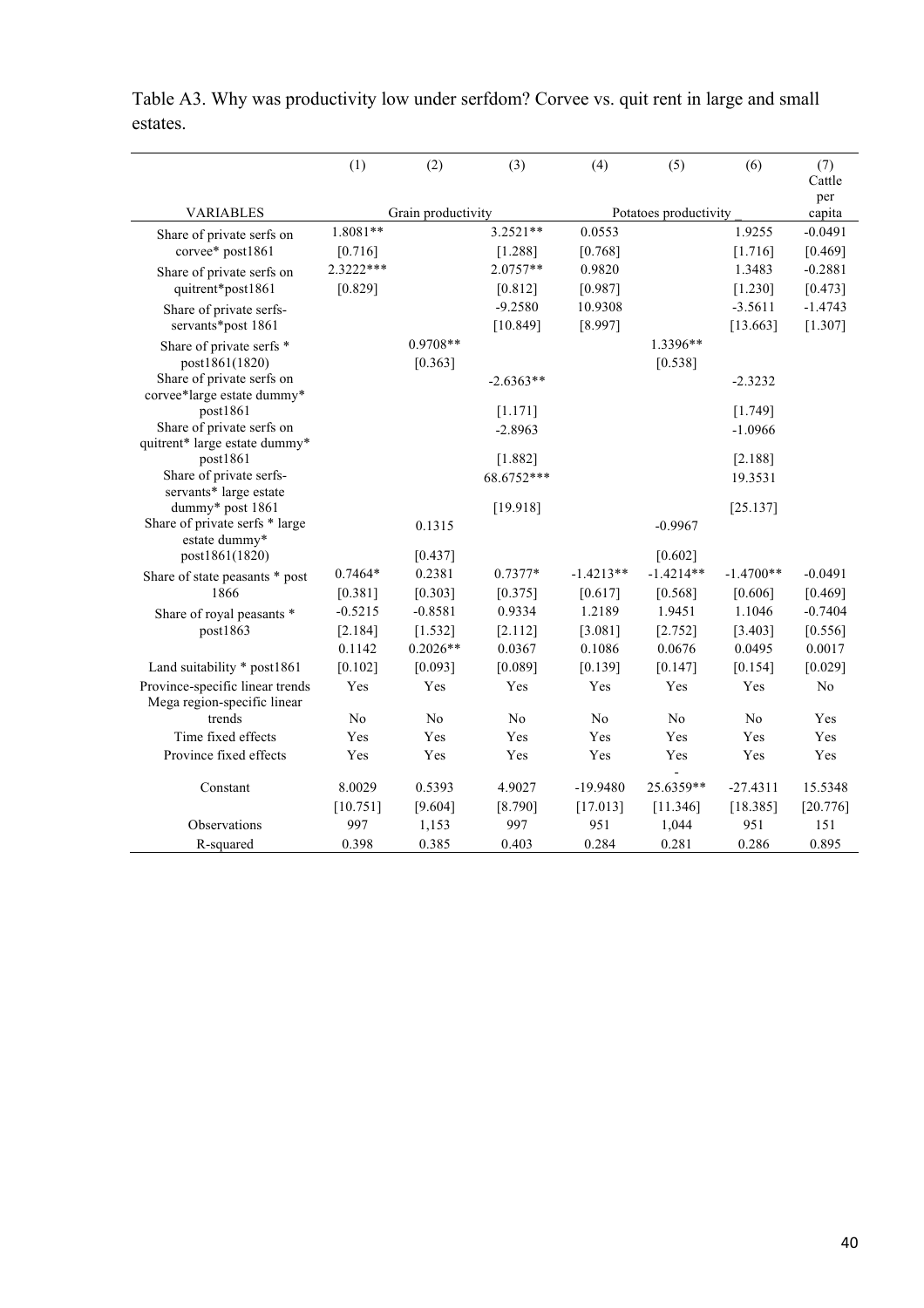| <b>VARIABLES</b>                | (1)<br>Full<br>sample | (2)<br>1853 and post<br>1861 years | (3)<br>Full sample | (4)<br>1853 and post<br>1861 years |
|---------------------------------|-----------------------|------------------------------------|--------------------|------------------------------------|
|                                 |                       |                                    |                    |                                    |
| Share of private serfs *        | $0.7494***$           | $1.1329**$                         |                    |                                    |
| post1861(1820)                  | [0.234]               | [0.549]                            |                    |                                    |
| Share of state peasants * post  | 0.4137                | 0.3933                             | 0.2410             | 0.1895                             |
| 1866                            | [0.570]               | [0.499]                            | [0.619]            | [0.485]                            |
| Share of royal peasants *       | 1.4304*               | 1.9626*                            | $2.4143***$        | 2.9072**                           |
| post1863                        | [0.815]               | [1.107]                            | [0.825]            | [1.324]                            |
| Share of private serfs on       |                       |                                    | $0.7301*$          | 1.4771                             |
| corvee* post1861                |                       |                                    | [0.364]            | [0.970]                            |
| Share of private serfs on       |                       |                                    | 0.1141             | $-0.0504$                          |
| quitrent*post1861               |                       |                                    | [0.459]            | [1.055]                            |
| Share of private serfs-         |                       |                                    | $-1.9173$          | 1.1281                             |
| servants*post 1861              |                       |                                    | [2.697]            | [6.774]                            |
| Province-specific linear trends | N <sub>0</sub>        | No                                 | N <sub>0</sub>     | N <sub>o</sub>                     |
| Mega region-specific linear     |                       |                                    |                    |                                    |
| trends                          | Yes                   | Yes                                | Yes                | Yes                                |
| Time fixed effects              | Yes                   | Yes                                | Yes                | Yes                                |
| Province fixed effects          | Yes                   | Yes                                | Yes                | Yes                                |
| Periods                         | Yes                   | Yes                                | Yes                | Yes                                |
|                                 | 163.3633*             |                                    |                    |                                    |
| Constant                        | $\ast$                | 66.3600*                           | 85.1861            | 47.4146                            |
|                                 | [76.142]              | [36.254]                           | [73.122]           | [56.215]                           |
| Observations                    | 566                   | 211                                | 434                | 186                                |
| R-squared                       | 0.673                 | 0.835                              | 0.750              | 0.855                              |

Table 4. Did serfdom affect living standards? Draftees' height.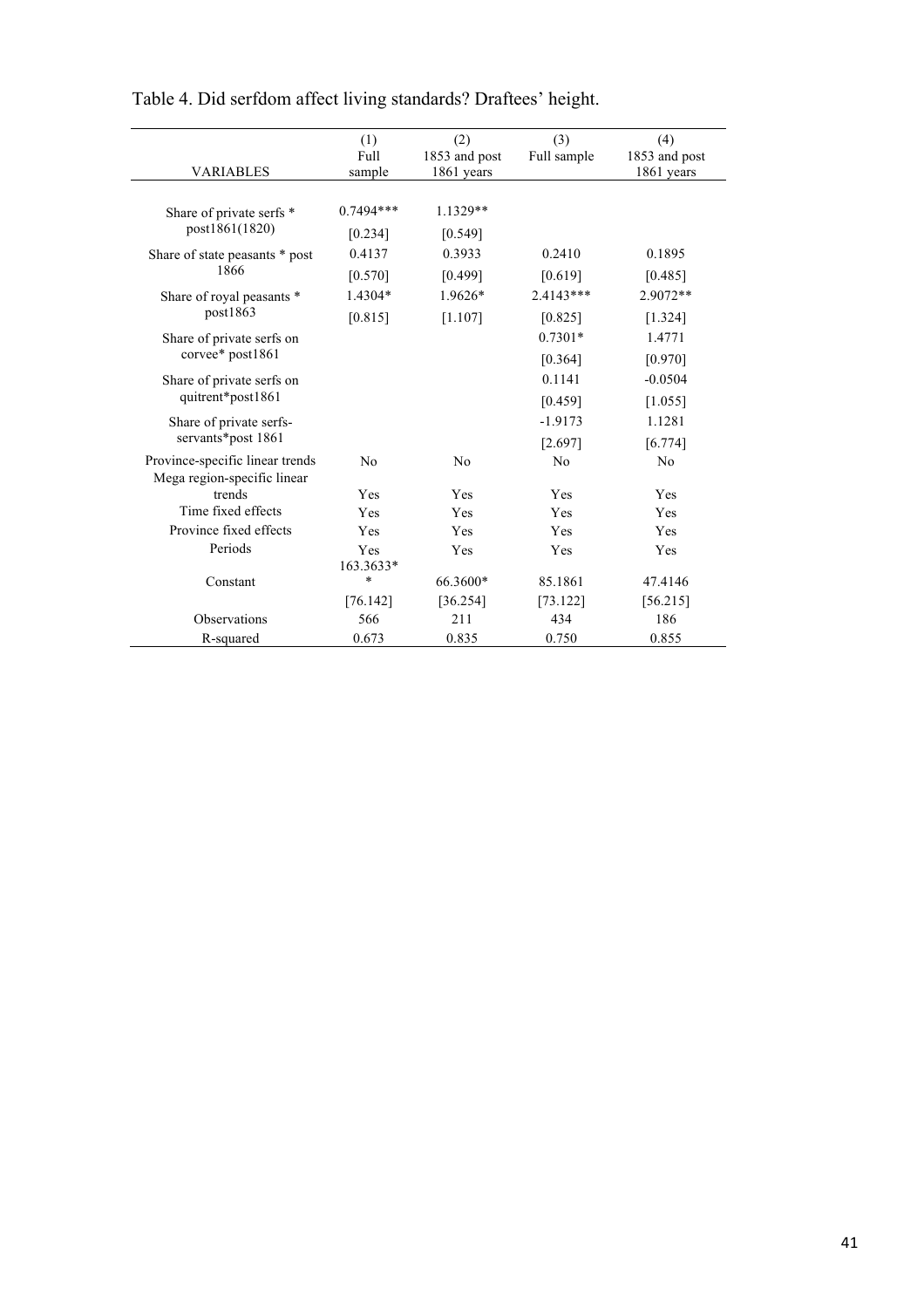|                                       | (1)              | (2)              |
|---------------------------------------|------------------|------------------|
|                                       | All deaths rural | All births rural |
| VARIABLES                             | population ratio | population ratio |
|                                       |                  |                  |
| Share of private serfs *              | $-0.0085$        | 0.0028           |
| post1861(1820)                        | [0.005]          | [0.007]          |
| Share of state peasants *             | $-0.0065$        | 0.0031           |
| post 1866                             | [0.007]          | [0.008]          |
| Share of royal peasants *             | 0.0146           | $-0.0067$        |
| post1863                              | [0.018]          | [0.020]          |
| Province-specific linear              |                  |                  |
| trends                                | No               | N <sub>0</sub>   |
| Mega region-specific<br>linear trends | Yes              | Yes              |
| Time fixed effects                    | Yes              | Yes              |
| Province fixed effects                | Yes              | Yes              |
| Constant                              | $-1.8670*$       | $-10.1612***$    |
|                                       | [1.092]          | [0.911]          |
|                                       |                  |                  |
| Observations                          | 384              | 384              |
| R-squared                             | 0.160            | 0.227            |

Table 5. Did serfdom affect living standards? Mortality and fertility.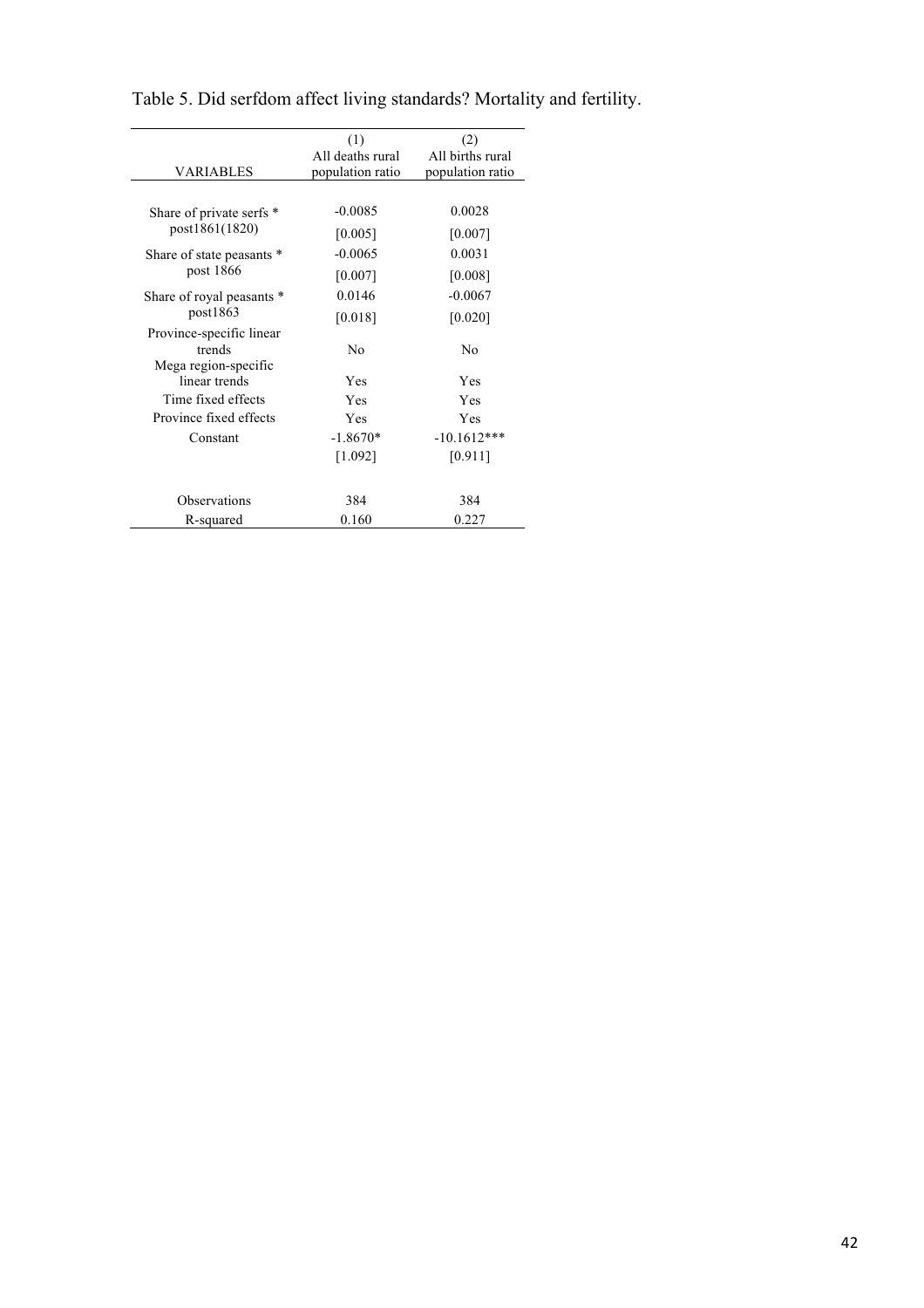|                                        | (1)               | (2)             | (3)            | (4)            |
|----------------------------------------|-------------------|-----------------|----------------|----------------|
|                                        |                   | Industrial      | Ln (industrial | Ln (industrial |
| VARIABLES                              | Industrial output | workers         | output)        | workers)       |
|                                        |                   |                 |                |                |
| Share of private serfs *               | $4.5463e+07***$   | 44,398.6467**   | 1.5484***      | $1.7774***$    |
| post1861(1820)                         | [16295215.553]    | [16,606.242]    | [0.272]        | [0.417]        |
| Share of state peasants * post<br>1866 | $4.2170e+07**$    | 38,938.4908     | $1.9301***$    | 0.4656         |
|                                        | [17303426.917]    | [31, 455.840]   | [0.574]        | [1.416]        |
| Share of royal peasants *<br>post1863  | $1.6115e+07$      | 60,604.5971     | $2.6836**$     | 10.6159***     |
|                                        | [33824090.536]    | [59,999.583]    | [1.164]        | [1.656]        |
| Province-specific linear trends        | No                | N <sub>0</sub>  | No             | N <sub>0</sub> |
| Mega region-specific linear            |                   |                 |                |                |
| trends                                 | <b>Yes</b>        | <b>Yes</b>      | Yes            | Yes            |
| Time fixed effects                     | <b>Yes</b>        | <b>Yes</b>      | Yes            | Yes            |
| Province fixed effects                 | <b>Yes</b>        | <b>Yes</b>      | Yes            | Yes            |
| Constant                               | $4.4380e+08$      | $-1.3310e+06**$ | 367.0455***    | $-83.0067***$  |
|                                        | $[4.984e+08]$     | [590, 473.560]  | [46.385]       | [22.622]       |
| Observations                           | 226               | 108             | 226            | 108            |
| R-squared                              | 0.799             | 0.846           | 0.887          | 0.966          |

## Table 6. Did serfdom affect industrial development?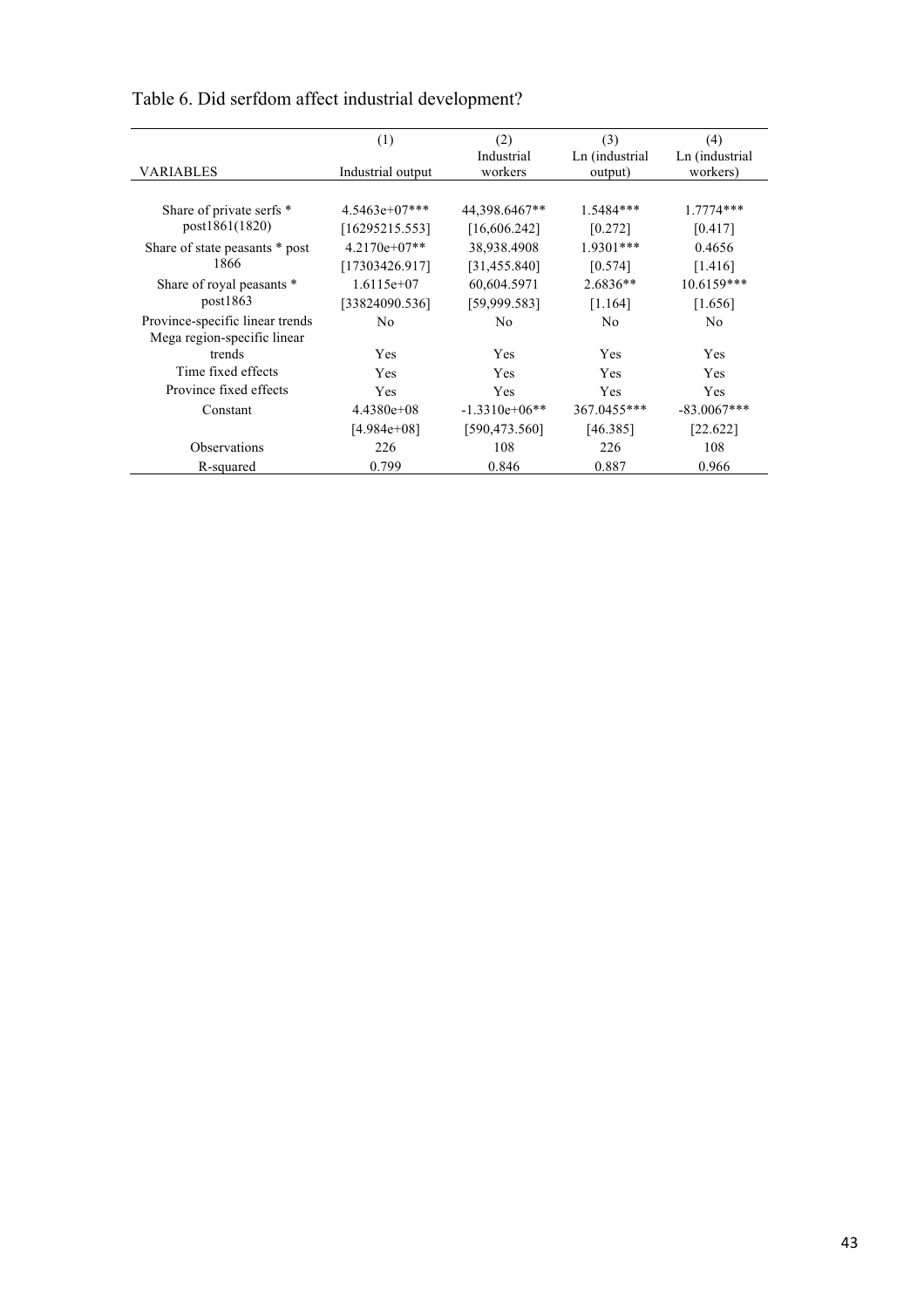Table 1B. Data sources.

| Variable                     | Years                    | Source                       |
|------------------------------|--------------------------|------------------------------|
| Distribution of rural        | 1858                     | <b>Bushen</b> (1863)         |
| population by status         | 1857                     | Kabuzan (1971)               |
| Private serfs<br>obligations | 1857                     | Skrebitskii (1862-1866)      |
| Serfs per estate             | 1857                     | Troinitskii (1858)           |
| Grain yield                  | 1800s-1850s by<br>decade | Kovalchenko (1959)           |
|                              | 1858                     | Kessler and Markevich (2013) |
|                              | 1864-1866                | Obruchev (1871)              |
|                              | 1870-1876                | Materialy $\dots$ (1880)     |
|                              | 1883-1887                | <b>TsSK MVD (1888)</b>       |
|                              | 1888-1900                | Urozhaj v  (1889-1901)       |
| Potatoes yield               | 1800s-1850s by<br>decade | Kovalchenko (1959)           |
|                              | 1858                     | Kessler and Markevich (2013) |
|                              | 1864-1866                | Obruchev (1871)              |
|                              | 1870-1876                | Materialy $\dots$ (1880)     |
|                              | 1883-1887                | <b>TsSK MVD (1888)</b>       |
|                              | 1888-1900                | Urozaj v  (1889-1901)        |
| Cattle                       | 1840                     | <b>Vilson</b> (1857)         |
|                              | 1856                     | Statisticheckie  (1858)      |
|                              | 1858                     | Kessler and Markevich (2013) |
|                              | 1870                     | Statisticheckii  (1875)      |
|                              | 1883                     | Statisticheckii  (1886)      |
| Rural population             | 1800s-1850s by<br>decade | Kabuzan (1971)               |
|                              | 1849                     | Statisticheckie  (1852)      |
|                              | 1856                     | Statisticheckie  (1858)      |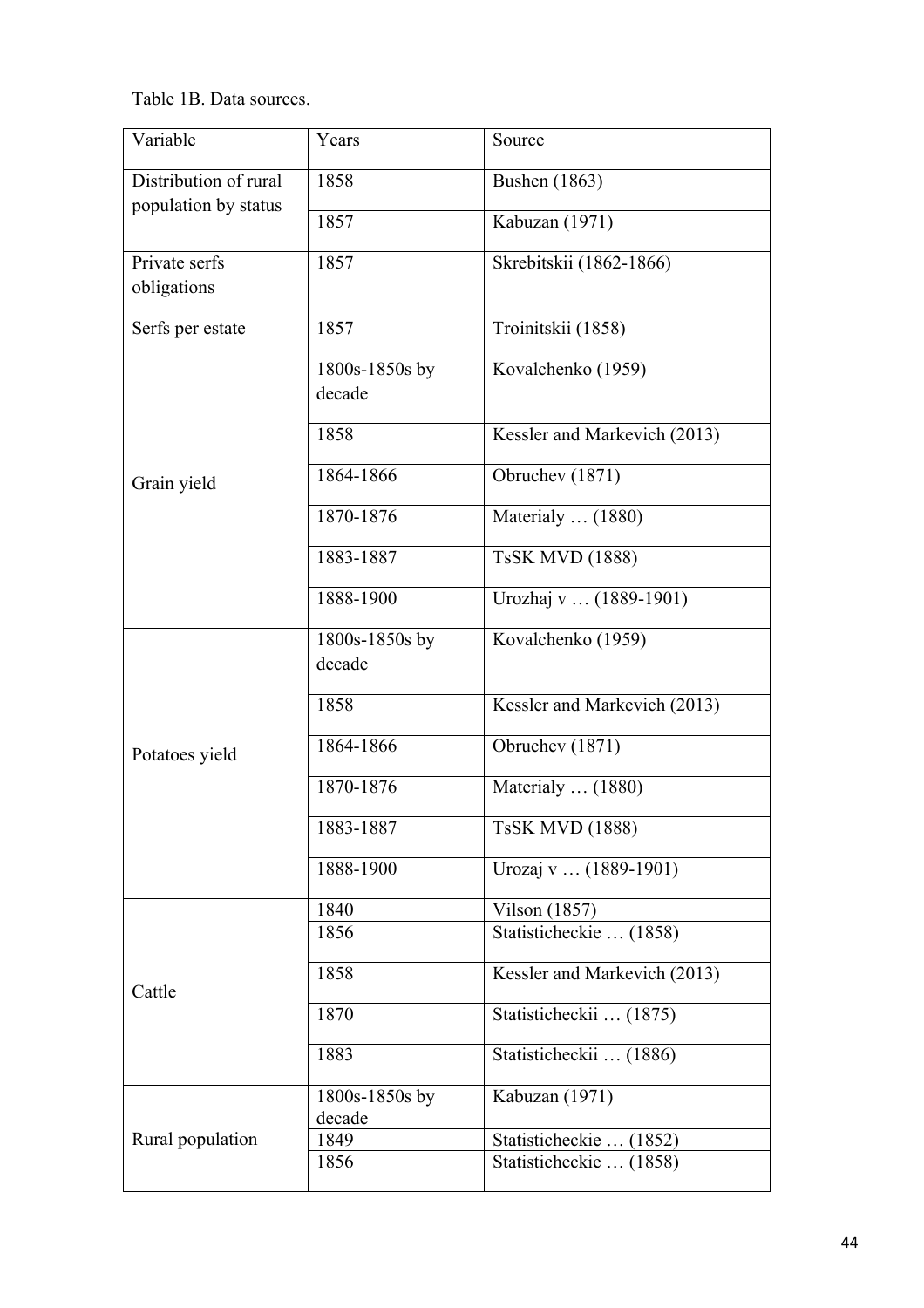|                    | 1858       | Kessler and Markevich (2013)    |
|--------------------|------------|---------------------------------|
|                    | 1870       | Statisticheckii  (1875)         |
|                    | 1883       | Statisticheckii  (1886)         |
| Height of draftees | 1853-1862  | Vseobshchaya  (1886)            |
|                    | 1863       | Sbornik  (1887)                 |
|                    | 1865-1866  | Sbornik  (1890)                 |
|                    | 1875       | Sbornik  (1897)                 |
| Industrial output  | 1849       | Statisticheckie  (1852)         |
|                    | 1856       | Statisticheckie  (1858)         |
|                    | 1858, 1897 | Kessler and Markevich (2013)    |
|                    | 1882       | Sbornik  (1884)                 |
|                    | 1884       | Statisticheckii  (1887)         |
| Industrial         | 1847       | Statisticheckie  (1849)         |
| employment         | 1882       | Sbornik  (1884)                 |
|                    | 1897       | Kessler and Markevich (2013)    |
| <b>Births</b>      | 1856       | Statisticheckie  (1858)         |
|                    | 1858       | Kessler and Markevich (2013)    |
|                    | 1867       | Statisticheckii  (1872)         |
|                    | 1868-1870  | Statisticheckii  (1877, 1879)   |
|                    | 1875       | Statisticheckii  (1883a)        |
|                    | 1880       | Statisticheckii  (1883b)        |
|                    | 1885       | Statisticheckii  (1890)         |
|                    | 1890       | Statisticheckii  (1895)         |
|                    | 1896       | Statisticheckii  (1898)         |
| Deaths             | 1856       | Statisticheckie  (1858)         |
|                    | 1858       | Kessler and Markevich (2013)    |
|                    | 1867       | Statisticheckii<br>(1872)       |
|                    | 1868-1870  | Statisticheckii<br>(1877, 1879) |
|                    | 1875       | (1883a)<br>Statisticheckii      |
|                    | 1880       | Statisticheckii<br>(1883b)      |
|                    | 1885       | Statisticheckii<br>(1890)       |
|                    | 1890       | Statisticheckii.<br>(1895)      |
|                    | 1896       | Statisticheckii<br>(1898)       |

References.

- Bushen A. (1863). Statisticheskie tablitsi Rossijskoj imperii. Nalichnoe naselenie imperii za 1858. [Statistical table of the Russian empire. Population in 1858]. Spb., 1858.
- Kessler Gijs and Andrei Markevich (2013). Electronic repository of Russian historical statistics,  $18^{th}$  -21st Cc.
- Kabuzan V.M. (1971). Izmenenie v razmeshenin naseleniya Rossii v 18 pervoi polovine 19 vv. [Changes in population geography in  $18<sup>th</sup>$  – first half of  $19<sup>th</sup>$  Cc.]. Moscow.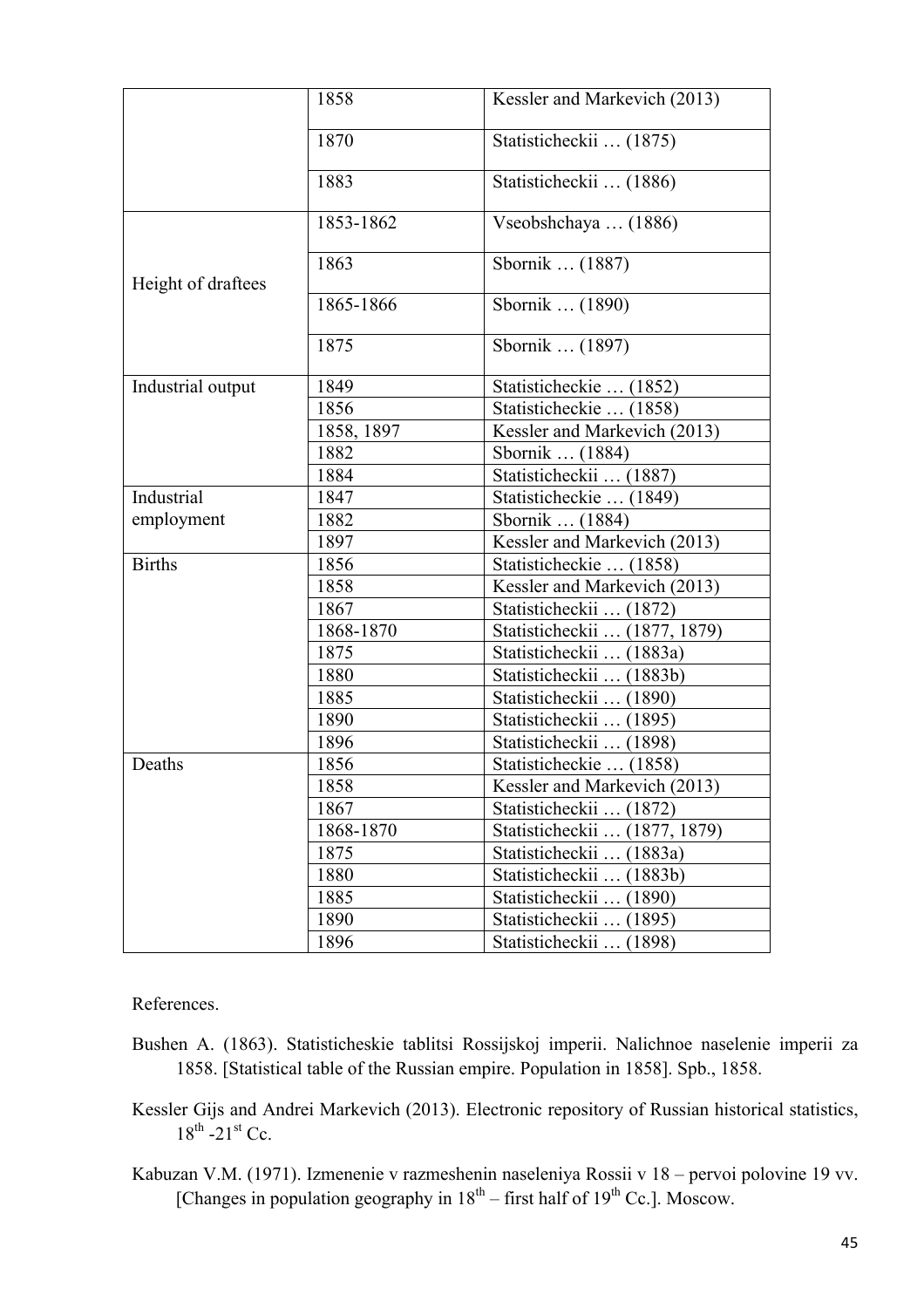- Kovalchenko I.D. (1959). Dinamika urovnya zemledelcheskogo proizvodstava v pervoi polovine 19 C. [Dynamic of agricultural output in the first half of  $19<sup>th</sup>$  C.], History of the USSR, 1959 (1).
- Materialy po statistike khlebnoj proizvoditelnosti v Evropejskoi Rossii za pyatiletnii period s 1870-1874 [Statistical data on grain production in European Russia in 1870-1874]. S-Petersburg (1880).
- Obruchev N.N. (1871) Voenno-statisticheskii sbornik. [Military-statistical volume]. Issue 4. Russia.
- Sbornik svedenii po Evropejskoj Rossii za 1882 [Statistical volume on European Russia in 1882] S-Petersburg, 1884.
- Sbornik svedenii po Rossii za 1884-1885 [Statistical volume on Russia in 1884-1885] S-Petersburg, 1887.
- Sbornik svedenii po Rossii, 1890 [Statistical volume on Russia in 1890] S-Petersburg, 1890.
- Sbornik svedenii po Rossii, 1896 [Statistical volume on Russia in 1896] S-Petersburg, 1897.
- Skrebitskii A. Krestyanskoe delo v tzarstvovanie imperatora Aleksandra II: materiali dlya istorii osvobozhdeniya krestyan: guberntskie komiteti, ikh deputati I redaktsionnie komissii v krestyanskom dele. Vol. 1-4. Bonn-na-Reine, 1862-1866.
- Statisticheskie tablitsi o sostiyanii gorodov Rossijskoj imperii za 1847 [Statistical tables on cities of Russian empire for 1849]. Saint-Petersburg, 1849.
- Statisticheskie tablitsi sostavlennie v statisticheskom otdelenii soveta MVD po svedeniyam za 1849 [Statistical tables constructed by statistical agency of the Ministry of internal affairs with data for 1849]. Saint-Petersburg, 1852.
- Statisticheskie tablitsi Rossijskoj imperii za 1856 [Statistical tables of the Russian empire in 1858]. Saint-Petersburg, 1858
- Statisticheskii vremennik Rossijskoi imperii [Statistical periodical volume of Russian empire]. Series 2. Issue 8. S-Petersburg, 1872.
- Statisticheskii vremennik Rossijskoi imperii [Statistical periodical volume of Russian empire]. Series 2. Issue 10. S-Petersburg, 1875.
- Statisticheskii vremennik Rossijskoi imperii [Statistical periodical volume of Russian empire]. Series 2. Issue 19. S-Petersburg, 1877.
- Statisticheskii vremennik Rossijskoi imperii [Statistical periodical volume of Russian empire]. Series 2. Issue 14. S-Petersburg, 1879.
- Statisticheskii vremennik Rossijskoi imperii [Statistical periodical volume of Russian empire]. Series 1. Issue 22. S-Petersburg, 1883a.